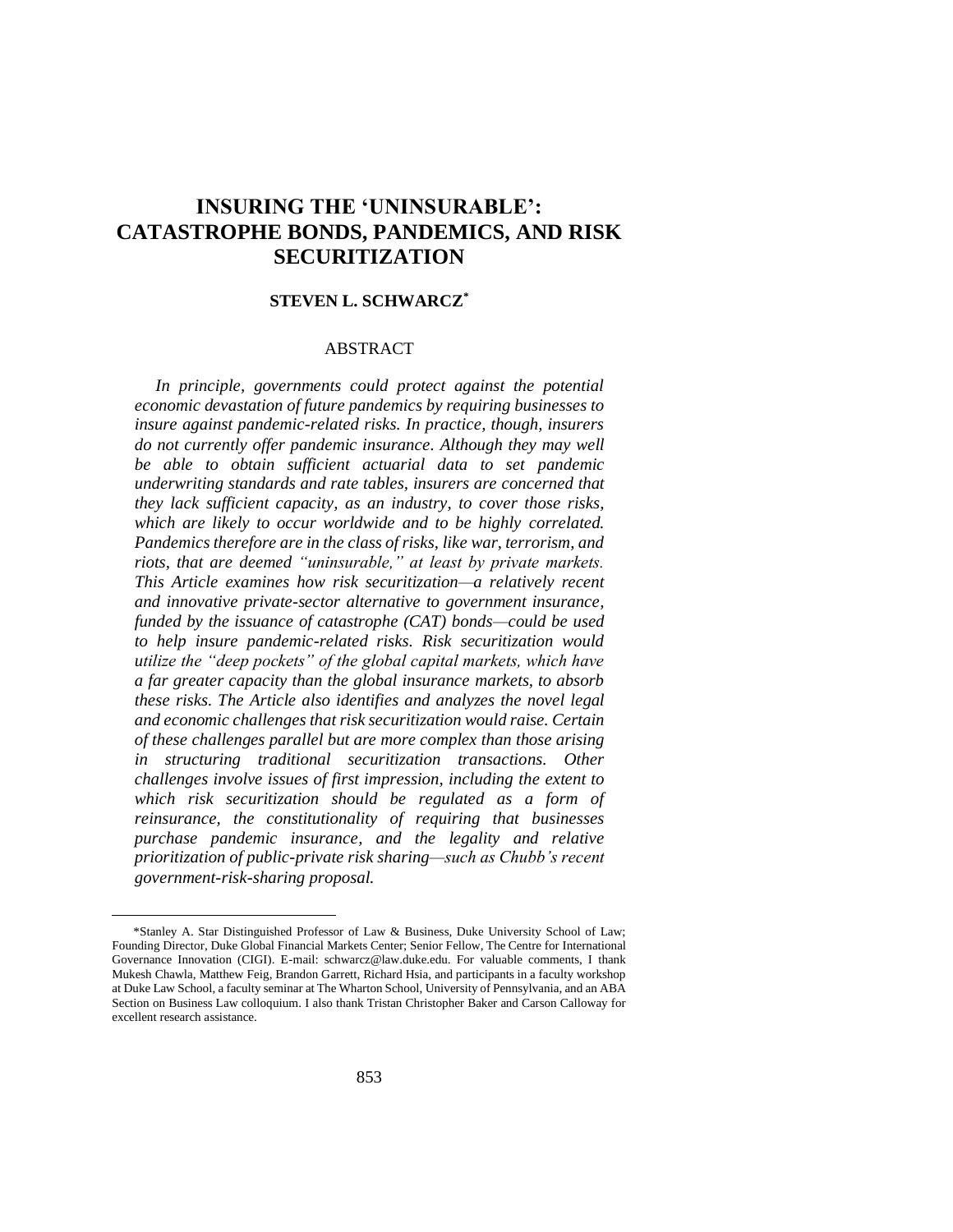### TABLE OF CONTENTS

| I. STRUCTURING RISK SECURITIZATION FOR PANDEMICS 861                 |     |
|----------------------------------------------------------------------|-----|
|                                                                      |     |
|                                                                      |     |
|                                                                      |     |
|                                                                      |     |
|                                                                      |     |
|                                                                      |     |
| A. Legal Challenges that Parallel Traditional Securitization         |     |
|                                                                      | 871 |
| 1. Establishing a bankruptcy-remote SPV and mandating its            |     |
|                                                                      |     |
| 2. Issuing the PCAT bonds in compliance with applicable laws         |     |
|                                                                      |     |
|                                                                      |     |
| 4. Implementing a senior-subordinate structure to provide credit     |     |
|                                                                      |     |
|                                                                      |     |
|                                                                      |     |
|                                                                      |     |
|                                                                      |     |
| A. Estimating the Level of Pandemic Insurance that Businesses Should |     |
|                                                                      |     |
|                                                                      |     |
|                                                                      |     |
|                                                                      |     |
|                                                                      |     |
|                                                                      |     |
|                                                                      |     |
| 4. Ex ante versus ex post pandemic preparation. 908                  |     |
|                                                                      |     |

# **INTRODUCTION**

Insurance is the tried-and-true strategy for protecting against infrequent but potentially devastating losses.<sup>1</sup> Insurers are expert third parties that

<sup>1.</sup> *See, e.g.*, JOHN H.BIGGS & MATTHEW RICHARDSON, *Modernizing Insurance Regulation: An Overview*, *in* MODERNIZING INSURANCE REGULATION 1, 1 (2014) ("Insurance allows individuals and businesses to protect themselves against potentially catastrophic financial risks."); *Disaster Risk*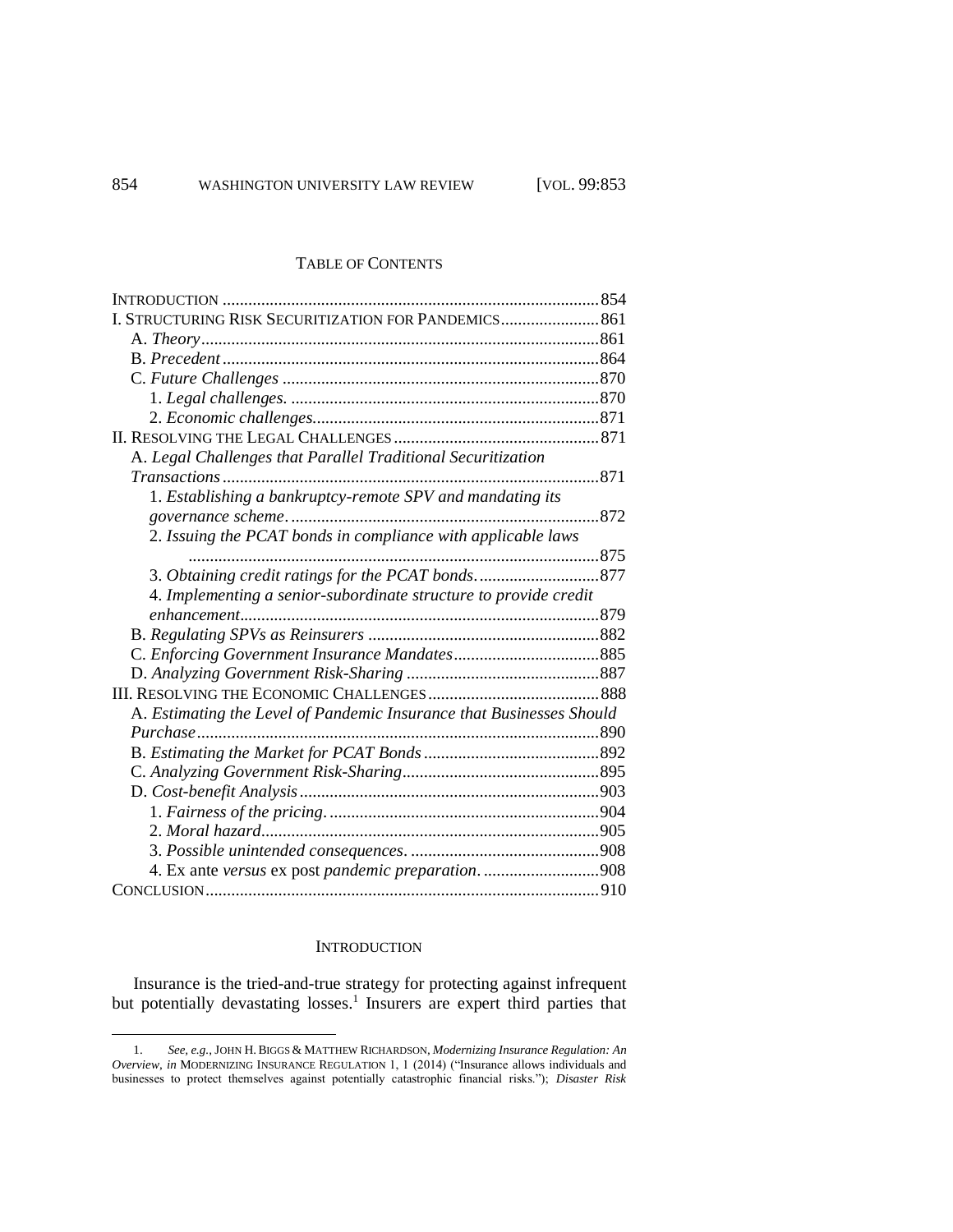<span id="page-2-2"></span><span id="page-2-1"></span>expand policyholders' loss-absorption capacity and assist them, at least indirectly, to monitor risks.<sup>2</sup> In theory, therefore, governments could protect against the potential economic devastation of future pandemics by requiring businesses to insure against pandemic-related risks. <sup>3</sup> As later discussed, that requirement would be needed because, in its absence, even businesses that otherwise view pandemic insurance as economically desirable would tend to forgo paying for such insurance, expecting a government bailout in the event of a major pandemic.<sup>4</sup>

Insurers currently cover certain of those risks. Standard health insurance policies cover much of the medical costs incurred by employees (and others) who contract diseases,<sup>5</sup> and most life insurance policies cover pandemiccaused deaths.<sup>6</sup> Many pandemic-related risks remain uninsured, though. For example, business-interruption insurance either explicitly excludes pandemic-related disruptions or has been interpreted to condition payments on physical damage causing the disruption.<sup>7</sup> Nor does insurance currently cover all of the increased unemployment<sup>8</sup> or pandemic-related infrastructure

<span id="page-2-0"></span>*Insurance*, UN DEVELOPMENT PROGRAMME (Dec. 18, 2017), https://www.undp.org/content/dam/sdfinance/doc/Disaster%20Risk%20Insurance%20\_%20UNDP.pdf (discussing the importance of insurance to protect against possible disasters).

<sup>2.</sup> Howell E. Jackson & Steven L. Schwarcz, *Protecting Financial Stability: Lessons from the Coronavirus Pandemic*, 11 HARV. BUS. L. REV. (forthcoming 2021), https://ssrn.com/abstract=3644417 (observing that other such third-party loss-absorption and risk-monitoring arrangements include the skin-in-the-game rules for securitization transactions, the requirement of centralized clearing for many derivatives transactions, and the imposition of bail-in-able debt instruments to increase firms' total loss absorbing capital).

<sup>3.</sup> *See id.* (observing this mode of government protection).

<sup>4.</sup> *See infra* note[s 381–](#page-52-0)[388](#page-53-0) and accompanying text.

<sup>5.</sup> *See* NAIC INSURANCE BRIEF: COVID-19 AND INSURANCE, NAT'L ASS'N OF INS. COMM'RS 2 (2020), [https://content.naic.org/sites/default/files/inline-files/Insurance%20Brief%20-%20Covid-](https://content.naic.org/sites/default/files/inline-files/Insurance%20Brief%20-%20Covid-19%20and%20Insurance.pdf)[19%20and%20Insurance.pdf](https://content.naic.org/sites/default/files/inline-files/Insurance%20Brief%20-%20Covid-19%20and%20Insurance.pdf) [https://perma.cc/S9QJ-3RS9].

<sup>6.</sup> *Id.* at 3.

<sup>7.</sup> *See* Russ Banham, *Demand Soars for Parametric Insurance to Cover Pandemic Business Interruptions*, **CARRIER MGMT.** (Apr. 2, https://www.carriermanagement.com/features/2020/04/02/205106.htm [https://perma.cc/B5U5-WJ48]; *Cf.* Leslie Scism, *Companies Hit by Covid-19 Want Insurance Payouts. Insurers Say No*, WALL ST. J. (June 30, 2020, 10:24 AM), https://www.wsj.com/articles/companies-hit-by-covid-19-want-insurancepayouts-insurers-say-no-11593527047 [https://perma.cc/6FGL-JMFA] (reporting that "[m]ore than half of [business interruption] policies in force today specifically exclude viruses," and even absent that exclusion, "insurance companies have largely refused to pay claims under this coverage, citing a standard requirement for physical damage").

Independent contractors, part-time workers, and self-employed individuals who lose their jobs are ordinarily not eligible for unemployment benefits. *See* Jeremy Pilaar, *Reforming Unemployment Insurance in the Age of Non-Standard Work*, 13 HARV. L. & POL'Y REV. 327, 338, 350 (2018). The CARES Act temporarily expanded access to unemployment benefits for these non-standard employment categories. *See* Pamela Foohey, Dalié Jiménez & Christopher K. Odinet, *Cares Act Gimmicks: How Not to Give People Money During a Pandemic and What to Do Instead*, 2020 U. ILL. L. REV. ONLINE 81, 86.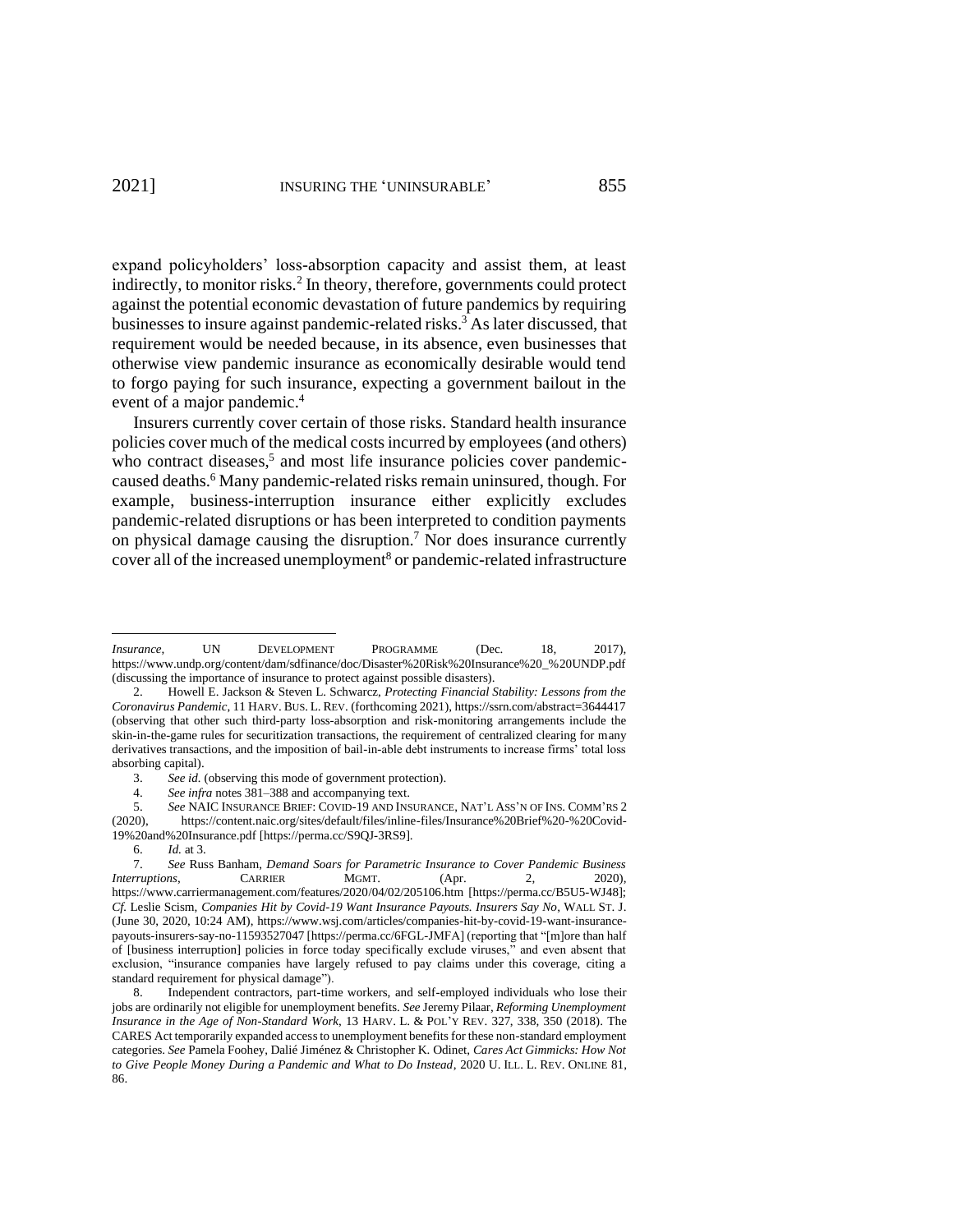<span id="page-3-4"></span>costs (such as installing Plexiglas barriers or reconfiguring interiors for safety). $9$ 

<span id="page-3-2"></span><span id="page-3-1"></span><span id="page-3-0"></span>In practice, however, insurers do not currently offer pandemic insurance, certainly not at rates (i.e., "premiums") that businesses regard as reasonable. <sup>10</sup> Insurers fear their industry does not "have the capacity to [provide] coverage."<sup>11</sup> Because a pandemic by definition is worldwide, the obligation of insurers to make payments under pandemic insurance would likely be highly correlated, creating losses that would overwhelm the insurance markets. <sup>12</sup> Insurer unwillingness to offer pandemic insurance also may be due, in part, to the lack of sufficient statistical data to reliably set underwriting standards and rate tables reflecting the appropriate level of pandemic-related risks<sup>13</sup>—although some firms, such as Metabiota, Air Worldwide, Milliman, and RMS, claim to "combine leading

<span id="page-3-3"></span><sup>9.</sup> *Cf.* Inti Pacheco, *How Much Covid-19 Cost Those Business That Stayed Open*, WALL ST. J. (June 23, 2020, 7:09 AM), [https://www.wsj.com/articles/how-much-covid-19-cost-those-businesses](https://www.wsj.com/articles/how-much-covid-19-cost-those-businesses-that-stayed-open-11592910575)[that-stayed-open-11592910575](https://www.wsj.com/articles/how-much-covid-19-cost-those-businesses-that-stayed-open-11592910575) [https://perma.cc/3FFJ-ARPK] (explaining that some businesses spent as much as one billion dollars in "increased pay for front-line workers, expanded cleaning and sanitization protocols, and . . . personal protective equipment").

<sup>10.</sup> In 2018, for example, the insurance broker and risk manager Marsh, in conjunction with Munich Re and technology firm Metabiota, offered "Pathogen Rx," an insurance policy covering pandemic-related business disruptions caused by stay-at-home orders. No policies were sold, however, possibly because businesses found the premiums unreasonably high. Banham, *supra* note [7.](#page-2-0) Possibly, too, "optimism bias" led businesses, having never experienced significant losses due to a pandemic, to discount the risk. Steven L. Schwarcz*, Regulating Complacency: Human Limitations and Legal Efficacy,* 93 NOTRE DAME L. REV. 1073, 1080 (2018) ("Optimism bias is the tendency to be unrealistically optimistic when thinking about negative events with which one has no recent experience, and devaluing the likelihood and potential consequences of those events.").

<sup>11.</sup> Evan Weinberger, *Chubb Pandemic Coverage Plan Exposes Industry Split*, BLOOMBERG L. (July 14, 2020, 4:31 AM), https://news.bloomberglaw.com/insurance/chubb-pandemic-coverage-planexposes-industry-split [https://perma.cc/8PZM-DX46]. *Cf.* Jackson & Schwarcz, *supra* not[e 2](#page-2-1) (arguing the same); CHUBB, *infra* note 274 and accompanying text (stating that "[pandemic loss is] not insurable in the private [sector]").

<sup>12.</sup> *See* Weinberger, *supra* note [11](#page-3-0) ("The insurance industry says paying out virus-related claims would cost trillions and would push many companies into insolvency."); *Understanding Business Industry Insurance and Pandemics*, INS. INFO. INST., https://www.iii.org/sites/default/files/docs/pdf/business\_interruption\_101\_041320\_2.pdf

<sup>[</sup>https://perma.cc/NSR2-B8AZ] (arguing that pandemic insurance payouts would "bankrupt insurers"). 13. Jackson & Schwarcz, *supra* note [2.](#page-2-1) To understand this lack of sufficient statistical data, compare car accidents and hurricanes. Car accidents generate sufficient statistical data because they occur all the time. Insurers can use these data to reliably calculate how many accidents are likely to occur in a given city and in a given year, and thus can price premiums accordingly. Infrequent and catastrophic events like hurricanes are more difficult for insurers. A significant hurricane may hit a particular city, for example, only once a decade. To help solve this problem, primary insurers can turn to reinsurers—insurance companies that insure other insurance companies—to statistically diversify the risk. Although a significant hurricane may hit a particular city only once a decade, a significant hurricane almost always hits *somewhere* in the world every year. By covering much larger geographical regions, reinsurers are able to treat hurricanes like primary insurers treat car accidents. The difficulty presented by global pandemics like COVID-19 is that, unlike hurricanes and car accidents, global pandemics affect the world's entire population. In this sense, reinsuring pandemic risk for large geographic regions is more like a primary insurer providing coverage for a particular city's hurricane damage than like reinsurers offering global coverage for hurricanes.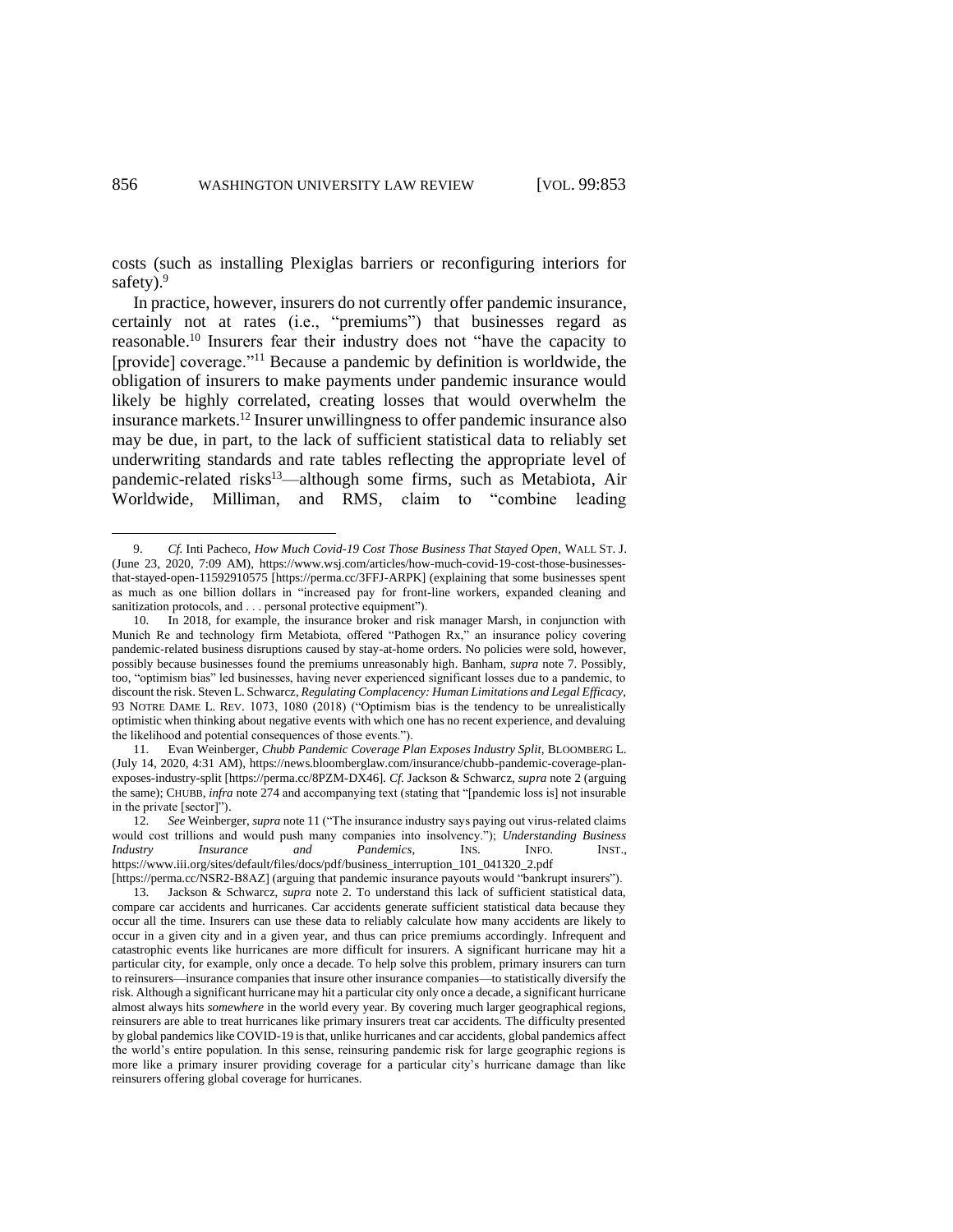<span id="page-4-1"></span>epidemiological, statistical and actuarial techniques to quantify [global] epidemic risk." 14

<span id="page-4-0"></span>Pandemics therefore are in the class of risks that are deemed "uninsurable," at least by private markets.<sup>15</sup> This category includes war, terrorism, riots, economic downturns, and various other extraordinary catastrophes such as meteor strikes and sudden shifts in the gulf stream caused by climate change.<sup>16</sup> Absent insurance, the other responses to address these catastrophes tend to be second-best.<sup>17</sup> Therefore, in areas of strong public interest such as nuclear reactor accident risk, governments sometimes provide publicly subsidized insurance—i.e., government insurance of otherwise "uninsurable" risks, paid for only partly by private sector entities that benefit from that insurance.

<span id="page-4-2"></span>For example, the Price-Anderson Nuclear Liability Act of 1957 was enacted to ensure nuclear operators were adequately insured.<sup>18</sup> The act required nuclear operators to have the maximum insurance available (then \$60 million). If damages exceeded that level, a second level of governmentprovided funds was available (up to \$500 million).<sup>19</sup>

<span id="page-4-3"></span><sup>14.</sup> *Metabiota Products*, METABIOTA, https://metabiota.com/product [https://perma.cc/BU5N-X79C]. *See also Air Worldwide Pandemic Model Brochure*, AIR WORLDWIDE, https://www.airworldwide.com/siteassets/Publications/Brochures/documents/AIR-Pandemic-Model

<sup>[</sup>https://perma.cc/S2M7-WDVU]; Robert Muir-Wood, *The Coronavirus Outbreak: Part One–Modeling "Spotting*,*"* RISK MGMT. & CATASTROPHE MODELING BLOG (Feb. 4, 2020), https://www.rms.com/blog/2020/02/04/the-coronavirus-outbreak-part-one-modeling-spotting [https://perma.cc/3XY4-TCQC].

<sup>15.</sup> *See, e.g.*, Dwight M. Jaffee & Thomas Russell, *Catastrophe Insurance, Capital Markets, and Uninsurable Risks*, 64 J. RISK & INS. 205, 205–06 (1997) (explaining that private insurers are reluctant to insure "low-probability high-consequence" catastrophic events, known by insurance textbook writers as "uninsurable risk"); Daniel Schwarcz & Steven L. Schwarcz, *Regulating Systemic Risk in Insurance*, 81 U. CHI. L. REV. 1569, 1611–12 (2014) (describing the risk of global pandemics as a catastrophic risk); Weinberger, *supra* note 11 (quoting Sean Kevelighan, the chief executive of the Insurance Information Institute, that "global pandemics are largely uninsurable").

<sup>16.</sup> Jackson & Schwarcz, *supra* note [2.](#page-2-1) *See also* Anne Freedman, *Top Five Uninsurable Risks*, RISK & INS. MAG. (Sept. 2, 2014), https://riskandinsurance.com/top-five-uninsurable-risks/ [https://perma.cc/9CRB-RQY6].

<sup>17.</sup> *Cf.* Amara Omeokwe & Yuka Hayashi, *SBA Under Fire for Failing to Get Aid to Struggling Small Businesses*, WALL ST. J. (Apr. 8, 2020, 7:00 AM), [https://www.wsj.com/articles/sba-under-fire](https://www.wsj.com/articles/sba-under-fire-for-failing-to-get-aid-to-struggling-small-businesses-11586343600)[for-failing-to-get-aid-to-struggling-small-businesses-11586343600](https://www.wsj.com/articles/sba-under-fire-for-failing-to-get-aid-to-struggling-small-businesses-11586343600) [https://perma.cc/CK5B-PMZC] ("A federal program to help small companies weather the coronavirus fallout has failed to distribute funds quickly . . . ."); Russell S. Sobel & Peter T. Leeson, *Government's Response To Hurricane Katrina: A Public Choice Analysis*, 127 PUB. CHOICE 55, 62 (2006) (discussing the failure of FEMA to efficiently and expeditiously allocate financial resources in the wake of Hurricane Katrina).

<sup>18.</sup> *See* Price-Anderson Nuclear Liability Act of 1957, Pub. L. No. 85–256, 71 Stat. 576 (codified as amended in scattered sections of 42 U.S.C.).

<sup>19.</sup> *See* Michael G. Faure & Tom Vanden Borre, *Compensating Nuclear Damage: A Comparative Economic Analysis of the U.S. and International Liability Schemes*, 33 WM. & MARY ENV'T L. & POL'Y REV. 219, 220 (2008). The act subsequently has been amended, however, to replace the government-funded level with "retrospective premiums" financed by all American nuclear operators. *Id.* at 243. FDIC deposit insurance represents another form of publicly subsidized insurance. Banks pay the FDIC premiums for deposit insurance, which protects the banks and their depositors from the risk of "runs." *About Page of the Federal Deposit Insurance Corporation*, FED. DEPOSIT INS. CORP.,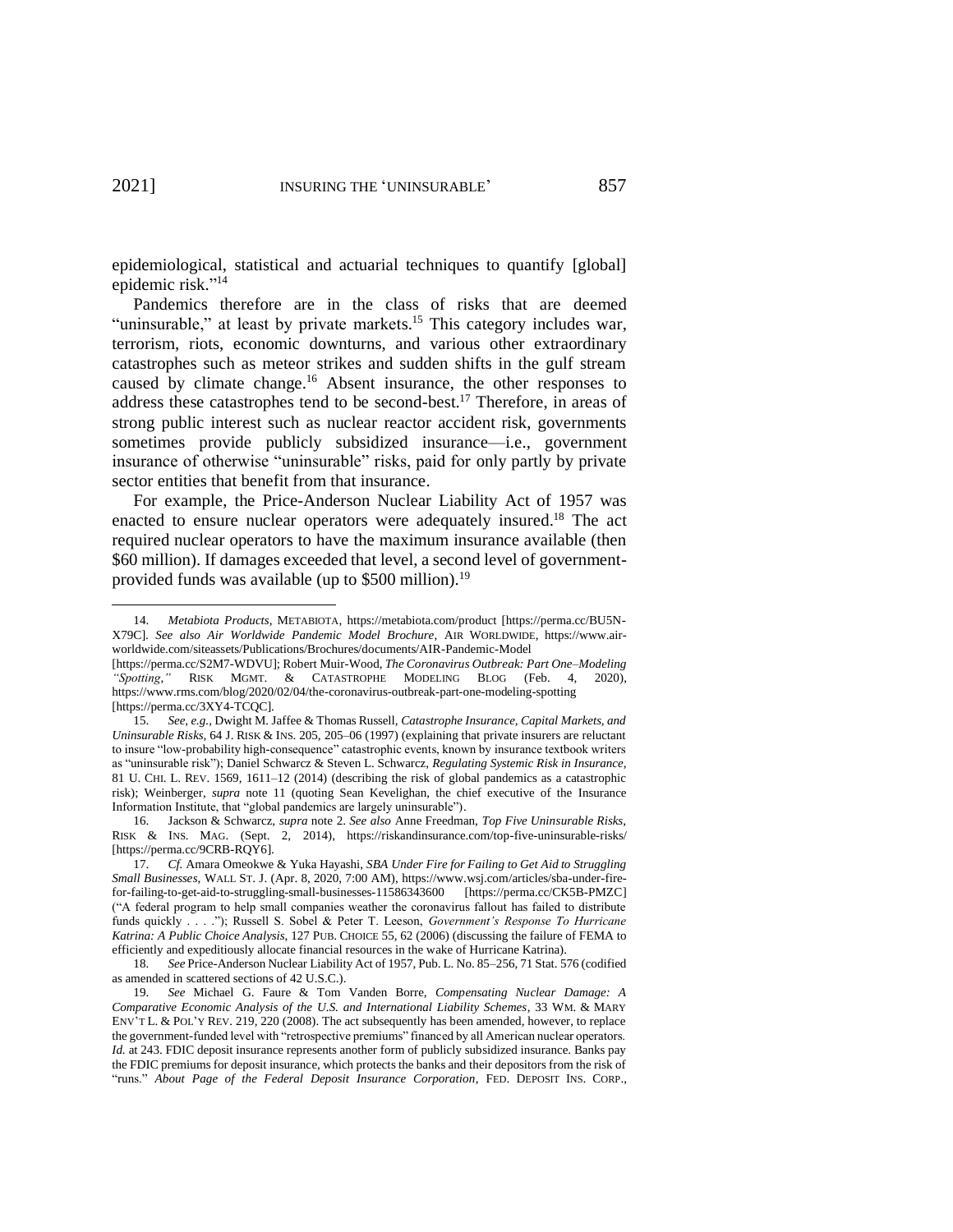<span id="page-5-3"></span><span id="page-5-2"></span>The cost to taxpayers of paying for such publicly subsidized insurance could be huge.<sup>20</sup> This Article examines how risk securitization—a relatively recent and innovative private-sector means of insuring certain otherwise uninsurable risks—could help to reduce that cost by privately insuring pandemic-related risks.<sup>21</sup> Originally developed to respond to certain natural disasters that occurred in the early- to mid-1990s, including Hurricane Andrew and the Northbridge Earthquake, $^{22}$  risk securitization has been used to hedge catastrophic risks that insurance and reinsurance markets may be incapable or unwilling to bear alone<sup>23</sup> by allocating those risks to sophisticated global investors who choose to purchase catastrophe (CAT) bonds. 24

<span id="page-5-1"></span><span id="page-5-0"></span>https://www.fdic.gov/about/what-we-do/index.html [https://perma.cc/9C2P-4VV2]. The FDIC guarantees the depositors even if the premiums are insufficient. *See* 12 U.S.C § 1825(d) ("The full faith and credit of the United States is pledged to the payment of any obligation issued after [the date of the enactment of the Financial Institutions Reform, Recovery, and Enforcement Act of 1989] by the [FDIC] . . . ."). The Terrorism Risk Insurance Act (TRIA) represents another example of publicly subsidized insurance. Pub. L. No. 107-297, 116 Stat. 2322 (2002). Because terrorist attacks are difficult to predict and have potentially devastating losses, private insurance companies are unwilling to insure against their risk. NAT'L ASS'N INS. COMM'RS, ISSUE BRIEF: TERRORISM RISK INSURANCE (May 2019), https://content.naic.org/sites/default/files/inline-

files/government\_relations\_terrorism\_risk\_insurance.pdf [https://perma.cc/DC35-HKWX]. The TRIA requires primary insurers to offer terrorism coverage, but caps their potential losses and provides government funds for losses above the cap (effectively, the government acts as a kind of reinsurer for terrorism insurance policies). Thomas Russell & Jeffrey E. Thomas, *Government Support for Terrorism Insurance*, 15 CONN. INS. L.J. 183, 187 (2008).

<sup>20.</sup> *See* Jackson & Schwarcz, *supra* note [2.](#page-2-1) *Cf.* Jeffrey C. Dobbins, *Promise, Peril, and Procedure: The Price-Anderson Nuclear Liability Act*, 70 HASTINGS L.J. 331, 334 (2019) (suggesting that the American public may be exposed to huge risk because although the Price-Anderson Act requires nuclear operators to provide \$13.8 billion of insurance coverage for nuclear accidents, the nuclear catastrophes of Chernobyl and Fukushima cost as much as \$500 billion each).

<sup>21.</sup> *See* Paul U. Ali, *Risk Securitization*, *in* STEVEN L. SCHWARCZ, STRUCTURED FINANCE: A GUIDE TO THE PRINCIPLES OF ASSET SECURITIZATION 12-1–12-22 (Adam D. Ford ed., 3d. ed. 2002).

<sup>22.</sup> INNOVATIONS IN SECURITISATION 36 (Jan Job De Vries Robbe & Paul U. Ali eds., 2006). In 2005, for example, a total of \$1.99 billion debt securities were issued worldwide in securitizations of catastrophic risk, covering risk events such as European windstorms, Japanese earthquakes, U.S. earthquakes and U.S. hurricanes. The originators included insurance companies, such as USAA and Zurich American, and reinsurance companies, such as Munich Re and Swiss Re. *See* MMC SECURITIES, THE CATASTROPHE BOND MARKET AT YEAR-END 2005: RIPPLE EFFECTS FROM RECORD STORMS 17– 19 (2006).

<sup>23.</sup> *See* Neil A. Doherty & Harris Schlesinger, *Insurance Contracts and Securitization*, 69 J. RISK & INS. 45, 45–46 (2002); J. David Cummins, Neil A. Doherty & Anita Lo, *Can Insurers Pay for the "Big One"? Measuring the Capacity of the Insurance Market to Respond to Catastrophic Losses*, 26 J. BANKING & FIN. 557, 558–59 (2002) (the foregoing sources observing that a series of catastrophes on the scale of Hurricane Katrina or the 9/11 terrorist attack occurring in quick succession could overwhelm the insurance and reinsurance markets, leading to the insolvency of some insurers and reinsurers and placing considerable stress on the market survivors and governments to cover the losses from those disasters). *But cf.* Steve Evans, *First Terrorism CAT Bond Oversubscribed: Pool Re*, ARTEMIS (Feb. 26, 2019) https://www.artemis.bm/news/first-terrorism-risk-cat-bond-oversubscribedpool-re/ [https://perma.cc/6NX9-RB7P] (discussing terrorism-related risk securitization).

<sup>24.</sup> CAT bonds are sometimes referred to as a type of insurance-linked securities, or "ILS." *See Insurance-linked Securities*, NAT'L ASS'N INS. COMM'RS,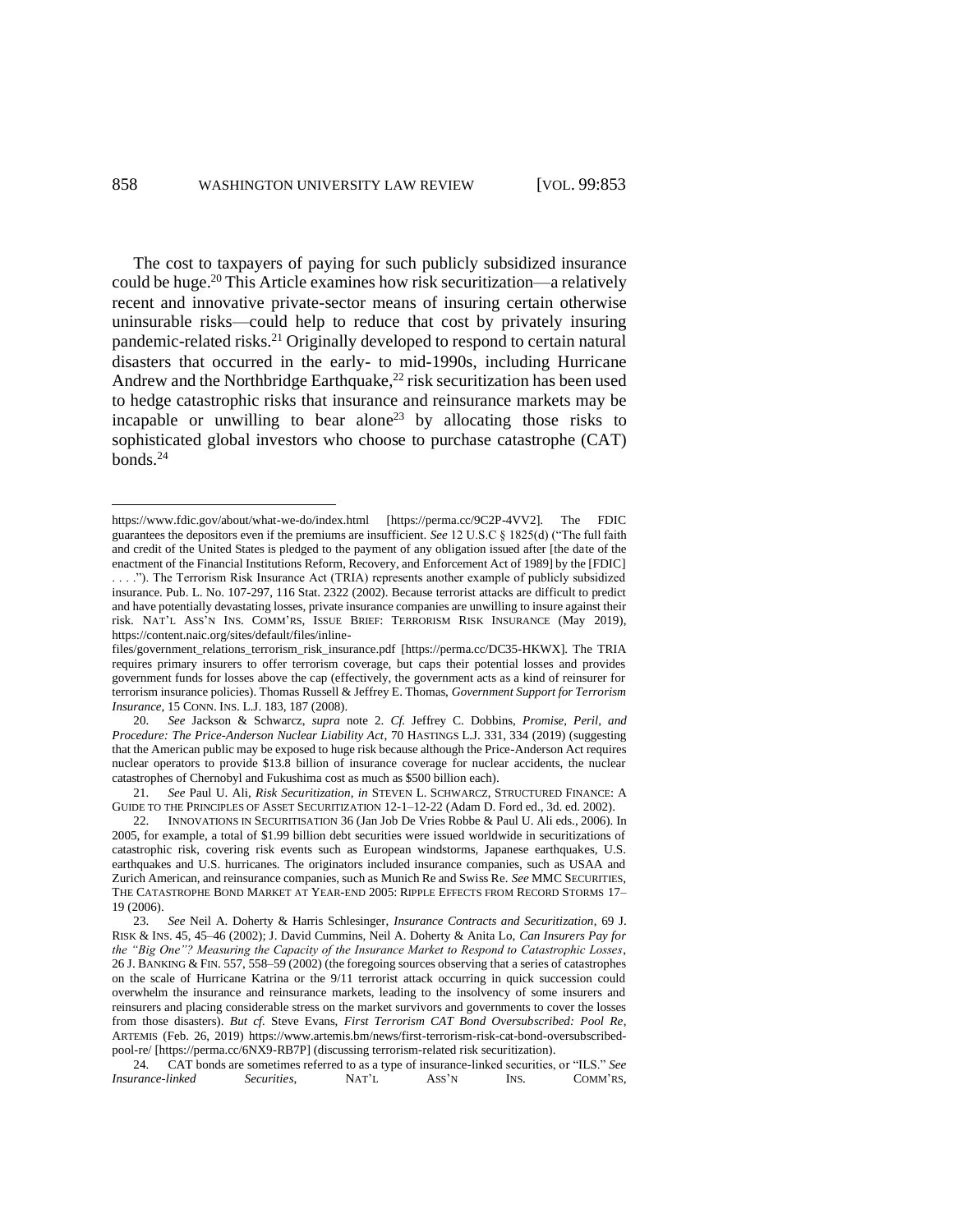Using risk securitization to hedge pandemic-related risks would raise various novel legal challenges. Certain of these challenges parallel—but due to the differences between traditional and risk securitization, are more complex than—the challenges of structuring traditional securitization transactions. These include establishing a bankruptcy-remote special purpose vehicle (SPV) and mandating its governance scheme; issuing the CAT bonds in compliance with applicable law, including securities law, disclosure and the need for transparency, and investment-company restrictions; obtaining credit ratings for those bonds; and implementing a senior-subordinate structure to provide credit enhancement.<sup>25</sup> Other challenges involve issues of first impression. Because the SPV's indemnifying the insurer resembles reinsurance, should the SPV be regulated as a reinsurer? Would the requirement that businesses purchase pandemic insurance raise constitutional challenges, as did the Affordable Care Act's individual mandate to purchase health insurance or pay a penalty? <sup>26</sup> And what should be the relative priority of any public-private risk sharing, such as the pandemic-insurance government risk sharing recently proposed by Chubb, the world's largest publicly traded property-andcasualty insurance company.<sup>27</sup>

<span id="page-6-1"></span><span id="page-6-0"></span>Because risk securitization works by allocating risk to CAT bond investors, <sup>28</sup> the success of using risk securitization to hedge pandemicrelated risks will depend on investor demand to purchase pandemic-related CAT bonds (PCAT bonds). <sup>29</sup> Capital market investors have shown high demand, for two reasons. First, CAT bonds provide a diversified return because natural catastrophes occur randomly and are not correlated with standard economic risks; <sup>30</sup> therefore, CAT bond returns are largely

https://content.naic.org/cipr\_topics/topic\_insurancelinked\_securities.htm [https://perma.cc/LBG2- YFMK] (stating that "catastrophe bonds remain the dominant type of outstanding ILS").

<sup>25.</sup> *See infra* Section II.A.

<sup>26.</sup> *See infra* note[s 232–](#page-32-0)[240](#page-33-0) and accompanying text.<br>27. *See About Chubb*, CHUBB, b

<sup>27.</sup> *See About Chubb*, CHUBB, https://www.chubb.com/us-en/about-chubb/ [https://perma.cc/J93H-RSXX].

<sup>28.</sup> *See supra* note[s 23](#page-5-0)[–24](#page-5-1) and accompanying text.

<sup>29.</sup> Although that success also will depend on there being sufficient customer demand to purchase pandemic insurance, this Article contemplates governments requiring businesses to purchase that insurance. *See supra* note [3](#page-2-2) and accompanying text; *infra* Section II.D.

<sup>30.</sup> *Cf. infra* notes [49–](#page-10-0)[54](#page-11-0) and accompanying text (explaining why even pandemic-related CAT bonds can provide a diversified return, notwithstanding that pandemics can trigger economic downturns).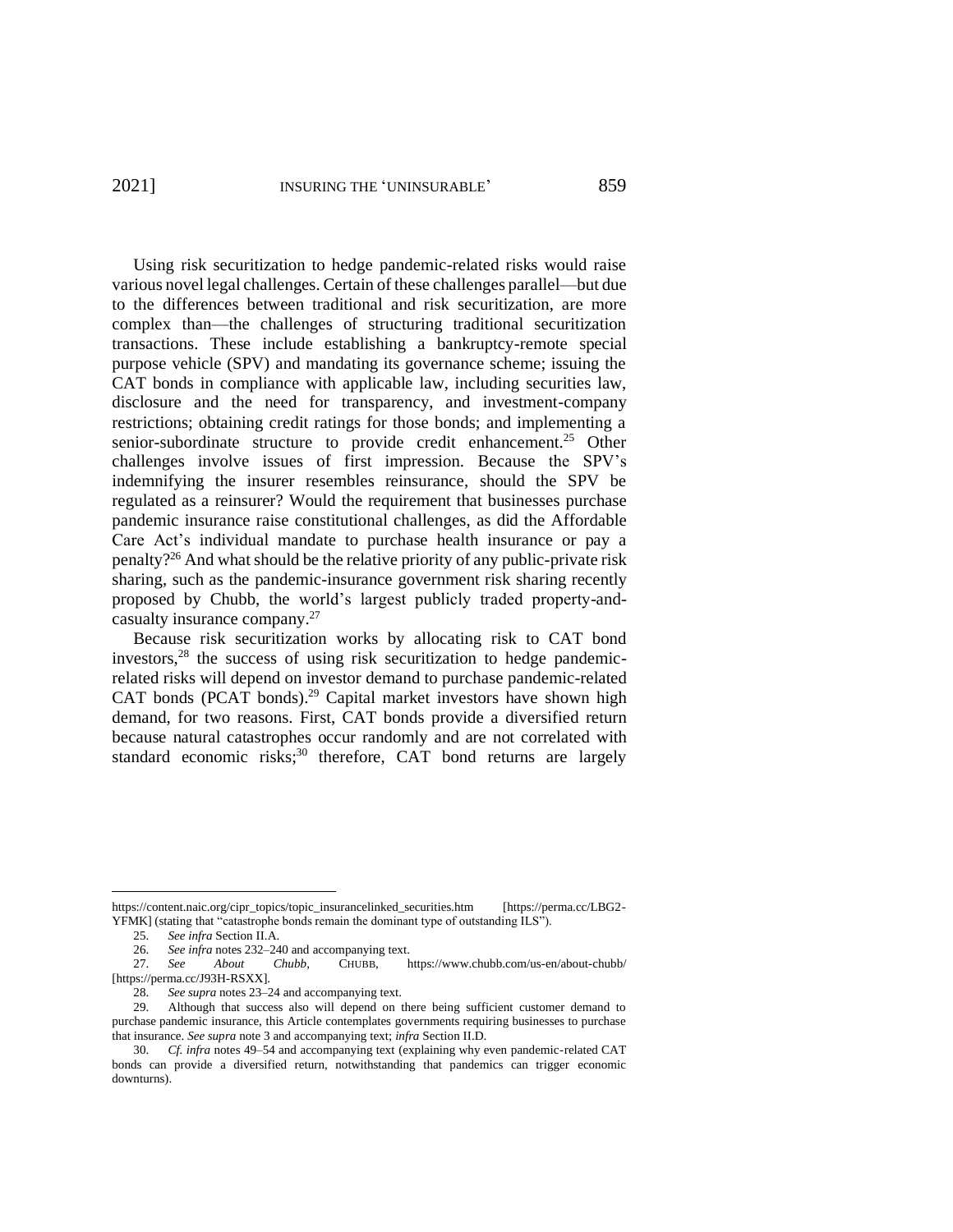<span id="page-7-1"></span><span id="page-7-0"></span>uncorrelated to the returns of equity securities and conventional corporate bonds.<sup>31</sup> Second, CAT bonds have "provided strong returns" to investors.<sup>32</sup>

As will be shown, however, CAT bonds do not represent a win-win deal for investors. If the covered catastrophe occurs, investors may lose part or all of their investment in those bonds. $33$  To date, however, the combination of diversified and strong returns has more than offset investor perception of that risk. The "CAT bond market has seen strong growth," and "the amount of outstanding CAT bonds more than doubled between 2010 and 2017."<sup>34</sup> As this Article is being written, Moody's reports that CAT bond issuance is "surging."<sup>35</sup> The Article does not claim, though, that risk securitization will be sufficient to fully hedge pandemic-related risks, merely that it could offer at least a significant partial hedge. 36

<span id="page-7-2"></span>The Article proceeds as follows. Part I examines how to structure risksecuritization transactions to cover pandemics. Section A analyzes, theoretically, how those transactions should be structured. Section B then compares that theory with actual precedents for non-pandemic risk securitizations and the one precedent, structured atypically by the World Bank using government donations, for pandemic risk securitization. Section

<sup>31.</sup> *See* Christopher M. Lewis & Peter O. Davis, *Capital Market Instruments for Financing Catastrophe Risk: New Directions?*, 17 J. INS. REGUL. 110, 114 (1998); Angelika Schöchlin, *Where's the Cat Going? Some Observations on Catastrophe Bonds*, 14 J. APPLIED CORP. FIN. 100, 102–103 (2002). In principle, therefore, catastrophe bonds follow modern portfolio theory, which focuses on optimizing investment returns through portfolio diversification. *See* PAUL U. ALI, GEOFREY P. STAPLEDON & MARTIN L. GOLD, CORPORATE GOVERNANCE AND INVESTMENT FIDUCIARIES 87–88 (2003). According to that theory, the extent to which an investor can optimize its returns (that is, maximize overall portfolio returns for a given level of risk or minimize the risk borne by the portfolio for a given level of returns) depends upon the extent to which the returns of the different portfolio constituents are correlated to one another. *Id.* In general, the addition to a portfolio of securities whose returns are negatively or weakly correlated, or uncorrelated, to the existing constituents of the portfolio should increase overall portfolio returns (while leaving the riskiness of the portfolio unchanged) or lower the portfolio's riskiness (while leaving the portfolio's overall returns unchanged). *Id.* at 88. *See generally* ALTERNATIVE RISK STRATEGIES 549–552 (Morton Lane ed., 2002).

<sup>32.</sup> Andy Polacek, *Catastrophe Bonds: A Primer and Retrospective*, FED. RSRV. BANK CHI. (2018), https://www.chicagofed.org/publications/chicago-fed-letter/2018/405 [https://perma.cc/5YLP-A6MS]. *Cf.* PARTNER REVIEWS, THE DRIVERS OF CATASTROPHE BOND PRICING 3 (2015), <https://partnerre.com/wp-content/uploads/2017/08/Catastrophe-Bond-Pricing.pdf>

<sup>[</sup>https://perma.cc/AU6M-G4T4] (plotting the historic spread of CAT bonds against that of High Yield BB Corporate Bonds from 2000 to 2015).

<sup>33.</sup> *See infra* Section I.A (discussing the subordination of CAT bond repayment to the insurer's right to indemnification).

<sup>34.</sup> Polacek, *supra* not[e 32.](#page-7-0)

<sup>35.</sup> *Catastrophe Bond Issuance Surging as Reinsurance Pricing Moves Higher*, MOODY'S (June  $30,$  2020), 2020, 2020, 2020, 2020, 2020, 2020, 2020, 2020, 2020, 2020, 2020, 2020, 2020, 2020, 2020, 2020, 2020, 2020, 2020, 2020, 2020, 2020, 2020, 2020, 2020, 2020, 2020, 2020, 2020, 2020, 2020, 2020, 2020, 2020, 2020

https://www.moodys.com/search?keyword=Catastrophe%20bond%20issuance%20surging%20as%20r einsurance%20pricing%20moves%20higher%20 (reporting that the CAT bond market "has already shown tremendous growth in the first half of 2020"). *Cf. infra* notes [251](#page-35-0)[–254](#page-35-1) and accompanying text (further discussing the growth of the CAT bond market).

<sup>36.</sup> *Cf. infra* notes [397–](#page-55-0)[402](#page-56-0) and accompanying text (discussing the need for ex post mitigative measures).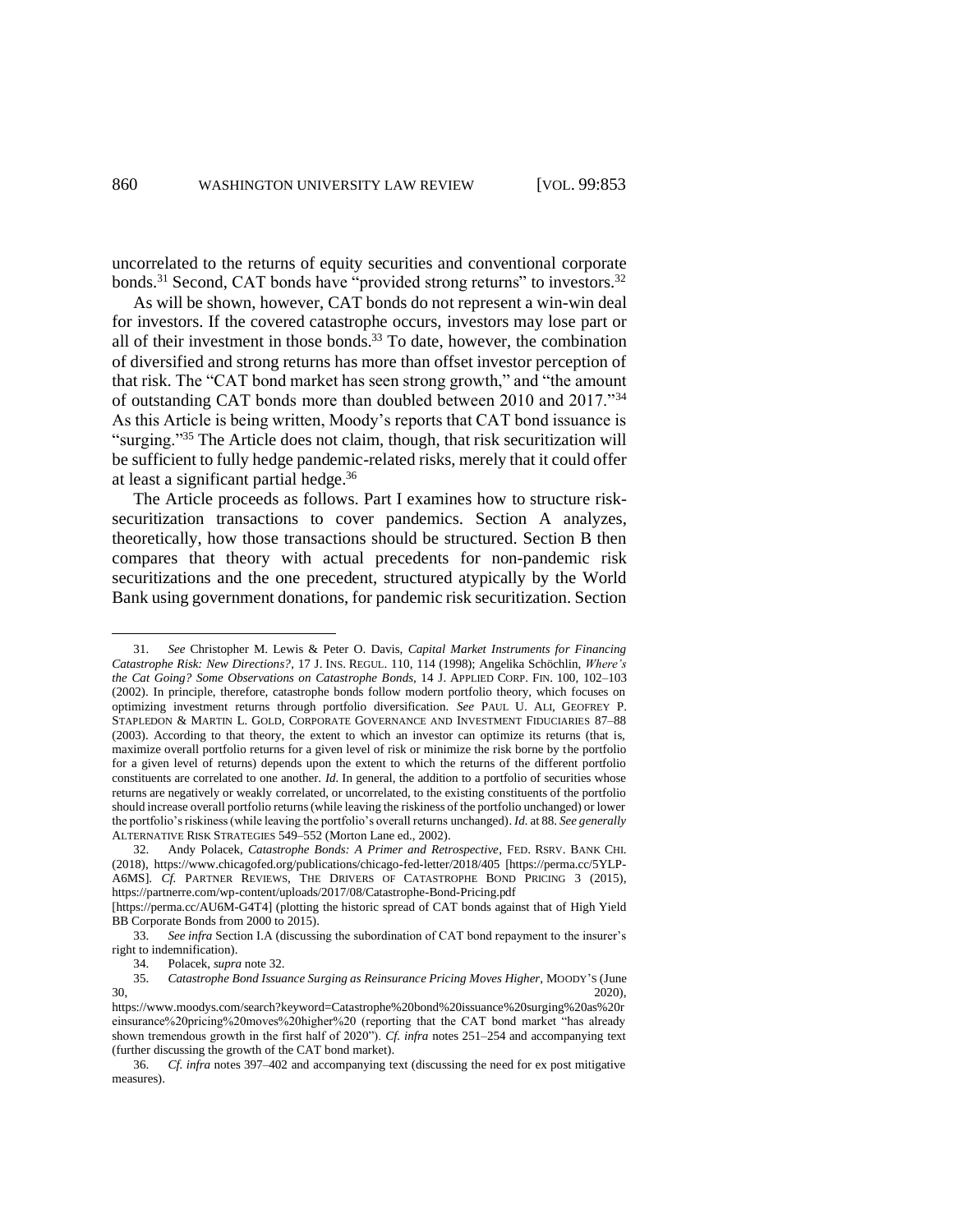C then builds on that comparison to identify future challenges for structuring risk securitization to cover pandemic-related risks. Thereafter, Part II of the Article attempts to resolve the future legal challenges, and Part III attempts to resolve the future economic challenges (and also provides a cost-benefit analysis).

### I. STRUCTURING RISK SECURITIZATION FOR PANDEMICS

To examine how to structure risk-securitization transactions to cover pandemics, this Article starts by analyzing, theoretically, how those transactions should be structured.

### *A. Theory*

Conceptually, risk securitization could work as follows. An insurance company, reinsurer, government catastrophe fund, $37$  or other entity (for simplicity, each an "insurer") that wishes to insure parties suffering the catastrophic risks of an extreme event, such as an earthquake or hurricane<sup>38</sup> but potentially including a pandemic, would create an SPV to issue CAT bonds to capital market investors.<sup>39</sup> The SPV would invest the proceeds of its bond issuance in liquid and highly rated debt securities, including U.S. Treasury money-market instruments. <sup>40</sup> In exchange for premium payments

<span id="page-8-0"></span><sup>37.</sup> These include, for example, the California Earthquake Authority, CAL. INS. CODE § 10089.6 (Deering 2020) and the Florida Hurricane Catastrophe Fund, FLA. STAT. ANN. § 215.555 (LexisNexis 2020). The California Earthquake Authority (CEA) is a publicly managed, privately funded, nonprofit entity that provides primary earthquake insurance coverage throughout California. *See History of the California Earthquake Authority*, CAL. EARTHQUAKE AUTH., https://www.earthquakeauthority.com/About-CEA/CEA-History [https://perma.cc/MY7A-PMKX]. Although the CEA does not currently sponsor CAT bond issuance, it sometimes invests in CAT bonds. *See, e.g.*, Steven Evans, *CEA Targets \$400m of Reinsurance with First Ursa Re Cat Bond of 2019*, ARTEMIS (Nov. 7, 2019), [https://www.artemis.bm/news/cea-targets-400m-of-reinsurance-with-first](https://www.artemis.bm/news/cea-targets-400m-of-reinsurance-with-first-ursa-re-cat-bond-of-2019/)[ursa-re-cat-bond-of-2019/](https://www.artemis.bm/news/cea-targets-400m-of-reinsurance-with-first-ursa-re-cat-bond-of-2019/) [https://perma.cc/4NXM-TCJ2]. The Florida Hurricane Catastrophe Fund (FHCF) is a tax-exempt, state trust fund, funded through premiums collected from primary insurers, investment earnings, and emergency assessments on Florida property and casualty insurers. Richard C. Mason, William C. O'Niell, John D. LaBarbera & William K. Broud, *Recent Developments in Excess, Surplus Lines, and Reinsurance*, 43 TORT TRIAL & INS. PRAC. L.J. 375, 406 (2008); *Florida Hurricane Catastrophe Fund*, FLA. STATE BD. ADMIN., https://www.sbafla.com/fhcf/Home.aspx [https://perma.cc/K7YB-BVD7]. The FHCF provides reinsurance for catastrophic hurricanes affecting Florida. Christine L. Agnew, *Come Hell and High Water: Can the Tax Code Solve the Post-Katrina Insurance Crisis?*, 11 LEWIS & CLARK L. REV. 701, 729 (2007).<br>38. Cf. infra note 22 and accompanying text (discussing r

<sup>38.</sup> *Cf. infra* not[e 22](#page-5-2) and accompanying text (discussing risk securitization's original application to earthquakes and hurricanes).

<sup>39.</sup> *See* Polacek, *supra* note [32.](#page-7-1) In the author's experience, most SPVs are organized as wholly owned subsidiaries of the sponsor—here, the insurer—so that any surplus value remaining in the SPV once the CAT bonds are paid would belong to the sponsor. *Cf.* SCHWARCZ, *supra* not[e 21,](#page-5-3) §§4:8–4:9. For a broader analysis of insurers using captive subsidiaries to provide reinsurance, see Schwarcz & Schwarcz, *supra* note [15,](#page-4-0) at 1624–25.

<sup>40.</sup> *See* Polacek, *supra* not[e 32.](#page-7-1)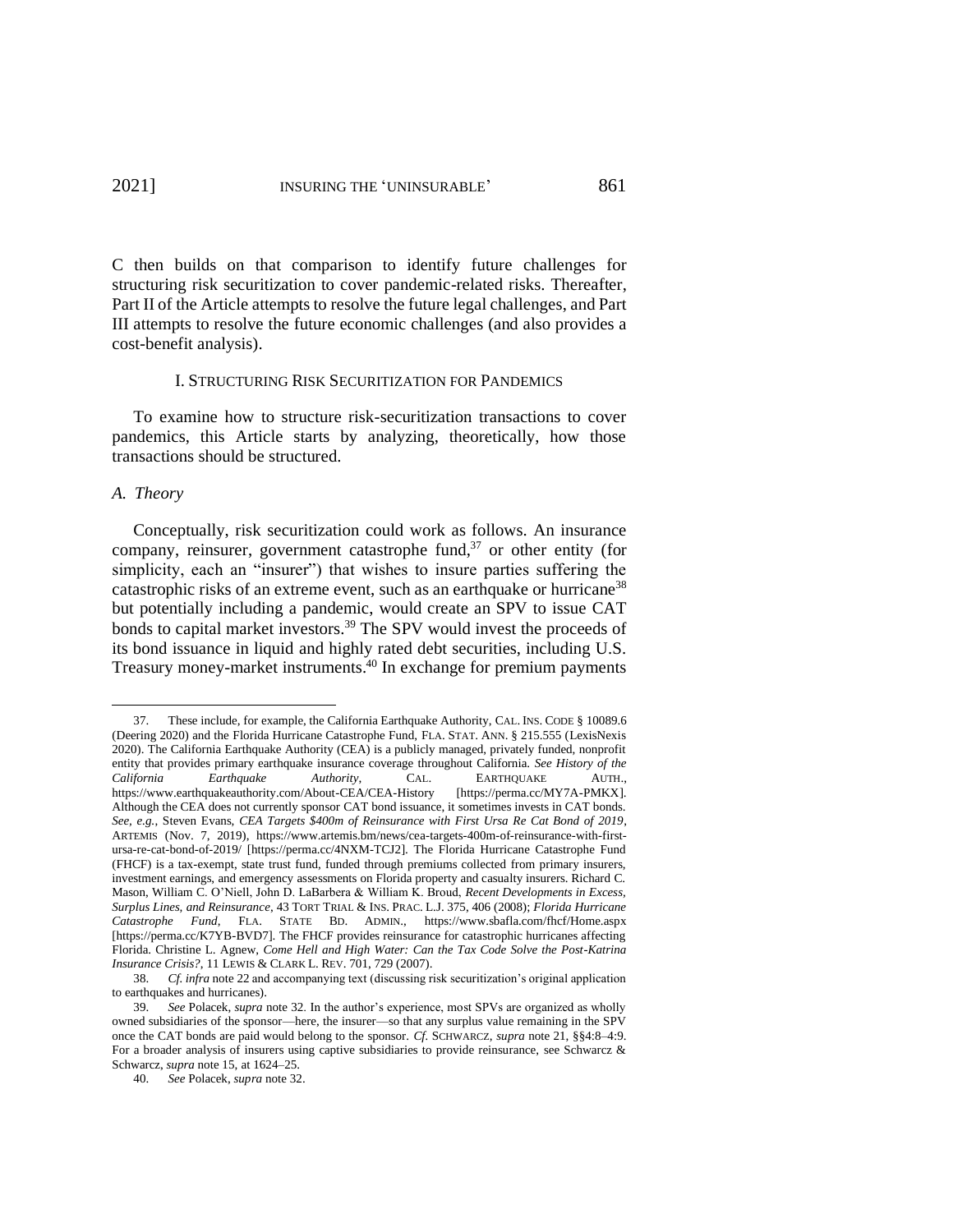<span id="page-9-6"></span><span id="page-9-5"></span><span id="page-9-4"></span><span id="page-9-3"></span><span id="page-9-2"></span><span id="page-9-0"></span>(also known as indemnification or guarantee fees), the SPV—acting effectively as a special purpose reinsurer $41$ —would promise to indemnify the insurer<sup>42</sup> should the extreme event, e.g., a pandemic of specified magnitude, occur.<sup>43</sup> The CAT bonds would bear interest based not only on the SPV's investment returns but also on its receipt of the premium payments.<sup>44</sup> Repayment of the CAT bonds would be subordinated, however, to the insurer's right to indemnification, subjecting the investors to a potential loss of principal and/or interest under those bonds.<sup>45</sup> In this way, risk securitization utilizes the deep pockets of the global capital markets, which have a far greater capacity than the global insurance and reinsurance markets, to absorb catastrophic risks.<sup>46</sup> Credit enhancement, possibly by issuing differing internal-priority classes (sometimes called tranches) of CAT bonds under a senior-subordinate structure, could even broaden the capital-market investor base.<sup>47</sup>

<span id="page-9-1"></span>Schematically, a risk-securitization transaction would have the following representative elements.<sup>48</sup>

<sup>41.</sup> *Cf. Reinsurance*, **NAT'L** ASS'N INS. COMM'RS, S://content.naic.org/cipr\_topics/topic\_reinsurance.htm [https://perma.cc/9BHB-LX87] https://content.naic.org/cipr\_topics/topic\_reinsurance.htm ("Reinsurance, often . . . referred to as 'insurance [of] insurance companies,' is a contract of indemnity between a reinsurer and an insurer.").

<sup>42.</sup> The legal form of the indemnification could be multifold, including a surety bond or even a credit-default swap (CDS). Generically, however, the indemnification is a basic guarantee. *Cf.* Steven L. Schwarcz, *Regulating Derivatives: A Fundamental Rethinking*, 70 DUKE L.J. 545, 555–56 (2020) (explaining why CDS derivatives are basic guarantees). If a CDS is used as the indemnification contract, the risk securitization structure would resemble a synthetic collateralized-debt obligation (CDO) transaction. *Cf.* James Chen, *Synthetic Collateralized Debt Obligation (CDO)*, INVESTOPEDIA (Mar. 30, 2020), https://www.investopedia.com/terms/s/syntheticcdo.asp [https://perma.cc/ZJ9J-RTM5] (explaining that transaction).<br>43. See Polacek, supra

<sup>43.</sup> *See* Polacek, *supra* not[e 32.](#page-7-1)

<sup>44.</sup> *See id.*

<sup>45.</sup> *See id.*

<sup>46.</sup> *See* Neil A. Doherty, *Financial Innovation in the Management of Catastrophe Risk*, 10 J. APPLIED CORP. FIN. 84, 84 (1997); Johannes Skylstad Tynes, *Catastrophe Risk Securitization*, 19 J. INS. REGUL. 3, 7–8 (2000). *Cf.* Polacek, *supra* note [32](#page-7-1) ("By attracting alternative sources of capital (e.g., hedge funds, sovereign wealth funds, pension funds, and mutual funds) to compete with traditional reinsurance . . . , CAT bonds exert downward pressure on reinsurance prices (and price volatility) while increasing the total capital available for the transfer of insurance risks."). For instance, the global capital markets, with approximately \$106 trillion of bonds outstanding in 2020, *see infra* note [297](#page-41-0) and accompanying text, are many times larger than the global reinsurance market, with capital of \$402.35 billion in 2020. *See Global Reinsurance Market Estimated to Grow by \$32+ Billion over 2020-2021*, GLOBENEWSWIRE (Jan. 27, 2021, 7:08 PM), https://www.globenewswire.com/newsrelease/2021/01/27/2164954/0/en/Global-Reinsurance-Market-Estimated-to-Grow-by-32-Billion-Over-2020-2021-Companies-Rearranging-Their-Operations-Amid-COVID-19.html

<sup>[</sup>https://perma.cc/CD9C-N8G2].<br>47. See infra Section II.A

<sup>47.</sup> *See infra* Section II.A.5. 48. The author thanks Andrew DeJoy, Duke Law Class of 2022, for help in preparing this schematic diagram.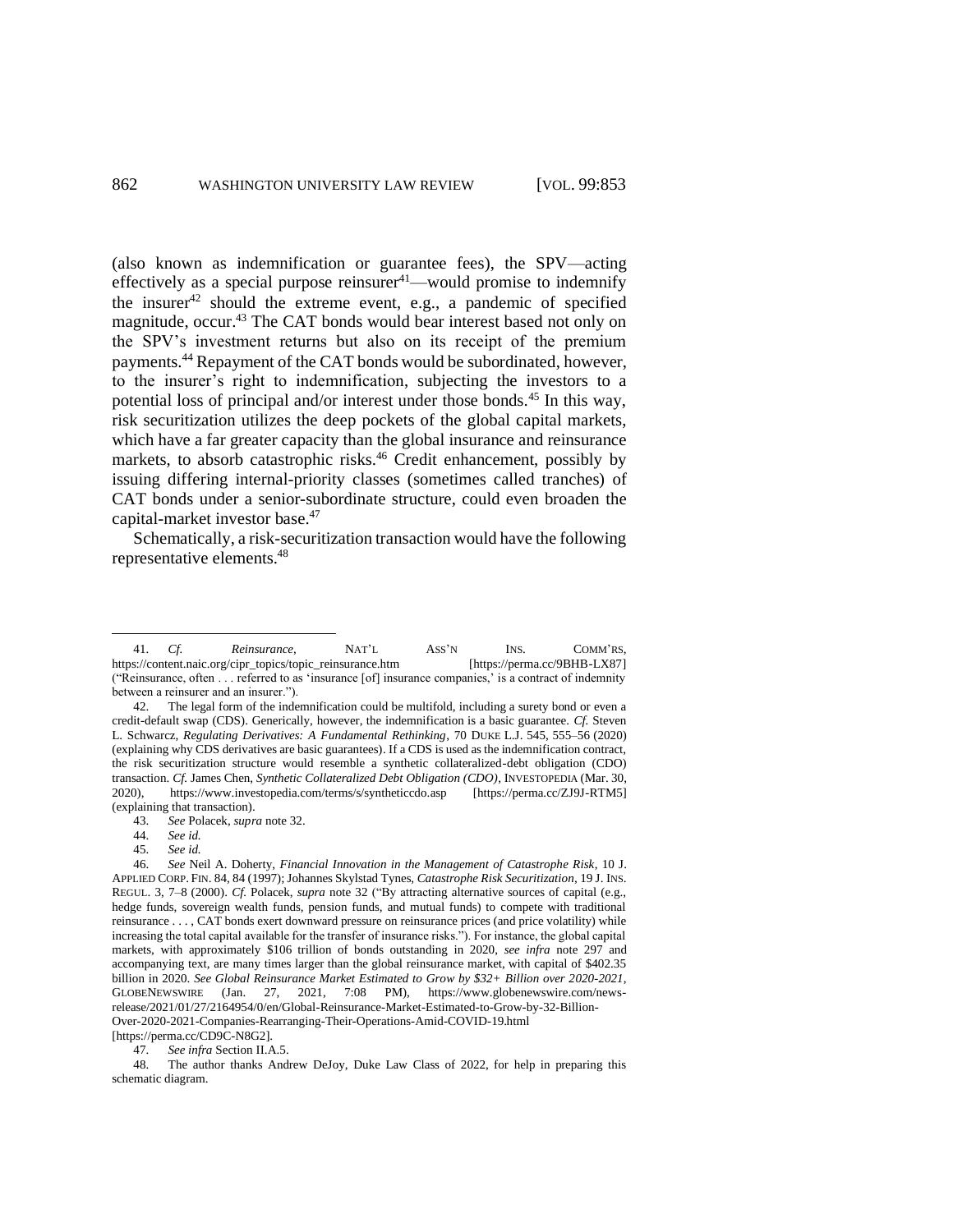

<span id="page-10-1"></span><span id="page-10-0"></span>In theory, CAT bonds should provide investors with a diversified return because natural catastrophes occur randomly and thus are not correlated with standard economic risks.<sup>49</sup> That certainly is true for hurricanes, earthquakes, and other natural disasters that occur within a specific geographical region and within a specific period of time.<sup>50</sup> For example, when stock markets plummeted and corporate bonds defaulted during the 2008 global financial crisis (the "global financial crisis"), the Swiss Re CAT bond index rose  $2.5\%$ .<sup>51</sup> Even in 2020, when news of the COVID-19 pandemic severely impacted the pricing of several classes of investments, CAT bonds were largely immune to the volatility.<sup>52</sup> Rating agency Standard

<span id="page-10-2"></span><sup>49.</sup> *See* Polacek, *supra* not[e 32.](#page-7-1)

<sup>50.</sup> *See infra* not[e 101,](#page-16-0) at 2.

<sup>51.</sup> Steve Johnson, *Catastrophe Bonds Prove Anything but a Disaster*, FIN. TIMES (June 2013), [https://www.ft.com/content/bc897de0-c7a0-11e2-be27-00144feab7de.](https://www.ft.com/content/bc897de0-c7a0-11e2-be27-00144feab7de) 

<sup>52.</sup> Steve Evans, *Covid-19 Pandemic "Showcased" Value of Cat Bonds to Investors: S&P*, ARTEMIS (May 19, 2020), https://www.artemis.bm/news/covid-19-pandemic-showcased-value-of-cat-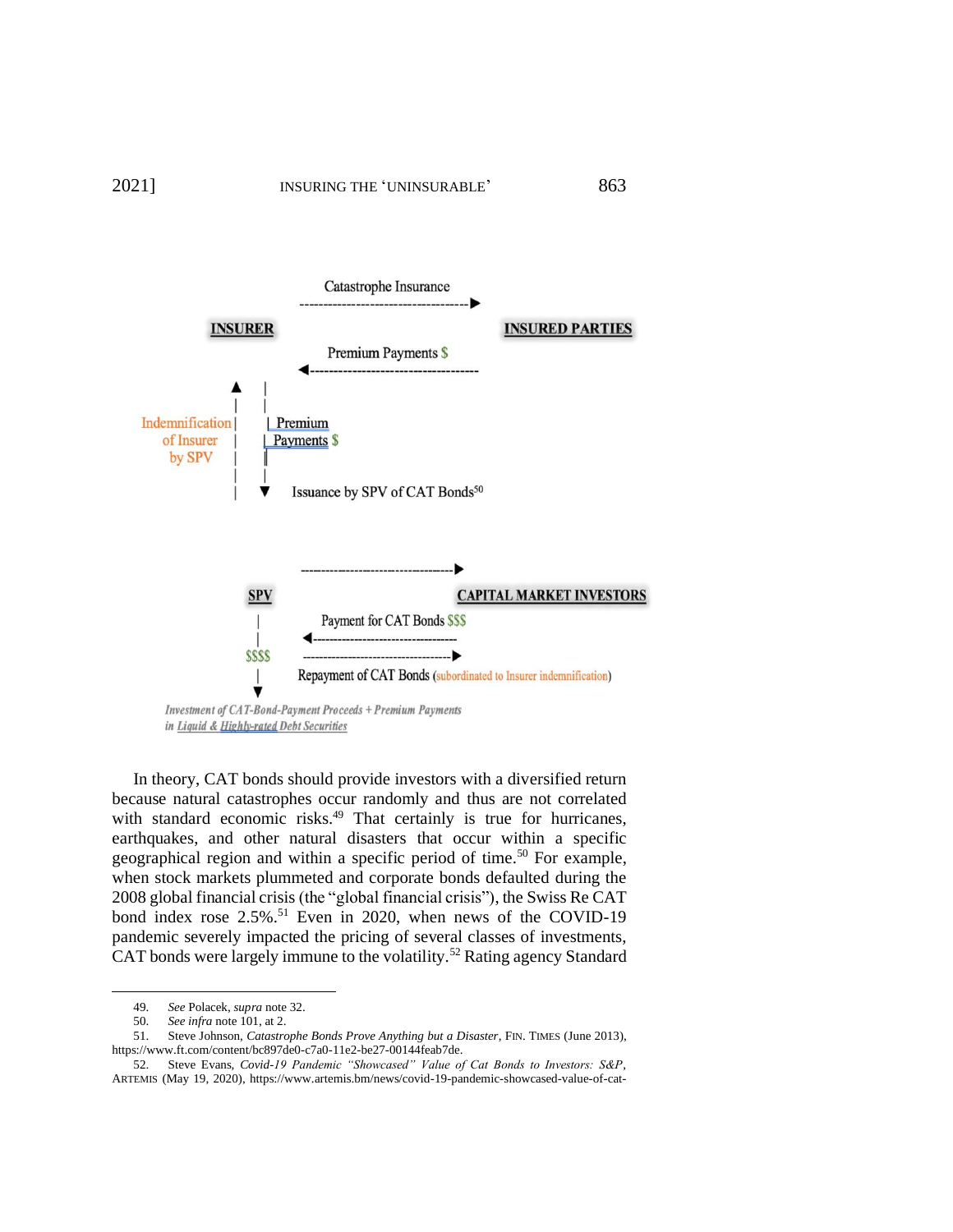& Poor's announced that The COVID-19 pandemic has showcased the value of publicly traded Cat Bonds to investors, offering a liquid asset class that was not correlated with the (then-current) volatile financial markets. $53$ 

<span id="page-11-0"></span>These data do not, however, generally reflect the pricing of PCAT bonds because the only such bonds were those of the PEF and their outstanding principal was relatively small. Logically, the occurrence of a pandemic that is covered by PCAT bonds would negatively impact their value.<sup>54</sup> At the same time, the pandemic could cause a much broader and deeper financial decline than natural disasters such as hurricanes and earthquakes.<sup>55</sup>

<span id="page-11-1"></span>That does not mean that PCAT bonds cannot provide investors with a diversified return. Like other natural disasters, pandemics occur randomly; they certainly are not caused, for example, by stock market declines.<sup>56</sup> Therefore, absent a pandemic, there would be no correlation during the normal life of PCAT bonds between their value and financial sector conditions. If there were a pandemic, there could well be a correlation. 57 However, PCAT investors explicitly bargain to take that risk: they agree to subordinate their right to repayment of the PCAT bonds to the indemnification rights of pandemic insurers.<sup>58</sup>

<span id="page-11-2"></span>Next, compare the foregoing theory with actual precedents for nonpandemic risk securitizations and the one precedent, structured atypically by the World Bank using government donations, for pandemic risk securitization.

# *B. Precedent*

The foregoing theoretical analysis helps to explain the structure of risksecuritization transactions, the parties involved with those transactions, and

bonds-to-investors-sp/ [https://perma.cc/BAV8-HV3D]. The series of PEF PCAT bonds that covered coronavirus pandemics was severely impacted, though. *See infra* note [54.](#page-11-0)

<sup>53.</sup> *Credit FAQ: In a Correlated Market, Catastrophe Bonds Stand Out*, S&P GLOB. (May 18, 2020), [https://www.spglobal.com/ratings/en/research/articles/200518-credit-faq-in-a-correlated](https://www.spglobal.com/ratings/en/research/articles/200518-credit-faq-in-a-correlated-market-catastrophe-bonds-stand-out-11491720)[market-catastrophe-bonds-stand-out-11491720.](https://www.spglobal.com/ratings/en/research/articles/200518-credit-faq-in-a-correlated-market-catastrophe-bonds-stand-out-11491720)

<sup>54.</sup> For example, the value of the riskier tranche of the World Bank's pandemic catastrophe bonds (discussed *infra* Section I.B) was down 40% as of February 25, 2020. Tasos Vossos, *Catastrophe Bonds Signal Coronavirus Nearing Pandemic Status*, BNN BLOOMBERG (Feb. 25th, 2020), https://www.bnnbloomberg.ca/catastrophe-bonds-signal-coronavirus-nearing-pandemic-status-1.1395384 [https://perma.cc/24D9-67FX].

<sup>55.</sup> *Cf.* Jackson & Schwarcz, *supra* note [2,](#page-2-1) at 195 (observing that pandemics can impose widespread economic disruptions of an unpredictable duration, and that even rigorous regulatory interventions might not be economically and politically feasible to fully insulate the financial system).

<sup>56.</sup> *Cf. supra* note[s 49](#page-10-0)[–50](#page-10-1) and accompanying text (discussing natural disasters).

<sup>57.</sup> In this context, it should be noted that pandemic risk, unlike normal hurricane and earthquake risk, is also globally correlated. *See supra* not[e 12](#page-3-1) and accompanying text. *Cf.* Weinberger, *supra* note [11](#page-3-0) (observing "the geographic scope and magnitude of the risks"). Presumably, PCAT investors would price in that correlated risk.

<sup>58.</sup> *See supra* note [45](#page-9-0) and accompanying text.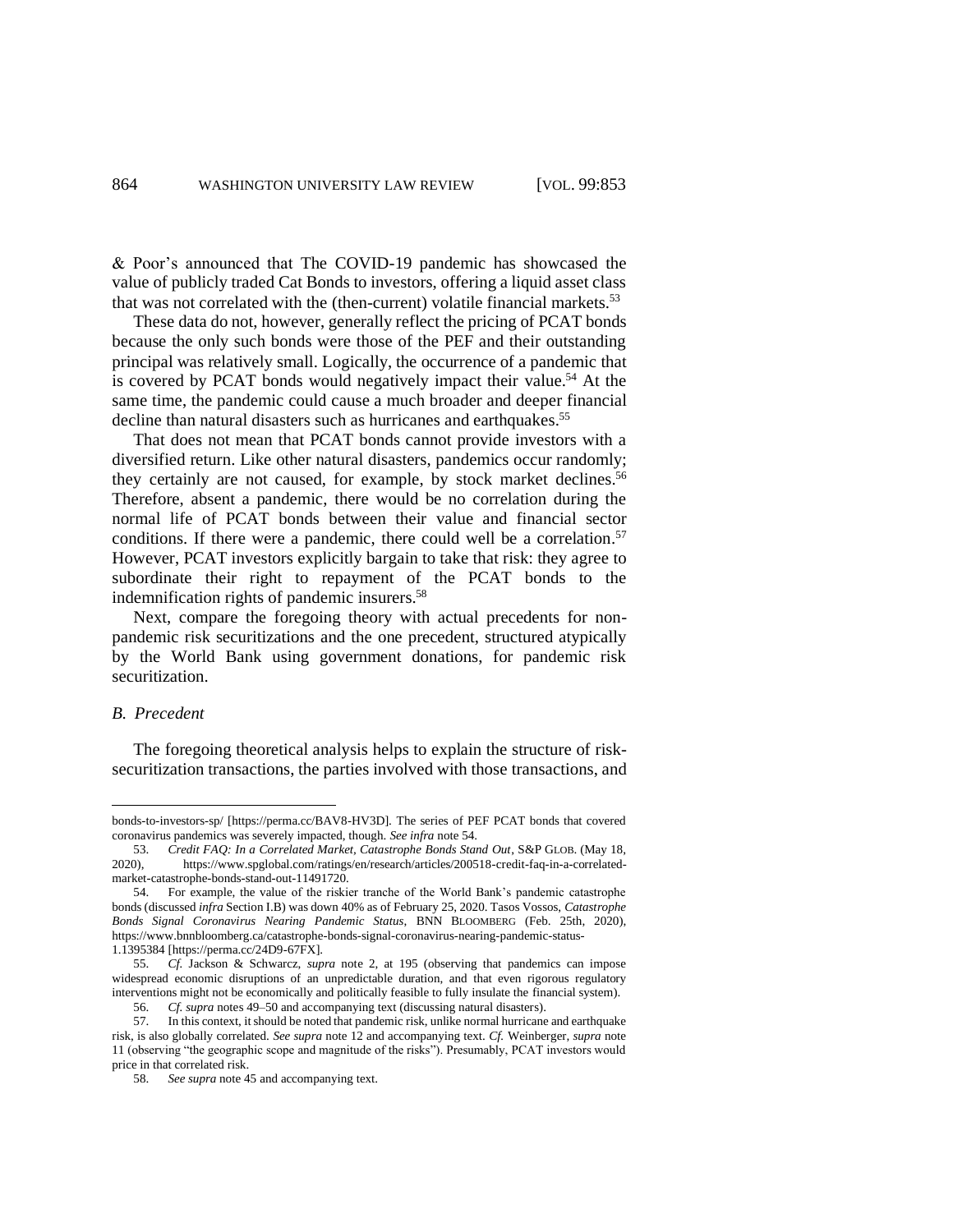<span id="page-12-1"></span>their motivations. Risk-securitization transactions, however, are not merely theoretical; tens of billions of dollars of CAT bonds are already outstanding.<sup>59</sup> This section examines representative actual transactions, starting with traditional risk-securitization transactions that insure hurricanes and earthquakes and then discussing the one pandemic risksecuritization transaction to date (and explaining how it differs from the traditional transactions).

<span id="page-12-2"></span><span id="page-12-0"></span>The Citrus Re transaction sponsored by Heritage Insurance typifies a risk-securitization precedent for hurricane risk. Heritage Insurance offers property-and-casualty insurance policies within the hurricane-prone state of Florida.<sup>60</sup> In 2015, Heritage entered into an agreement with its SPV reinsurer, Citrus Re Ltd.,<sup>61</sup> wherein Citrus Re agreed to indemnify Heritage for certain insurance payments resulting from named storms affecting Florida.<sup>62</sup> To help provide that reinsurance, Citrus Re issued \$277.5 million of 3-year maturity Series 2015-1 CAT bonds. <sup>63</sup> During the three-year risk period, Heritage paid Citrus Re Ltd. a periodic premium while Citrus Re held the \$277.5 million proceeds of the bond issuance, which it invested in U.S. Treasury money-market instruments, <sup>64</sup> to indemnify Heritage should the bonds be triggered.<sup>65</sup> The CAT bonds covered named storms affecting Florida, had an indemnity trigger, and were issued in three classes: \$150 million of Class A, \$97.5 million of Class B, and \$30 million of Class C.<sup>66</sup> The Class A bonds were the least risky, with an expected loss of 1.22%, and were priced at 4.75%.<sup>67</sup> The Class B bonds had a higher expected loss, of

<sup>59.</sup> *See infra* note[s 253–](#page-35-2)[254](#page-35-1) and accompanying text.

<sup>60.</sup> *See About Heritage Property & Casualty Company*, HERITAGE INS., <https://www.heritagepci.com/company/about-us/> [https://perma.cc/75AT-GXDA].

<sup>61.</sup> Citrus Re Ltd. is organized under Bermuda law as a special purpose insurer, or SPI. *Citrus Re Ltd. (Series 2015-1)*, ARTEMIS, <https://www.artemis.bm/deal-directory/citrus-re-ltd-series-2015-1/> [https://perma.cc/5FD9-5S4Q]. For accounting purposes, Citrus Re appears to be a variable interest entity, in which Heritage has a controlling interest despite not having a majority of voting rights. *See* Heritage Ins. Holdings, Inc., SEC Quarterly Report (Form 10-Q), at 19 (May 8, 2015), [https://investors.heritagepci.com/~/media/Files/H/Heritage-IR/quarterly-results/2015/sec/hrtg-1q15-](https://investors.heritagepci.com/~/media/Files/H/Heritage-IR/quarterly-results/2015/sec/hrtg-1q15-10q.pdf) [10q.pdf](https://investors.heritagepci.com/~/media/Files/H/Heritage-IR/quarterly-results/2015/sec/hrtg-1q15-10q.pdf) [https://perma.cc/L8FK-2JU4] [hereinafter SEC Quarterly Report].

<sup>62.</sup> *See Citrus Re Ltd. (Series 2015-1)*, ARTEMIS, *supra* not[e 61,](#page-12-0) at 1.

<sup>63.</sup> *See id.* at 3. These CAT bonds were called "notes," but there is no legal distinction between notes and bonds: both are promissory notes. To avoid confusion, this Article will refer to these "notes" as bonds.

<sup>64.</sup> AON SEC., INSURANCE-LINKED SECURITIES: ALTERNATIVE CAPITAL BREAKS NEW BOUNDARIES 60 (2017), http://thoughtleadership.aonbenfield.com/Documents/20170907-securities-ilsannual-report.pdf [https://perma.cc/3DMD-3FCQ].

<sup>65.</sup> *See* SEC Quarterly Report, *supra* not[e 61,](#page-12-0) at 19. Structurally, Citrus Re held those proceeds in a reinsurance trust account for the benefit of Heritage. *See id.*

<sup>66.</sup> *Id.*

<sup>67.</sup> *See Citrus Re Ltd. (Series 2015-1)*, ARTEMIS, *supra* note [61,](#page-12-0) at 2. For an analysis of structuring the relative riskiness of the Class A, B, and C bonds, see *infra* note [198](#page-27-0) and accompanying text.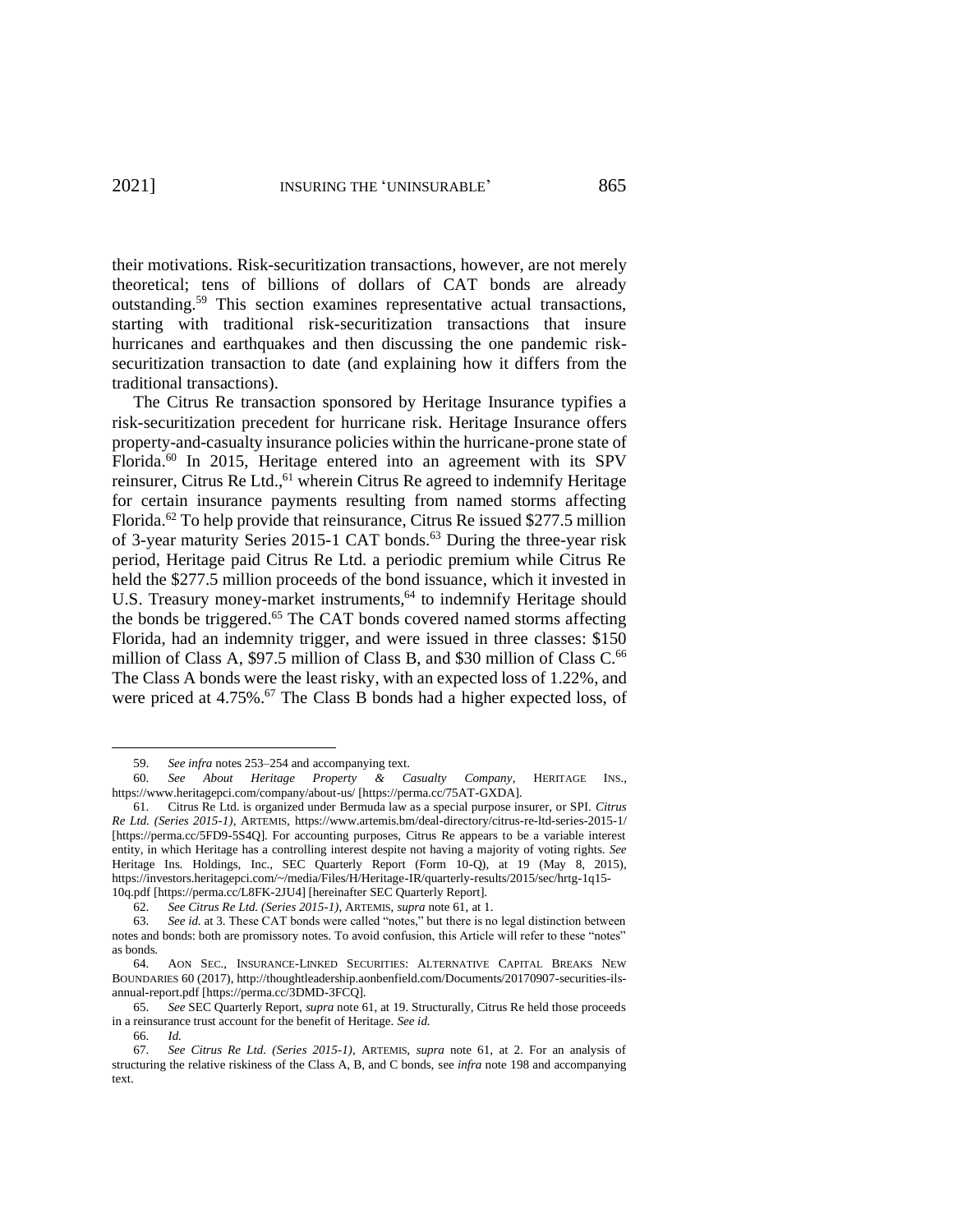2.44%, and were priced higher—at 6%.<sup>68</sup> Finally, the Class C notes were the riskiest, with an expected loss of 5.05%, and were priced the highest at 9%. 69

<span id="page-13-0"></span>The structure of the Citrus Re transaction is consistent with the representative schematic previously discussed.<sup>70</sup> In return for indemnification by Citrus Re, an SPV acting effectively as a special purpose reinsurer, the insurer (Heritage) made premium payments to Citrus Re, which in turn issued CAT bonds to fund its indemnification obligation. The proceeds of the bond issuance were invested in liquid and highly rated debt securities (in this case, U.S. Treasury money market instruments). Citrus Re used the premium payments and the interest earned on investment to make interest payments to the CAT bond investors. The right of the investors to be repaid was subordinated to the right of Heritage to be indemnified.<sup>71</sup>

<span id="page-13-2"></span>The Muteki Ltd. three-hundred-million-dollar CAT bond transaction sponsored by the Japanese insurance cooperative Zenkyoren (or JA Jyosai) typifies a risk-securitization precedent for earthquake risk. The bonds were issued by Muteki Ltd., an SPV sponsored by reinsurance giant Munich Re.<sup>72</sup> Muteki Ltd. indemnified Munich Re, which in turn reinsured Zenkyoren's exposure on earthquake insurance.<sup>73</sup> The insurance would trigger in the event of an earthquake in Japan with a magnitude above a certain threshold.<sup>74</sup> The bonds were rated Ba2 by Moody's and priced at LIBOR + 4.4%. 75

<span id="page-13-1"></span><sup>68.</sup> *See Citrus Re Ltd. (Series 2015-1)*, ARTEMIS, *supra* not[e 61,](#page-12-0) at 2.

<sup>69.</sup> *See id.*

<sup>70.</sup> *See supra* schematic diagram accompanying notes [47–](#page-9-1)[49.](#page-10-0) 

<sup>71.</sup> Unfortunately for investors, the Class B and C bonds were both triggered by Hurricane Irma in 2017. *See Insurance-Linked Securities Market Update*, 30 SWISS RE, 1, 10 (2019) [https://www.swissre.com/dam/jcr:7467c134-2803-42f3-8a2f-cc2e9e156c34/ils-market-yearend](https://www.swissre.com/dam/jcr:7467c134-2803-42f3-8a2f-cc2e9e156c34/ils-market-yearend-february-2019.pdf)[february-2019.pdf](https://www.swissre.com/dam/jcr:7467c134-2803-42f3-8a2f-cc2e9e156c34/ils-market-yearend-february-2019.pdf) [https://perma.cc/UBR5-U7LV]. All \$30 million of the Class C bond fund and

approximately \$94.5 million of the Class B note fund was paid out to Heritage Insurance to cover losses caused by the hurricane. *See Catastrophe Bond Losses: Cat Bonds Defaulted, Triggered, or at Risk*, ARTEMIS[, https://www.artemis.bm/cat-bond-losses/](https://www.artemis.bm/cat-bond-losses/) [https://perma.cc/5L89-2DJY].

<sup>72.</sup> *See* THE WORLD BANK, LEARNING FROM MEGADISASTERS: LESSONS FROM THE GREAT EAST JAPAN EARTHQUAKE 260 (Federica Renghieri & Mikio Ishiwatari eds., 2014), [https://www.gfdrr.org/sites/default/files/publication/Learning%20from%20Megadisasters%20%20Les](https://www.gfdrr.org/sites/default/files/publication/Learning%20from%20Megadisasters%20%20Lessons%20from%20the%20Great%20East%20Japan%20Earthquake.pdf) [sons%20from%20the%20Great%20East%20Japan%20Earthquake.pdf](https://www.gfdrr.org/sites/default/files/publication/Learning%20from%20Megadisasters%20%20Lessons%20from%20the%20Great%20East%20Japan%20Earthquake.pdf) [https://perma.cc/4GU8- D89Y].

<sup>73.</sup> *See Rating Action: Moody's Downgrades Muteki Ltd. Series 2008-1, a Catastrophe Bond Program Exposed to Japan Earthquake*, MOODY'S INV. SERV. (Mar. 31, 2011), https://www.moodys.com/research/Moodys-downgrades-Muteki-Ltd-Series-2008-1-a-catastrophebond?docid=PR\_216840 [https://perma.cc/V37V-ZWVN].

<sup>74.</sup> *See Muteki Ltd.*, ARTEMIS, <https://www.artemis.bm/deal-directory/muteki-ltd/> [https://perma.cc/N4K8-QHUM] (discussing the parametric payout as "triggered by the location and peak ground acceleration of earthquakes as reported by a network of seismographs").

<sup>75.</sup> *Id.* All three hundred million dollars were paid out to the sponsor Zenkyoren after a March 11, 2011 earthquake off the coast of Tohoku, Japan exceeded the payout trigger. *Muteki Ltd. Catastrophe Bond Triggered by Japan Earthquake Confirmed as Total Loss*, ARTEMIS (May 7, 2011),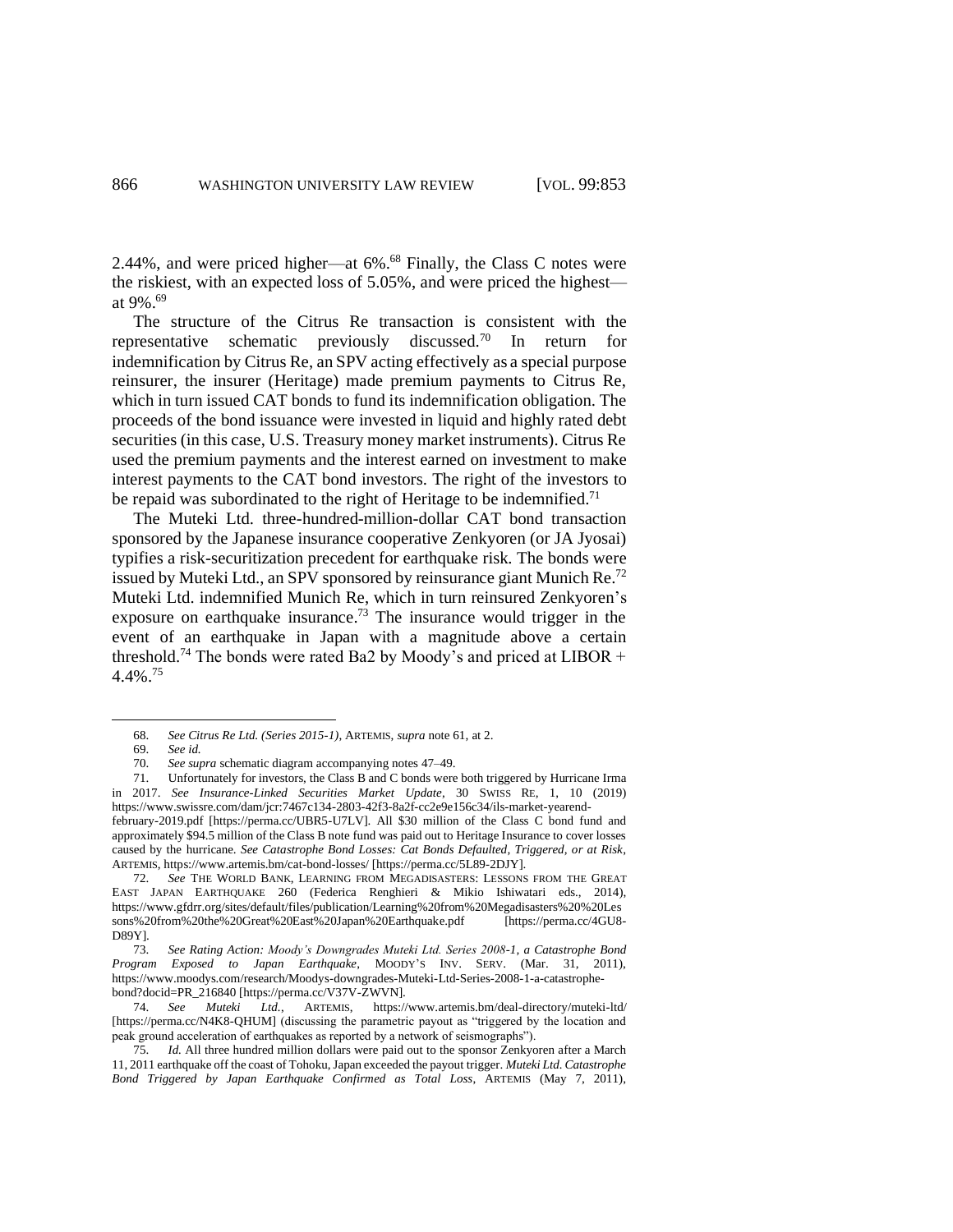The structure of the Muteki Ltd. transaction is likewise consistent with the representative schematic previously discussed.<sup>76</sup> It has only two differences from the representative schematic, and neither is substantive. One difference is that whereas the SPV in the representative schematic effectively reinsures the insurer, the SPV in the Muteki Ltd. transaction effectively reinsures Munich Re which in turn reinsures the insurer. The other difference is that whereas the proceeds of the CAT bond issuance in the representative schematic were invested in liquid and highly rated debt securities, the proceeds of the Muteki Ltd. CAT bond issuance were, consistent with many similar CAT bond transactions at that time (although no longer done), invested in a total-return-swap transaction.<sup>77</sup>

<span id="page-14-1"></span>The only risk-securitization precedent for pandemic-related risk is the Pandemic Emergency Financing Facility (PEF), arranged by the International Bank for Reconstruction and Development (World Bank) in June 2017. Spurred by the 2014 Ebola epidemic in West Africa,<sup>78</sup> the PEF was designed to help fund developing countries facing the risk of a pandemic.<sup>79</sup> The PEF was capitalized with more than \$500 million, consisting of a "combination of [PCAT] bonds and derivatives [aggregating \$425 million] priced today, a cash window, and future commitments from donor countries for additional coverage."<sup>80</sup> Three-hundred-twenty million

[https://www.artemis.bm/news/muteki-ltd-catastrophe-bond-triggered-by-japan-earthquake-confirmed](https://www.artemis.bm/news/muteki-ltd-catastrophe-bond-triggered-by-japan-earthquake-confirmed-as-total-loss/)[as-total-loss/](https://www.artemis.bm/news/muteki-ltd-catastrophe-bond-triggered-by-japan-earthquake-confirmed-as-total-loss/) [https://perma.cc/LN8R-JDWM].

<span id="page-14-0"></span><sup>76.</sup> *See supra* note [70](#page-13-0) and accompanying text.

<sup>77.</sup> *See* Sarah Hills, *Cat Bond Market Develops New Collateral Trends*, REUTERS (Jan. 26, 2010, 8:38 AM), [https://www.reuters.com/article/us-catbonds-collateral-analysis/cat-bond-market-develops](https://www.reuters.com/article/us-catbonds-collateral-analysis/cat-bond-market-develops-new-collateral-trends-idUSTRE60P3RC20100126)[new-collateral-trends-idUSTRE60P3RC20100126](https://www.reuters.com/article/us-catbonds-collateral-analysis/cat-bond-market-develops-new-collateral-trends-idUSTRE60P3RC20100126) [https://perma.cc/T7P5-TDKX] (reporting that before the global financial crisis, many SPVs issuing CAT bonds used banks as "total return swap" counterparties to hold the proceeds from the bond sale). The collapse of Lehman Brothers in 2008 exposed the risk of this form of investment. *The Death of the Total Return Swap in the Cat Bond Market Is Almost Upon Us*, ARTEMIS (Feb. 12, 2013), https://www.artemis.bm/news/the-death-of-the-totalreturn-swap-in-the-cat-bond-market-is-almost-upon-us/ [https://perma.cc/QTD3-CTLW].

<sup>78.</sup> *See* World Bank Press Release, World Bank Launches First-Ever Pandemic Bonds to Support \$500 Million Pandemic Emergency Financing Facility (June 23, 2017), https://www.worldbank.org/en/news/press-release/2017/06/28/world-bank-launches-first-everpandemic-bonds-to-support-500-million-pandemic-emergency-financing-facility

<sup>[</sup>https://perma.cc/4RNP-8YXV] [hereinafter World Bank Press Release] (discussing the need to make funds more quickly available to developing nations to combat the spread of viruses).<br>
79. Id.

<sup>79.</sup> *Id. Id.* More technically, the PEF was "supported by the Pandemic Emergency Financing Facility Trust Fund (the 'PEF Trust Fund'), which is established and administered by [the World Bank] as trustee . . . . The PEF Trust Fund will operate as a financial intermediary fund to make funds available to PEFeligible Countries and eligible responding agencies . . . ." WORLD BANK GRP., PROSPECTUS SUPPLEMENT PT-74 (2017), [http://pubdocs.worldbank.org/en/882831509568634367/PEF-Final-](http://pubdocs.worldbank.org/en/882831509568634367/PEF-Final-Prospectus-PEF.pdf)[Prospectus-PEF.pdf](http://pubdocs.worldbank.org/en/882831509568634367/PEF-Final-Prospectus-PEF.pdf) [https://perma.cc/Z5WB-FGJ2] [hereinafter WORLD BANK PROSPECTUS SUPPLEMENT]. Furthermore, the PEF Trust Fund was not actually funded by bond proceeds until a covered pandemic occurred. *Id*. at PT-75.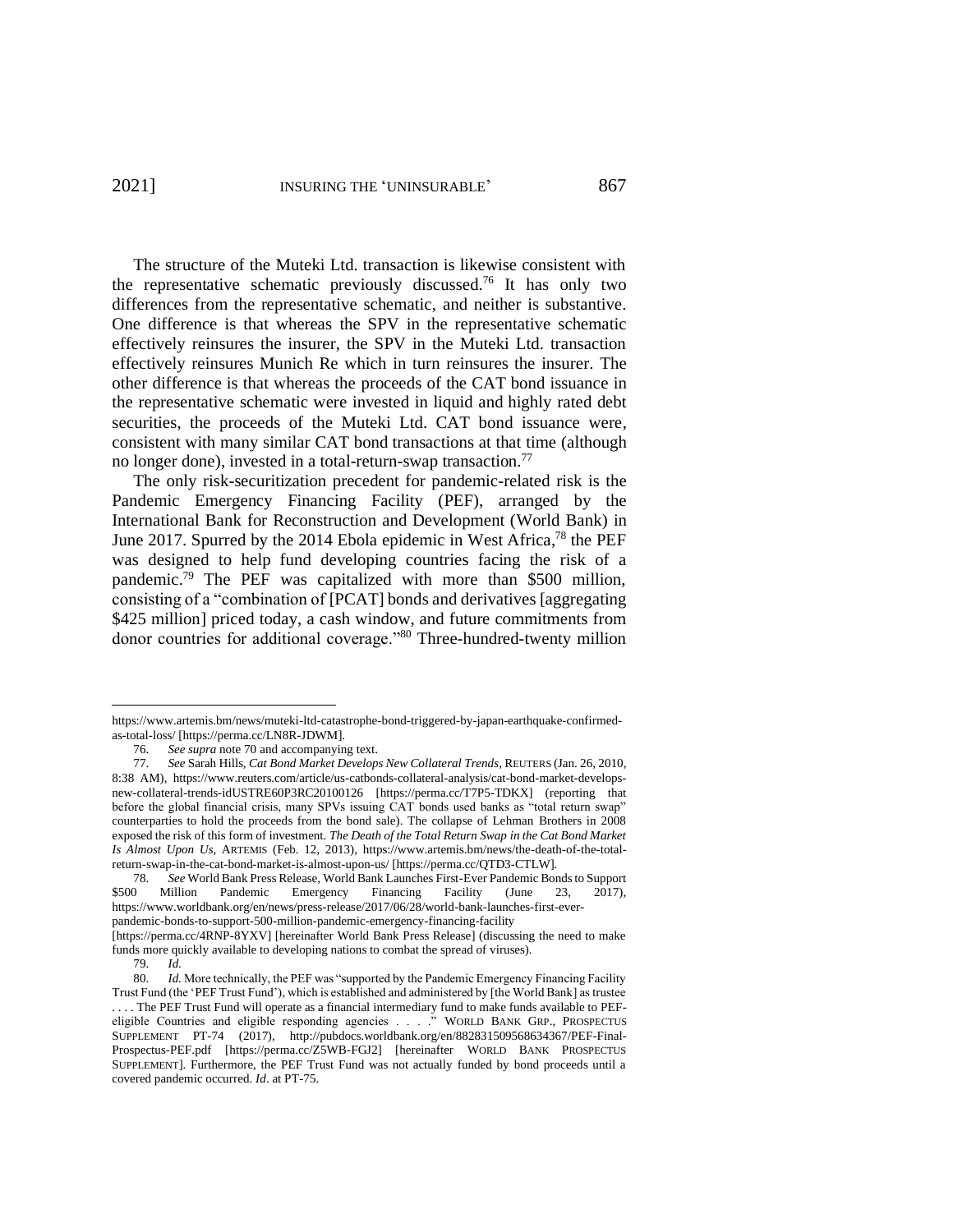<span id="page-15-2"></span>dollars of PCAT bonds were issued,<sup>81</sup> consisting of \$225 million Class A bonds and \$95 million Class B bonds.<sup>82</sup> The then World Bank Group President Jim Yong Kim announced that the PEF "creates an entirely new market for pandemic risk insurance."<sup>83</sup>

<span id="page-15-0"></span>The Class A and Class B bonds each had three-year maturities but differed in the types of viruses covered and therefore the amount of risk entailed.<sup>84</sup> The Class A bonds covered Flu and Coronavirus pandemics and offered an interest rate of six-month LIBOR plus (generally)  $6.5\%$ .<sup>85</sup> The Class B bonds covered Coronavirus, Filovirus, Crimean Congo Hemorrhagic Fever, Lassa Fever, and Rift Valley Fever pandemics and offered an interest rate of six-month LIBOR plus (generally) 11.1%. <sup>86</sup> For each class, payments made by the PEF on behalf of covered pandemics would subtract from principal and interest due on the bonds of that class. $87$ 

<span id="page-15-1"></span>Notwithstanding that risk, investor demand for the PCAT bonds was strong, evidenced by the bond issue being oversubscribed by 200%.<sup>88</sup> In part, that demand no doubt reflects those bonds' extraordinary yield.<sup>89</sup> As of the PCAT bond-issuance date, June 28, 2017, the six-month LIBOR was 1.45%,<sup>90</sup> while the rate for a three-year Treasury note was  $1.51\%$ <sup>91</sup> and the three-year High Quality Market (HQM) Corporate Bond Spot Rate was  $2.04\%$ <sup>92</sup> Therefore, when issued, the Class A bonds had a credit spread of approximately 6.44% over three-year Treasury notes<sup>93</sup> and bore interest that was 5.91% over the yield on three-year HQM Corporate Bonds.<sup>94</sup> The Class

88. World Bank Press Release, *supra* note [78.](#page-14-1)

<sup>81.</sup> The relevant offering-related disclosure does not make it clear whether the issuer was the PEF itself or the World Bank.

<sup>82.</sup> WORLD BANK PROSPECTUS SUPPLEMENT, *supra* note [80,](#page-14-0) at cover page. Technically, the Class A and Class B Bonds were labeled "Floating Rate Catastrophe-Linked Capital at Risk Notes." *Id.* 83. World Bank Press Release, *supra* note [78.](#page-14-1)

<sup>84.</sup> *See* WORLD BANK PROSPECTUS SUPPLEMENT, *supra* not[e 80,](#page-14-0) at PT-21–22.

<sup>85.</sup> *See id.* at PT-11.

<sup>86.</sup> *See id.* at PT-11–12.

<sup>87.</sup> *See id*. at PT-2, PT-48, PT-75.

<sup>89.</sup> The yield on the PEF's PCAT bonds was comparable, however, to that of other CAT bonds. ARTEMIS, Q3 2017 CATASTROPHE BOND & ILS MARKET REPORT: PARAMETRICS DOMINATE AN AVERAGE BUT DIVERSE QUARTER 11 (2017)[, https://www.artemis.bm/wp-content/uploads/2018/01/q3-](https://www.artemis.bm/wp-content/uploads/2018/01/q3-2017-cat-bond-ils-market-report.pdf?utm_source=ReportsPage&utm_medium=Link&utm_content=Q32017Report&utm_campaign=Report) [2017-cat-bond-ils-market-](https://www.artemis.bm/wp-content/uploads/2018/01/q3-2017-cat-bond-ils-market-report.pdf?utm_source=ReportsPage&utm_medium=Link&utm_content=Q32017Report&utm_campaign=Report)

[report.pdf?utm\\_source=ReportsPage&utm\\_medium=Link&utm\\_content=Q32017Report&utm\\_campai](https://www.artemis.bm/wp-content/uploads/2018/01/q3-2017-cat-bond-ils-market-report.pdf?utm_source=ReportsPage&utm_medium=Link&utm_content=Q32017Report&utm_campaign=Report) [gn=Report](https://www.artemis.bm/wp-content/uploads/2018/01/q3-2017-cat-bond-ils-market-report.pdf?utm_source=ReportsPage&utm_medium=Link&utm_content=Q32017Report&utm_campaign=Report) [https://perma.cc/JM7V-7CC5] (reporting that 25% of insurance-linked securities issued in Q3 2017 offered coupon rates of 9% or more).

<sup>90.</sup> *6-Month London Interbank Offered Rate (LIBOR), Based on U.S. Dollar*, FED. RSRV. BANK ST. LOUIS, <https://fred.stlouisfed.org/series/USD6MTD156N> [https://perma.cc/QAM6-VLZK].

<sup>91.</sup> U.S. DEP'T TREASURY, DAILY TREASURY YIELD CURVE RATES (June 28, 2017), https://www.treasury.gov/resource-center/data-chart-center/interest-

rates/pages/TextView.aspx?data=yieldYear&year=2017 [https://perma.cc/4BSE-BJVE].

<sup>92.</sup> *See 3-year High Quality Market (HQM) Corporate Bond Spot Rate*, FED. RSRV. BANK ST. LOUIS, <https://fred.stlouisfed.org/series/HQMCB3YR> [https://perma.cc/FS49-QB4U].

<sup>93.</sup>  $6.5\% + 1.45\% = 7.95\%$ ; 7.95\% - 1.51\% = 6.44\%.

<sup>94.</sup>  $6.5\% + 1.45\% = 7.95\%; 7.95\% - 2.04\% = 5.91\%$ .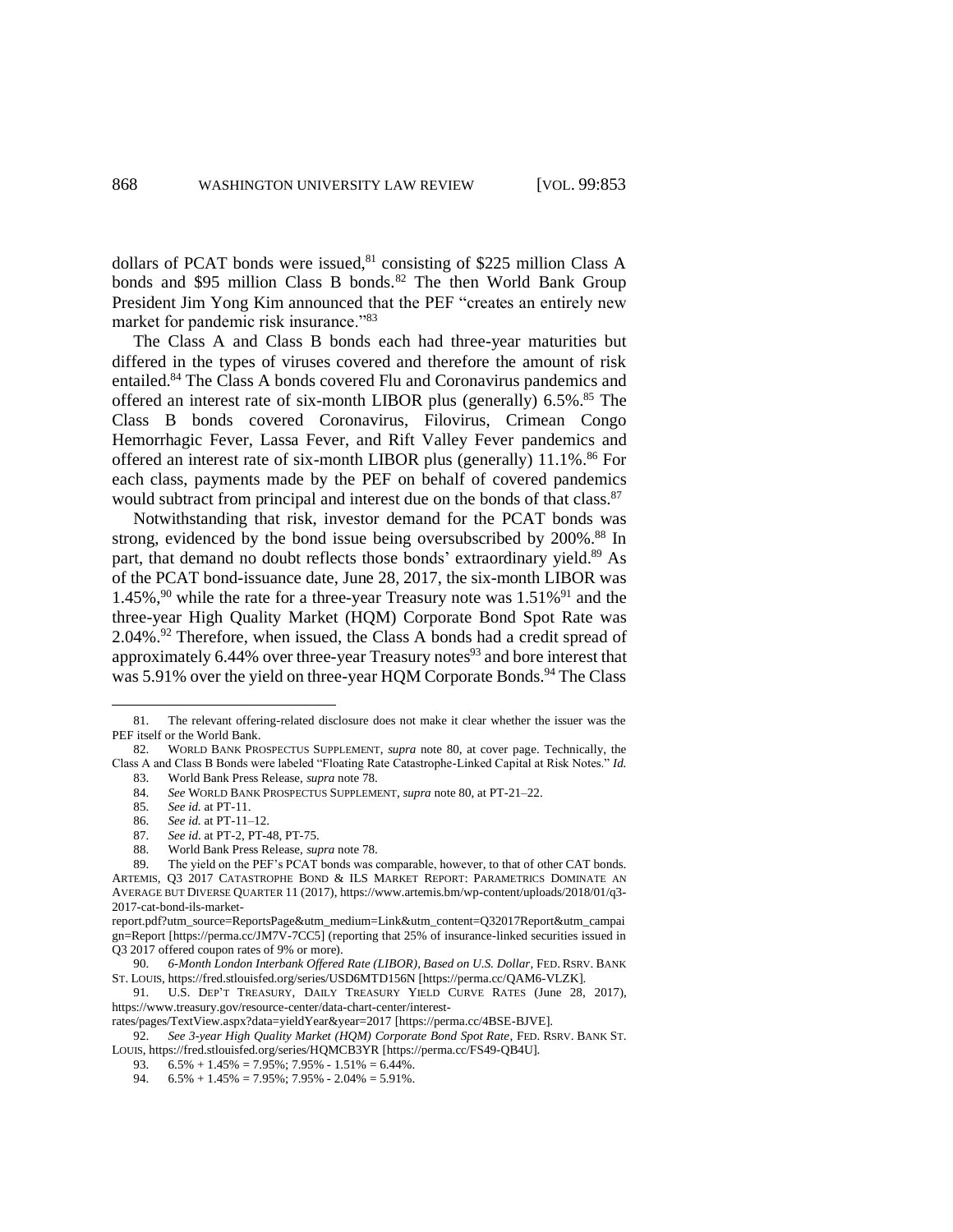B bonds had a credit spread of approximately 11.04% over three-year Treasury notes<sup>95</sup> and bore interest that was 10.51% over the yield on threeyear HQM Corporate Bonds. 96

<span id="page-16-3"></span><span id="page-16-2"></span>The PEF had two so-called "windows": an insurance window and a cash window.<sup>97</sup> The insurance window constituted "parametric" insurance, which does not indemnify the actual loss but, instead, pays a preset amount upon the occurrence of the triggering event—which is usually a catastrophic natural event.<sup>98</sup> Parametric insurance is especially appropriate for pandemics because payouts need to happen quickly to make a difference to businesses trying to pay their employees in the midst of stay-at-home orders.<sup>99</sup>

<span id="page-16-4"></span><span id="page-16-0"></span>Under the PEF insurance window, once a covered virus reached a predetermined pandemic level, the preset payout for that virus would be dispersed.<sup>100</sup> The payout amounts were estimated to approximate the loss, dispensing with the need for insured countries to prove actual losses.<sup>101</sup> The premiums for the PEF insurance were funded by donations, principally from Australia, Germany, and Japan.<sup>102</sup>

<span id="page-16-1"></span>The cash window was an account that could be drawn on by insured countries that were suffering covered diseases but had not yet met the requirements for a payout under the insurance window.<sup>103</sup> This account was also funded by donations.<sup>104</sup>

Because the PEF was largely funded by donations and thus not an arm's length commercial project, one might question the World Bank president's claim that the PEF creates an "entirely new market" for pandemic-risk insurance.<sup>105</sup> The answer is complicated. From the perspective of whether the premiums on that insurance were commercially viable, the World Bank

<sup>95.</sup>  $11.1\% + 1.45\% = 12.55\%; 12.55\% - 1.51\% = 11.04\%$ .

<sup>96.</sup>  $11.1\% + 1.45\% = 12.55\%$ ; 12.55% - 2.04% = 10.51%.<br>97. See World Bank Press Release. *supra* note 78.

<sup>97.</sup> *See* World Bank Press Release, *supra* not[e 78.](#page-14-1)

<sup>98.</sup> Daniel Brettler & Timothy Gosnear, *Parametric Insurance Fills Gaps Where Traditional Insurance Falls Short*, INS. J. (Jan. 9, 2020), https://www.insurancejournal.com/news/international/2020/01/09/553850.htm. [https://perma.cc/4NE6-AL6D].

<sup>99.</sup> The proposed pandemic insurance policy offered by Munich Re in collaboration with Marsh and Metabiota, for example, was also parametric. *See supra* note [10.](#page-3-2)

<sup>100.</sup> *See* World Bank Press Release, *supra* not[e 78.](#page-14-1)

<sup>101</sup>*. See* MOODY'S INV. SERV., CATASTROPHE BONDS METHODOLOGY 4 (June 26, 2020) [hereinafter CATASTROPHE BONDS].

<sup>102.</sup> WORLD BANK GRP., PANDEMIC EMERGENCY FINANCING FACILITY (PEF): OPERATIONAL BRIEF FOR ELIGIBLE COUNTRIES (Feb. 2019) [hereinafter PANDEMIC EMERGENCY FINANCING FACILITY (PEF)].

<sup>103.</sup> *See id.*

<sup>104.</sup> *See id.* 

<sup>105.</sup> *See supra* note [83](#page-15-0) and accompanying text.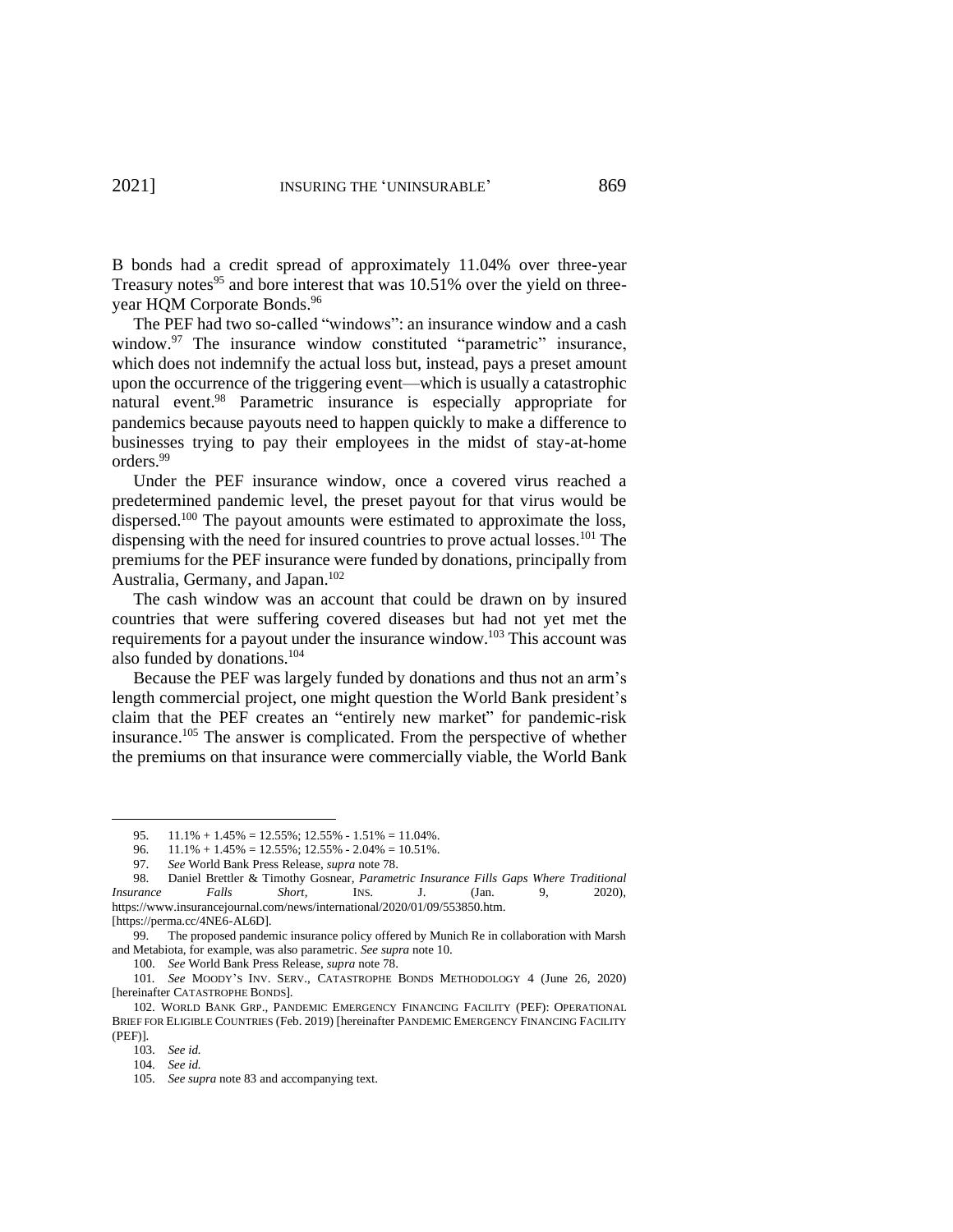<span id="page-17-0"></span>president's claim is unjustified. Being paid by donations,<sup>106</sup> those premiums were not subjected to a market test. From the perspective of whether the interest rates on the Class A and Class B bonds were commercially viable, the World Bank president's claim is partly justified. It is appropriate to the extent that arm's length investors were willing to purchase those bonds, notwithstanding the risk that any payments made by the PEF on behalf of covered pandemics would subtract from the principal and interest due on those bonds.<sup>107</sup> It is inappropriate to the extent that, absent the occurrence of covered pandemics, repayment of those bonds was full recourse to the World Bank—as opposed to the usual limited recourse of CAT bonds.<sup>108</sup> Furthermore, it is unjustified to the extent that the PEF lacked a market test of whether insureds would be willing to pay premiums high enough, coupled with investments on the bond proceeds, to pay those interest rates $109$ 

The PEF recently had a payout experience in response to the COVID-19 pandemic.<sup>110</sup> The World Bank has not renewed the PEF's insurance window. <sup>111</sup> The PEF therefore does not provide a clear future direction for pandemic-risk insurance.

# *C. Future Challenges*

Notwithstanding the relative success of CAT bonds, future challenges remain to using risk securitization to protect against pandemic-related risk. There are legal challenges and economic challenges.

# *1. Legal challenges*

Certain of the legal challenges parallel—but due to the differences between traditional and risk securitization, are more complex than—the challenges of structuring traditional securitization transactions. These

<sup>106.</sup> *See* PANDEMIC EMERGENCY FINANCING FACILITY (PEF),*supra* not[e 102,](#page-16-1) and accompanying text.

<sup>107.</sup> *See supra* note [87](#page-15-1) and accompanying text.

<sup>108.</sup> The relevant offering-related disclosure does not clarify whether the PEF involved an SPV. If the World Bank itself, rather than an SPV, issued the PCAT bonds, they would be full recourse to the World Bank.

<sup>109.</sup> *Cf. supra* not[e 106](#page-17-0) and accompanying text (observing that those premiums were not subjected to a market test); *supra* note [44](#page-9-2) and accompanying text; *infra* Section I.C (discussing how those premiums add to the amounts available to repay the investors).

<sup>110.</sup> On April 27, 2020, the insurance window paid out \$195.85 million, the maximum payout allowed for a coronavirus outbreak, in response to the COVID-19 pandemic. *Fact Sheet: Pandemic Emergency Financing Facility*, WORLD BANK GRP. (Oct. 1, 2020), https://www.worldbank.org/en/topic/pandemics/brief/fact-sheet-pandemic-emergency-financing-

facility [https://perma.cc/WP5Q-LDLP]. The PEF cash window paid out over \$60 million to combat outbreaks of Ebola in the Democratic Republic of Congo in 2018 and 2019. *See id.*

<sup>111.</sup> *Id.* The PEF's PCAT bonds matured on July 15, 2020. *See id.*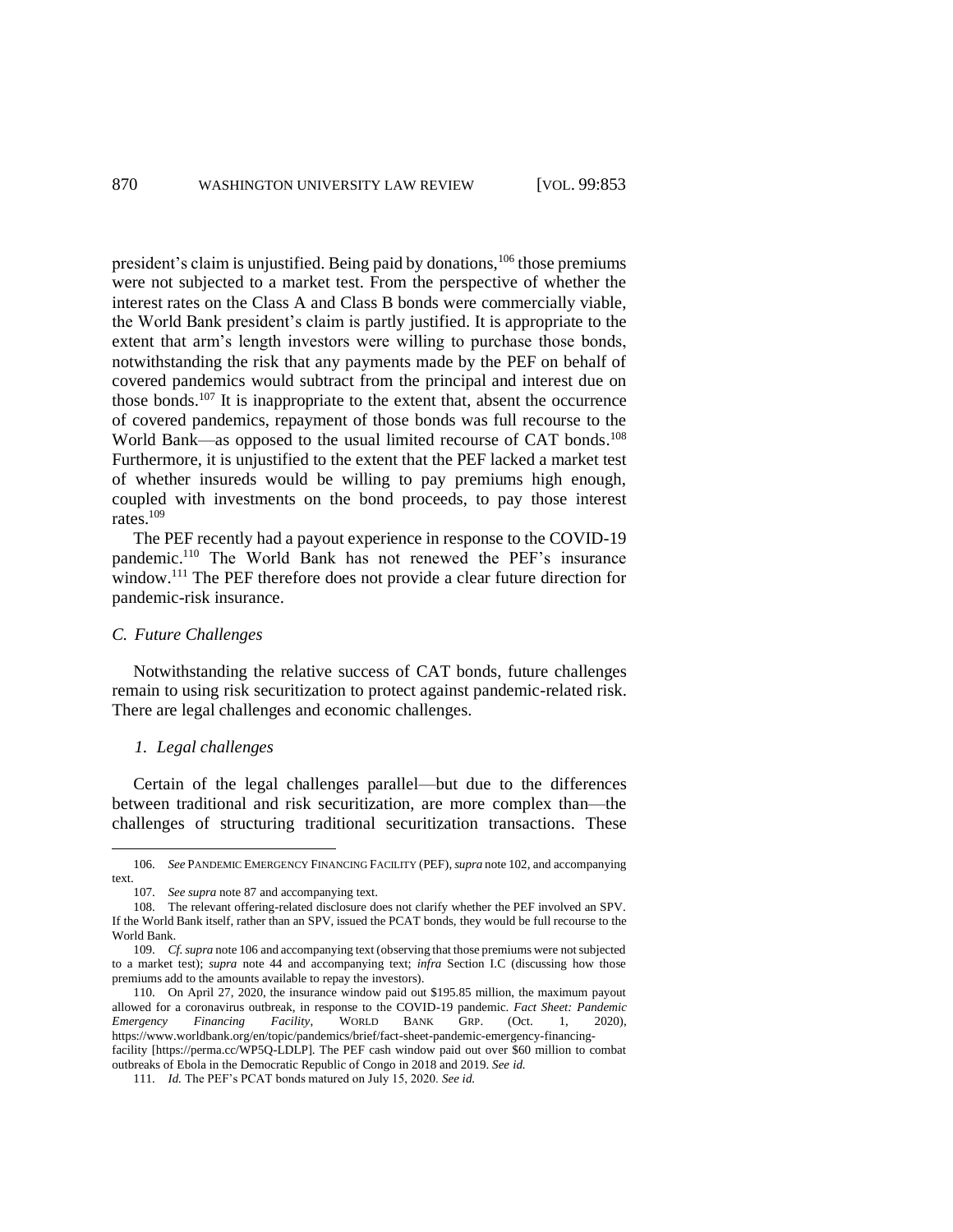include establishing a bankruptcy-remote SPV and mandating its governance scheme; issuing the PCAT bonds in compliance with applicable law, including securities law and investment-company restrictions;<sup>112</sup> obtaining credit ratings for those bonds; and implementing a seniorsubordinate structure to provide credit enhancement. Section II.A discusses these challenges.<sup>113</sup>

Other legal challenges involve issues of first impression. For example, an SPV indemnifying the insurer resembles reinsurance, a regulated activity.<sup>114</sup> Should the SPV be regulated as a reinsurer? Would the requirement that businesses purchase pandemic insurance raise constitutional challenges, as did the Affordable Care Act's individual mandate to purchase health insurance or pay a penalty?<sup>115</sup> And what should be the relative priority of any public-private risk sharing? Sections II.B, II.C, and II.D discuss these more novel challenges.

### *2. Economic challenges*

The fundamental economic challenge is developing a large enough market for PCAT bonds to enable risk securitization to fund the level of pandemic insurance that businesses should be required to purchase. That challenge raises at least four m/abstract=3516036 questions: What level of pandemic insurance should businesses be required to purchase? What is the size of the market for PCAT bonds? What pandemic-related risks should the government share (and how should it share those risks)? And would the benefits of pandemic risk securitization be likely to outweigh its costs?

Part II next examines how to resolve the legal challenges. Thereafter, Part III examines how to resolve the economic challenges.

### II. RESOLVING THE LEGAL CHALLENGES

# *A. Legal Challenges that Parallel Traditional Securitization Transactions*

Some of the legal challenges of risk securitization parallel those of traditional securitization transactions. As mentioned, however, the

<sup>112.</sup> *Cf. infra* not[e 372](#page-51-0) and accompanying text (arguing that CAT bonds should be publicly issued and traded in order to create more transparency and encourage a wider investor base).

<sup>113.</sup> There also are a range of cross-border legal challenges associated with structuring traditional securitization transactions. For a detailed discussion of those issues, see SCHWARCZ, *supra* note [21,](#page-5-3) at Chapter 8 (examining such issues as cross-border legal enforcement, currency exchange and hedging, and international taxation).

<sup>114.</sup> *See* Caroline Banton, *What is Reinsurance?*, INVESTOPEDIA (June 23, 2021), https://www.investopedia.com/ask/answers/08/reinsurance.asp [https://perma.cc/PA4W-3E5L].

<sup>115.</sup> *Infra* notes 229–231 and accompanying text.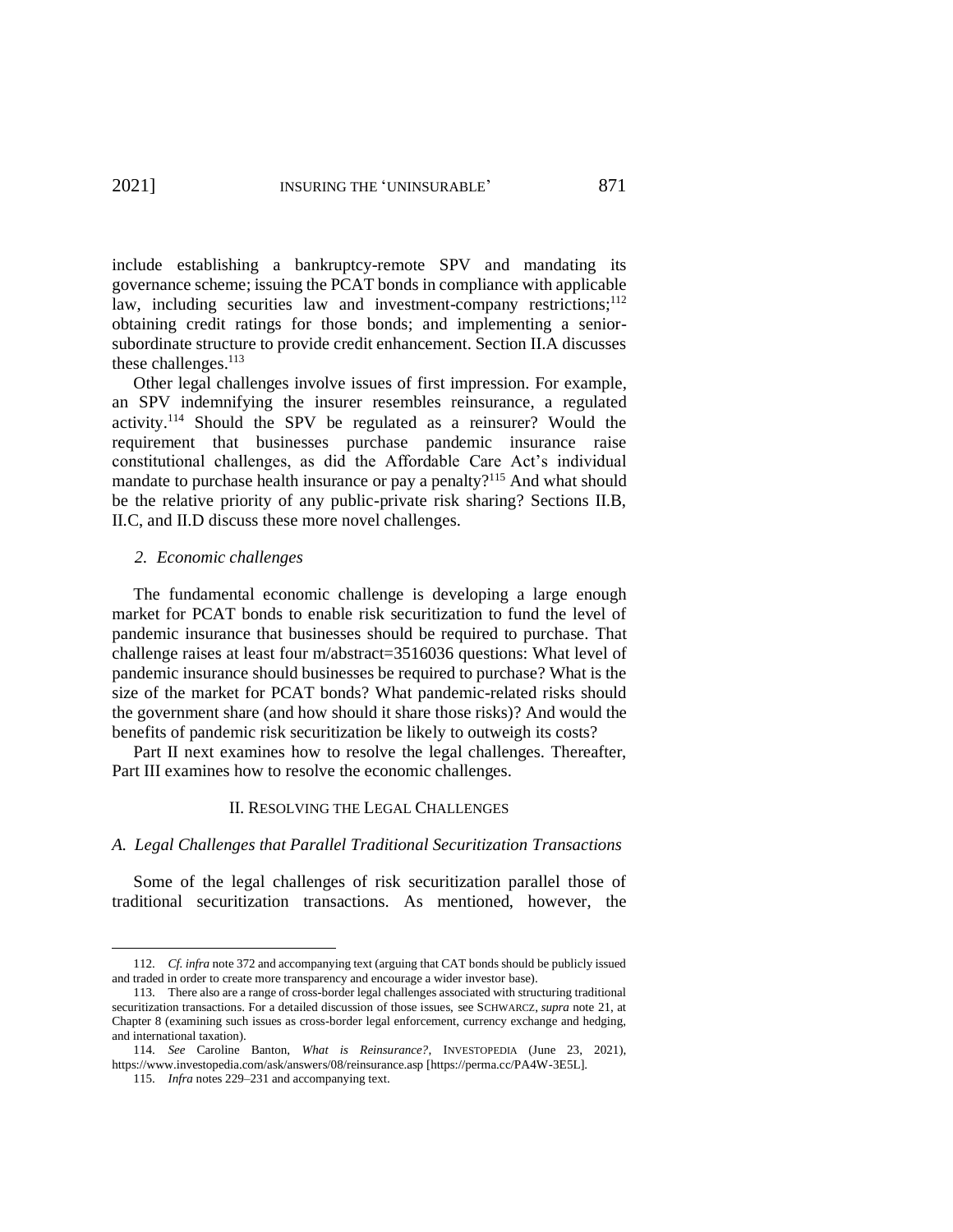inventive nature of risk securitization makes these challenges more complex. 116

# *1. Establishing a bankruptcy-remote SPV and mandating its governance scheme*

A fundamental legal challenge is ensuring that the bond-issuing SPV does not become subject to bankruptcy. In industry parlance, this is called achieving bankruptcy remoteness.<sup>117</sup> Bankruptcy remoteness is important for various reasons, including that bankruptcy law automatically would stay the SPV from repaying its bonds.<sup>118</sup> Rating agencies will not rate an SPV's bonds as "investment grade" absent bankruptcy remoteness, <sup>119</sup> and investors will be unlikely to purchase those bonds.<sup>120</sup>

An SPV can become subject to bankruptcy in any of three ways: by voluntarily filing for bankruptcy, by involuntarily being forced into bankruptcy, and by being substantively consolidated into the bankruptcy estate of an affiliate.<sup>121</sup> Consider each in turn.

<span id="page-19-0"></span>The corporate governance of an entity, including an SPV, controls how the entity would voluntarily file for bankruptcy. This aspect of bankruptcy remoteness thus can be protected by establishing a governance scheme that limits the circumstances in which the SPV's directors could file a voluntary bankruptcy petition.<sup>122</sup> For example, an SPV's organizational documents typically require at least two independent directors to be on the board and also require a unanimous vote of all directors to authorize the filing of a voluntary bankruptcy petition.<sup>123</sup> Alternatively, investors in an SPV might be able to obtain special "golden" shares that allow them to prevent the SPV from voluntarily filing for bankruptcy without investor consent.<sup>124</sup> The golden share scheme faces tension between state corporate-governance law, which generally allows a firm to manage its internal affairs, and federal

<sup>116.</sup> *See supra* Section I.C.1 (discussing establishment of an SPV, a governance scheme, issuance of PCAT bonds, etc.).

<sup>117.</sup> *See* STEVEN L. SCHWARCZ, STRUCTURED FINANCE, A GUIDE TO THE PRINCIPLES OF ASSET SECURITIZATION & SUPPS. 1-3 to 1-4 (Adam D. Ford ed., 3d. ed. 2002).

<sup>118.</sup> *See* Automatic Stay, 11 U.S.C. § 362.

<sup>119.</sup> *Cf. infra* notes [172–](#page-24-0)[174](#page-25-0) and accompanying text (discussing credit ratings).

<sup>120.</sup> *See, e.g.*, *How Credit Ratings Affect Bond Valuations | Bond Ratings Explained*, AM. ASS'N INDIVIDUAL INVS., https://www.aaii.com/investing/article/how-credit-ratings-affect-bond-valuations? [https://perma.cc/SCX3-39G8].

<sup>121.</sup> SCHWARCZ, *supra* note [21,](#page-5-3) at §§ 3:2, 3:3, 3:4.

<sup>122.</sup> *Id.* at § 3:2.

<sup>123.</sup> *Id.* at § 3–11.

<sup>124.</sup> *See generally* Yiming Sun, *The Golden Share: Attaching Fiduciary Duties to Bankruptcy Veto Rights*, 87 U. CHI. L. REV. 1109, 1111 (2020).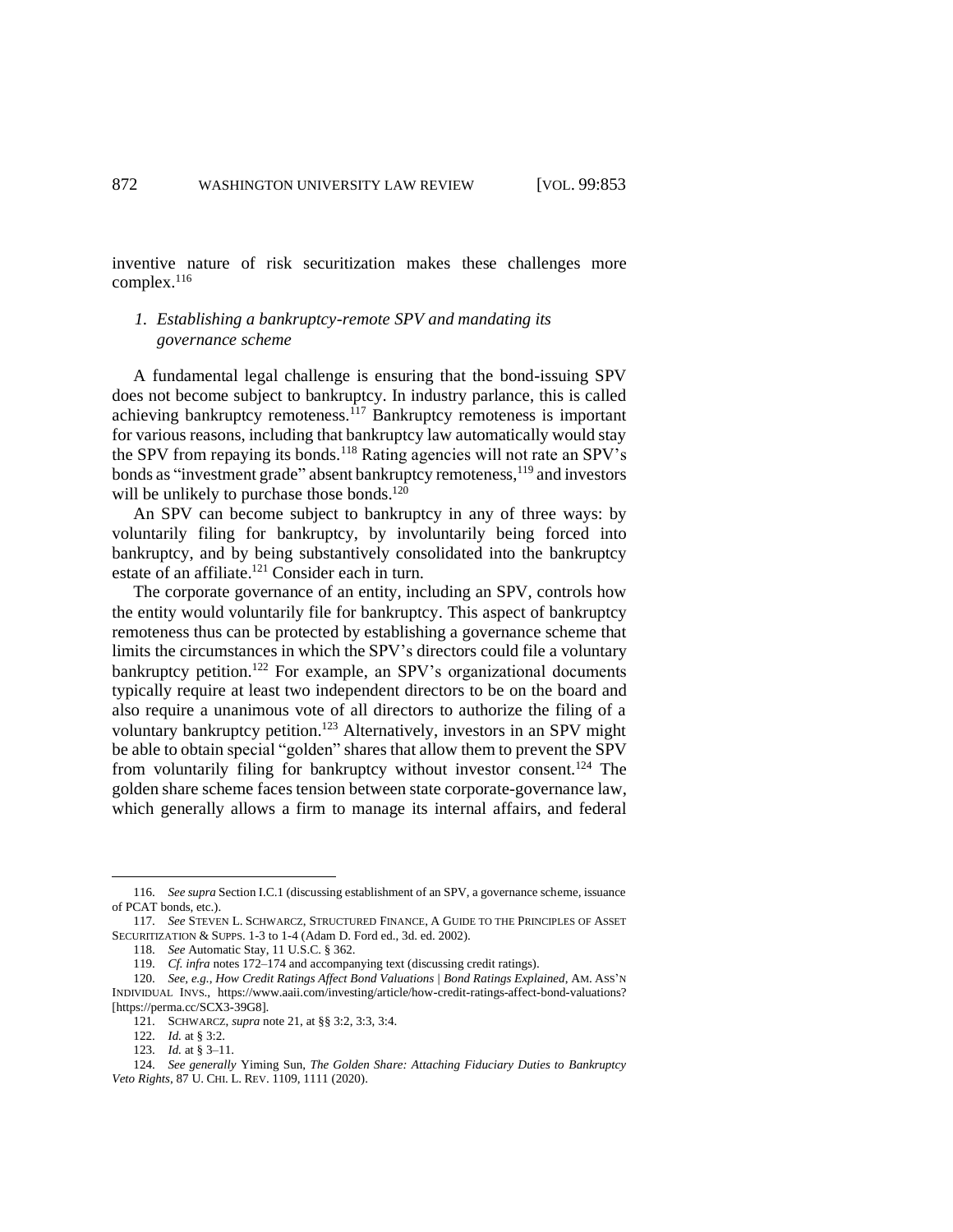bankruptcy law, which generally restricts the waiver of the right to file a voluntary bankruptcy petition.<sup>125</sup>

An entity, including an SPV, can be forced into involuntary bankruptcy if it generally is not paying its debts as they come due.<sup>126</sup> Three or more creditors of the SPV then could file an involuntary bankruptcy petition.<sup>127</sup> Bondholders would be highly unlikely to want to force the SPV into bankruptcy because that would trigger the automatic stay and suspend their right to repayment.<sup>128</sup> Other creditors of the SPV, however, may well want to force the SPV into bankruptcy, thereby subjecting the SPV to the vagaries of bankruptcy law—which might increase the practical ability of those other creditors to negotiate an advantageous settlement.<sup>129</sup> This aspect of bankruptcy remoteness can be achieved by prohibiting the SPV, in its organizational documents, from incurring any debt or other obligations other than specifically under its bonds.<sup>130</sup> This means that the SPV—subject to the exception described below for risk securitization<sup>131</sup>—will not engage in any business other than issuing those bonds and investing the proceeds. $^{132}$ That is why the SPV is a "special purpose" vehicle.<sup>133</sup>

<span id="page-20-0"></span>Unlike SPVs used in traditional securitization transactions, an SPV used for risk securitization indemnifies the insurer in the event the covered event  $(e.g., a pandemic) occurs.<sup>134</sup> This indentation obligation, if triggered,$ would undermine the SPV's bankruptcy remoteness by paying out cash that the SPV otherwise would have available to pay its bonds as they come due. Investors in CAT bonds implicitly accept this exception to bankruptcy remoteness because it drives their diversification and high rate of return.<sup>135</sup> Rating agencies recognize this exception by giving relatively lower credit ratings to CAT bonds.<sup>136</sup>

<span id="page-20-1"></span>To prevent the SPV from defaulting on repaying its bonds, it also is critical to control so-called maturity transformation—the risk of an asset-

<sup>125.</sup> *See id.*

<sup>126.</sup> *See* Involuntary Cases, 11 U.S.C. § 303. *See also* SCHWARCZ, *supra* note [21,](#page-5-3) at § 3-21. An SPV also could be forced into involuntary bankruptcy in the unlikely event that a custodian is appointed to take control of substantially all of the SPV's assets. *Id*.

<sup>127.</sup> *See* 11 U.S.C. § 303.

<sup>128.</sup> *Cf. supra* note 118 and accompanying text. *But cf. infra* note[s 137](#page-21-0)[–142](#page-21-1) and accompanying text (discussing how the maturity transformation risk could cause defaults on the SPV's bonds).

<sup>129.</sup> *Cf.* SCHWARCZ, *supra* not[e 21,](#page-5-3) at §§ 2:2.1, 3:2.1 (discussing how other creditors of the Days Inn Receivables Funding SPV were able to so negotiate an advantageous settlement).

<sup>130.</sup> *Id.* at § 3:3.

<sup>131.</sup> *See infra* note[s 134–](#page-20-0)[136](#page-20-1) and accompanying text.

<sup>132.</sup> *See* SCHWARCZ, *supra* note [21,](#page-5-3) at § 3:3.

<sup>133.</sup> *Cf. id.* (discussing what it means for an SPV to be a special purpose vehicle).

<sup>134.</sup> *See supra* note[s 42](#page-9-3)[–43](#page-9-4) and accompanying text.

<sup>135.</sup> *See supra* note[s 30](#page-6-0)[–32](#page-7-0) and accompanying text.

<sup>136.</sup> *Cf. infra* not[e 165](#page-24-1) and accompanying text (observing that no issue of catastrophe bonds has been rated investment grade in over ten years).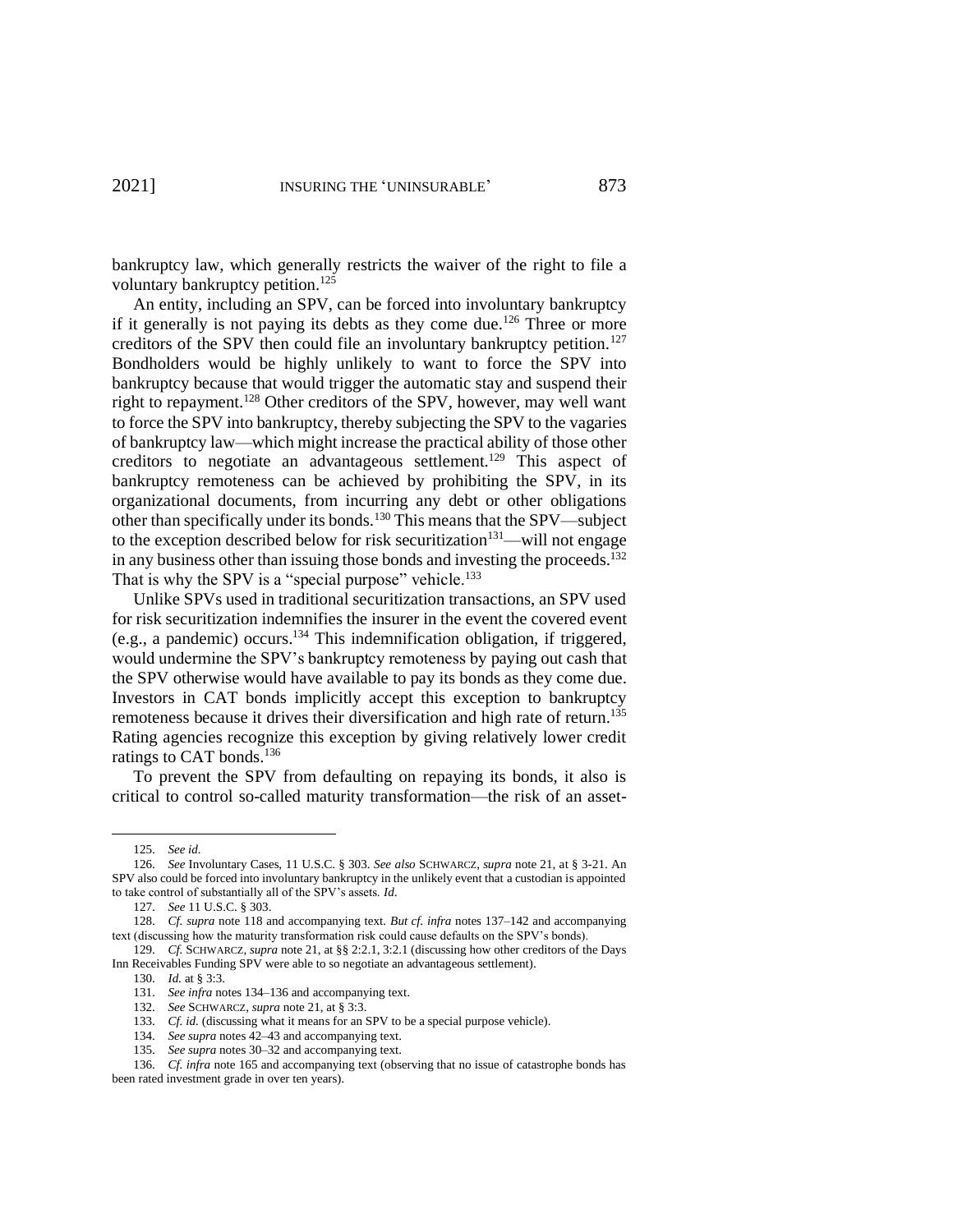<span id="page-21-2"></span><span id="page-21-0"></span>liability mismatch that results from the short-term funding of long-term projects.<sup>137</sup> This mismatch creates a "liquidity default risk" that borrowers will be unable to repay their lenders—a risk that was at the core of the global financial crisis.<sup>138</sup> Normally, SPVs control maturity transformation by monitoring and trying to allocate collections to pay maturing obligations (such as principal and interest coming due on bonds or other debt securities issued by the SPV)<sup>139</sup> and also by contracting, for a fee,<sup>140</sup> to obtain shortterm bank loans as needed to cover any asset-liability mismatch.<sup>141</sup> Risksecuritization transactions, however, arguably have a lower maturity transformation risk than traditional securitization. By investing in liquid and highly rated debt securities,<sup>142</sup> the SPV in a risk-securitization transaction should be able more precisely to allocate collections to pay its maturing obligations, thereby reducing the risk of an asset-liability mismatch. That could preclude the SPV's need to contract to obtain short-term bank loans, thereby avoiding that  $cost.^{143}$ 

<span id="page-21-1"></span>An SPV also can become subject to bankruptcy by being substantively consolidated into the bankruptcy estate of an affiliate.<sup>144</sup> Substantive consolidation is an equitable doctrine that, in the context of this Article, allows a bankruptcy court, under certain conditions, to consolidate the assets and liabilities of the SPV and a bankrupt affiliate.<sup>145</sup> Although federal circuit

<sup>137.</sup> *See, e.g.*, Huberto M. Ennis & Todd Keister, *Bank Runs and Institutions: The Perils of Intervention*, 99 AM. ECON. REV. 1588, 1590 (2009) ("Money market funds and other arrangements perform maturity transformation by investing in long-term assets while offering investors the ability to withdraw funds on demand.").

<sup>138.</sup> *See, e.g.*, Andrew Metrick & Gary Gorton, *Regulating the Shadow Banking System*, *in*  BROOKINGS PAPERS ON ECONOMIC ACTIVITY 261 (2010), https://www.brookings.edu/bpeaarticles/regulating-the-shadow-banking-system-with-comments-and-discussion/

<sup>[</sup>https://perma.cc/W4XJ-AUZ6]; Daniel Covitz, Nellie Liang & Gustavo A. Suarez, *The Evolution of a Financial Crisis: Panic in the Asset-Backed Commercial Paper Market* 1 (Fed. Rsrv. Bd. Fin. & Discussion Series, Working Paper No. 2009-36, 2009), https://www.federalreserve.gov/pubs/feds/2009/200936/200936pap.pdf [https://perma.cc/4Z2U-3EEG] (arguing that maturity transformation "played a central role in transforming concerns about the credit quality of mortgage-related assets into a global financial crisis"); Viral V. Acharya & S. Viswanathan, *Leverage, Moral Hazard, and Liquidity*, 66 J. FIN. 99, 103 (2011) (observing that short-term funding of long-term projects "played an important role in the financial crisis of 2007 to 2009 and the period preceding it").

<sup>139.</sup> *See Conduits: Their Structure and Risk*, MORGAN STEARNS, http://www.morganstearns.com/securitization-2b-2 [https://perma.cc/Z7ZT-X7SY].

<sup>140.</sup> *See* SCHWARCZ, *supra* not[e 21,](#page-5-3) § 6.1 (discussing the fee that banks charge for committing to extend liquidity facilities).

<sup>141.</sup> *See Rating Action: Moody's ABCP Rating Actions for the Seven Day Period Ended March 14, 2002*, MOODY'S (Mar. 15, 2002), https://www.moodys.com/research/MOODYS-ABCP-RATING-ACTIONS-FOR-THE-SEVEN-DAY-PERIOD-ENDED--PR\_65816 [https://perma.cc/3GPL-T6CX].

<sup>142.</sup> *Cf. supra* note [40](#page-8-0) and accompanying text (observing that CAT bond-issuing SPVs usually invest in liquid and highly rated debt securities).

<sup>143.</sup> *See supra* note [140](#page-21-2) and accompanying text (referencing the liquidity-lending commitment fee).

<sup>144.</sup> *See supra* note [121](#page-19-0) and accompanying text.

<sup>145.</sup> *See* SCHWARCZ, *supra* note [21,](#page-5-3) at § 3:4.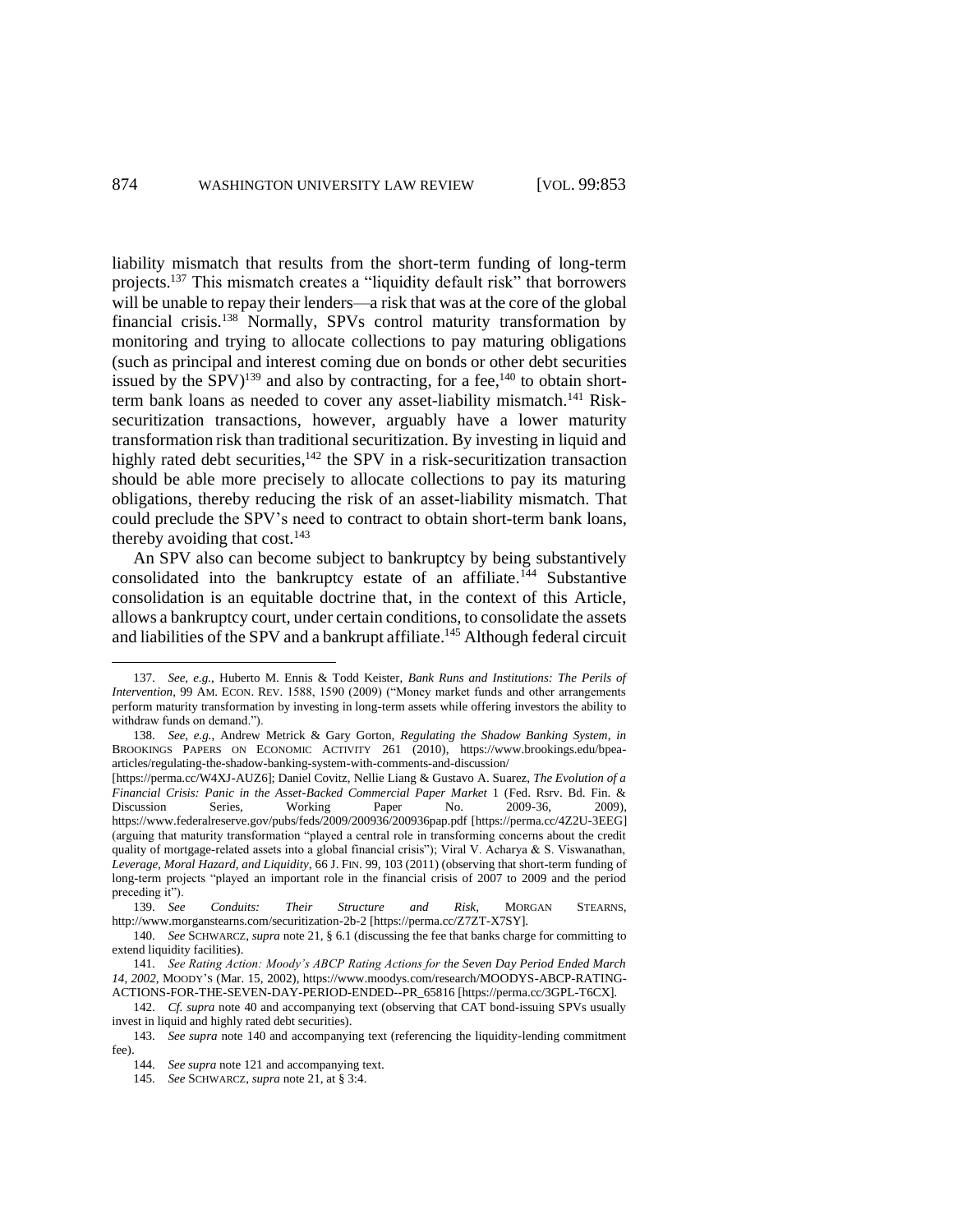courts are split on when substantive consolidation should be allowed, a threshold requirement is that there be a breakdown of corporate formalities between the firms being considered for substantive consolidation.<sup>146</sup> To protect its investors, an SPV therefore should be structured to maintain all corporate formalities between that entity and its affiliates.<sup>147</sup> Ironically, if the only affiliates of an SPV used in a risk-securitization transaction are insurance companies, it might even be easier to protect the SPV against substantive consolidation because insurance companies are not themselves subject to federal bankruptcy law.<sup>148</sup>

#### *2. Issuing the PCAT bonds in compliance with applicable laws*

In the United States, the Securities Act of 1933 and Securities Exchange Act of 1934 impose regulations and restrictions that are relevant to the issuance of securities—in this Article's example, the PCAT bonds—by the SPV.<sup>149</sup> The 1933 Act imposes disclosure requirements and requires the filing of registration statements with the Securities and Exchange Commission (SEC) in connection with any public offering of a nonexempt security.<sup>150</sup> A public offering would have the advantage of the PCAT bonds being freely traded, and therefore the bonds could be purchased by a wider array of investors than in a private placement.<sup>151</sup> A public offering also would provide fully transparent and publicly available disclosures. However, such offerings can take months to implement and carry significant registration costs.<sup>152</sup>

<span id="page-22-0"></span>To facilitate their issuance and reduce transaction costs, most CAT bonds to date have been issued under the SEC Rule 144A exemption from the 1933 Act disclosure and registration. <sup>153</sup> Although Rule 144A limits eligible investors to defined qualified institutional buyers (QIBs), which include

<sup>146.</sup> *See id.* at § 3:4:1. If there is such a breakdown of corporate formalities, courts in the Second and Third Federal Judicial Circuits disallow a substantive consolidation that harms good-faith creditors, whereas courts outside those Circuits tend to balance whether the overall benefit of allowing substantive consolidation substantially outweighs its harm. *Id.*

<sup>147.</sup> *Id.*

<sup>148.</sup> *See* 11 U.S.C. § 109(b)(2), (b)(3)(A). Because insurance insolvency law is highly specialized and varies from state to state, Peter G. Gallanis, *Insurance Law*, ABA (Apr. 2, 2019), this Article does not purport to examine whether any state's insurance insolvency law includes equitable doctrines similar to substantive consolidation. Parties structuring actual risk securitization transactions should make that examination under any insurance insolvency law applicable to the SPV's affiliates.

<sup>149.</sup> *See* SCHWARCZ, *supra* note [21,](#page-5-3) at § 6:2.

<sup>150.</sup> *See id.* at § 6:2.

<sup>151.</sup> *See id.* at § 6:2.1.

<sup>152.</sup> *See id.*

<sup>153.</sup> *See Insurance Linked Securities*, FINRA (July 9, 2021), https://www.finra.org/investors/alerts/catastrophe-bonds-and-other-event-linked-securities [https://perma.cc/S789-R8JJ].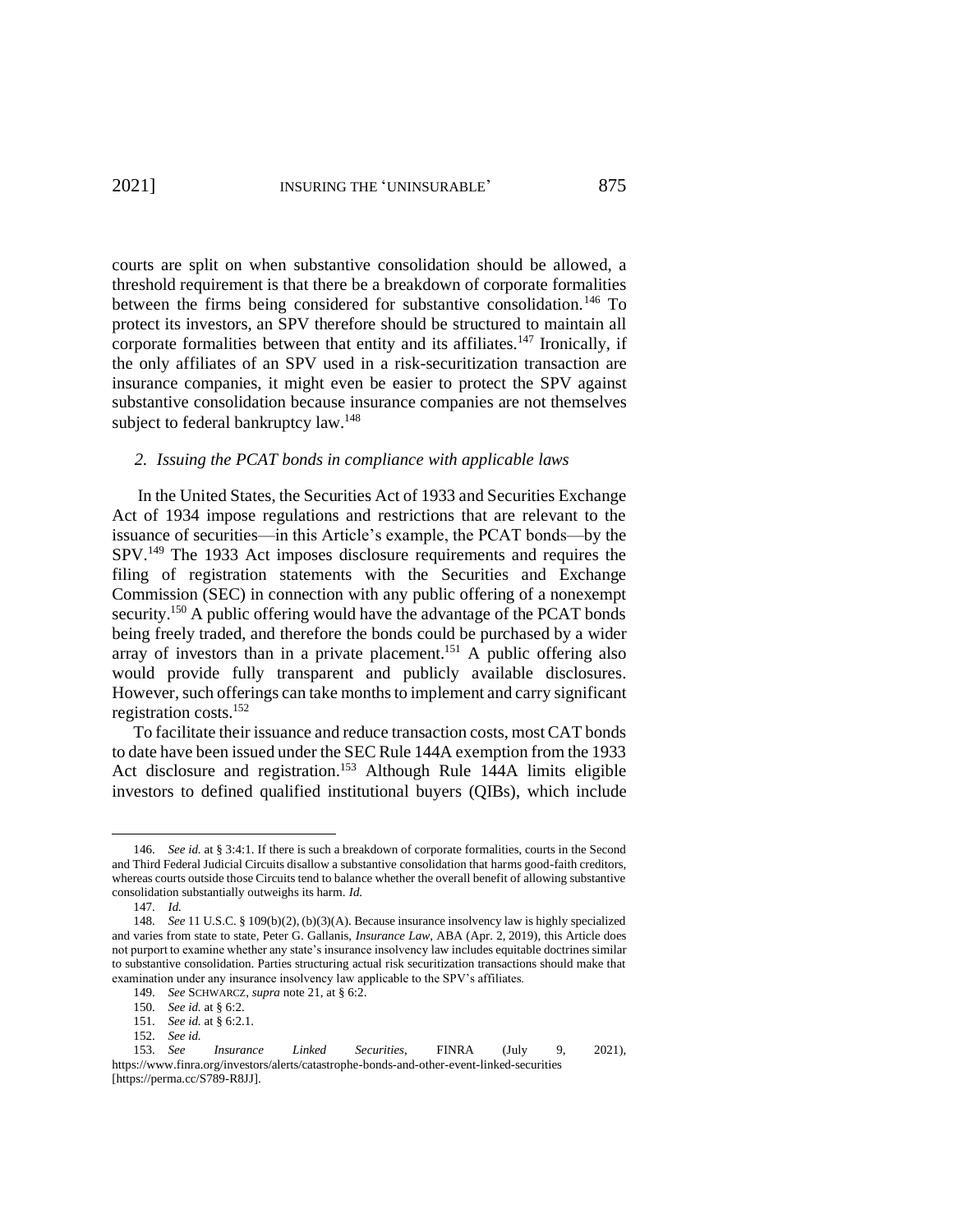<span id="page-23-0"></span>only large and sophisticated firms,<sup>154</sup> most parties interested in investing in securitization transactions tend to be QIBs.<sup>155</sup> A potential policy drawback to issuing CAT bonds under that exemption, however, is that Rule 144A disclosures neither are generally available to the public nor require the full range of information that must be disclosed in a public offering.<sup>156</sup> Some argue that CAT bonds should be publicly issued and traded in order to create more transparency and encourage a wider investor base.<sup>157</sup>

Additionally the Investment Company Act of 1940, subject to exemptions, requires that any entity primarily engaged in owning or holding securities must register with the SEC as an investment company.<sup>158</sup> Such registration is usually very costly due to the extensiveness of the Act's regulatory scheme.<sup>159</sup> As a result, transactions are typically structured to qualify for an exemption.<sup>160</sup> For example, SEC Rule 3a-7 provides an exemption for SPVs that meet four criteria:<sup>161</sup> the SPV must issue a fixedincome security or other "eligible asset,"<sup>162</sup> that is investment grade, acquired for a primary purpose other than recognizing gains or decreasing losses from market changes, with a trustee appointed by the issuer who takes reasonable steps to take a perfected security interest and to ensure that that cash flows from the issuer's assets make it into a segregated account.<sup>163</sup> Because the primary purpose of a PCAT bond-issuing SPV is other than profiting off market-value fluctuations, and the SPV is issuing a fixedincome security (the PCAT bond<sup>164</sup>) for which it easily could appoint a trustee, such an SPV should be able to qualify for the Rule 3a-7 exemption if the PCAT bonds are rated investment grade.

<sup>154.</sup> With limited exceptions, QIBs include only firms that own and invest at least \$100 million in securities of non-affiliated issuers. *See* 17 C.F.R. § 230.144A (2021).

<sup>155.</sup> *See* SCOTT BAUGUESS, RACHITA GULLAPALLI & VLADIMIR IVANOV, CAPITAL RAISING IN THE U.S.: AN ANALYSIS OF THE MARKET FOR UNREGISTERED SECURITIES OFFERINGS, 2009-2014, at 7 (2015).

<sup>156.</sup> *See* DORSEY, RULE 144A EXPLAINED 1 (Apr. 2020), https://www.dorsey.com/~/media/files/uploads/images/cameron\_rule\_144\_-explained\_april\_2020.pdf [https://perma.cc/TR6Z-5KQL]. The SEC has no specific requirements as to what information is provided to QIBs in Rule 144A-exempt offerings. Instead, disclosure practices are set by industry standards and a desire to avoid liability to investors under federal antifraud law. *See id.*

<sup>157.</sup> *See infra* not[e 372](#page-51-0) and accompanying text.

<sup>158.</sup> *See* SCHWARCZ, *supra* note [21,](#page-5-3) at § 6:1.1.

<sup>159.</sup> *See id.*

<sup>160.</sup> *See id.*

<sup>161.</sup> *See id.* at § 6:1.3.

<sup>162.</sup> "[E]ligible assets" are "financial assets . . . that by their terms convert into cash within a finite time period." *Exclusion From the Definition of Investment Company for Structured Financings*, 57 Fed. Reg. 56,248 (Nov. 27, 1992) (codified at 17 C.F.R. pt. 270).

<sup>163.</sup> Howard S. Altarescu & Mark M. Racic, *ABS Issuers and the Rule 3a-7 Exclusion from the Investment Company Act*, ORRICK 2, Sept. 2011, at 2.

<sup>164.</sup> *See infra* not[e 296](#page-41-1) (noting that bonds are the most common type of fixed-income security).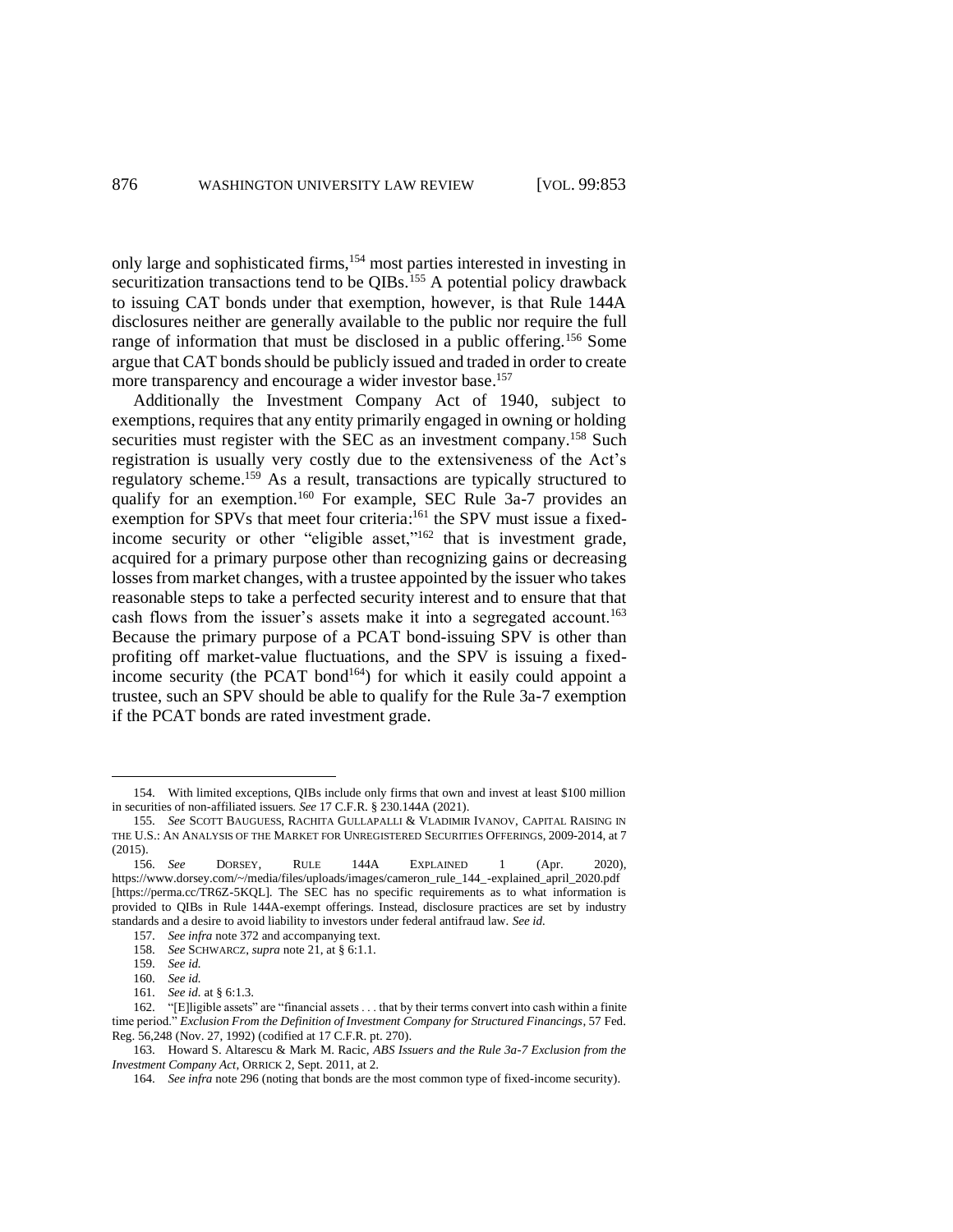# 2021] INSURING THE 'UNINSURABLE' 877

<span id="page-24-1"></span>Because the SPV's indemnification obligation, if triggered, would pay out cash that the SPV otherwise would have available to pay its bonds as they come due, no issue of catastrophe bonds has been rated investment grade in over ten years, however.<sup>165</sup> Nonetheless, in the case of PCAT bonds, an investment grade rating may be more feasible if, as this Article (among others) proposes, the government bears at least some portion of the pandemic-related risk.<sup>166</sup> Non-pandemic CAT bonds lack any government risk-sharing.<sup>167</sup> Furthermore, although the investment-grade-securities requirement for a Rule 3a-7 exemption would apply to a public offering, it would not apply to sales of securities to QIBs.<sup>168</sup> As discussed, most CAT bonds to date have been sold to QIBs.<sup>169</sup>

# *3. Obtaining credit ratings for the PCAT bonds*

<span id="page-24-2"></span>Bonds and other debt securities typically are rated by so-called rating agencies, such as Moody's Investors Service, Inc. and Standard & Poor's Ratings Group.<sup>170</sup> Rating agencies are private companies whose business is assessing the risks associated with the full and timely payment of the rated securities.<sup>171</sup> The significance of the rating depends entirely on the reputation among investors of the particular rating agency. Long- and shortterm debt have separate rating scales, generally reflecting the different risks associated with long and short-term investing. The highest rating on longterm debt securities is typically AAA, with ratings descending to AA, then to A, and then to BBB and below.<sup>172</sup> The higher the rating, the lower the

<span id="page-24-0"></span><sup>165.</sup> *See Investment Grade Catastrophe Bond Unique for ILS Market*, FITCHRATINGS (Jan. 31, 2020, 10:56 AM), https://www.fitchratings.com/research/insurance/investment-grade-catastrophebond-unique-for-ils-market-31-01-2020 [\[https://perma.cc/WHY6-3EUP\]](https://perma.cc/WHY6-3EUP). For example, Moody's rated the Muteki Ltd. earthquake CAT bonds as Ba2, which is less than investment grade. *See supra* not[e 75](#page-13-1) and accompanying text. Some other offshore CAT bond issuances are unrated.

<sup>166.</sup> *See infra* note[s 306–](#page-42-0)[342](#page-47-0) and accompanying text.

<sup>167.</sup> *See infra* notes 293–318 and accompanying text.

<sup>168.</sup> *See* 17 C.F.R. § 270.3a-7 (a)(2)(ii) (2020). *See also* Stuart N. Goldstein, Michael Gambro, Maurine Bartlett & Gregg Jubin, *Asset-Backed Securities Issuers (ICA Rule 3a-7)*, CADWALADERCABINET, https://www.findknowdo.com/content/abs-issuers-%28ica-rule-3a-7%29 [https://perma.cc/33VH-X83X].

<sup>169.</sup> *See supra* note[s 153](#page-22-0)[–155](#page-23-0) and accompanying text. Even if a Rule 3a-7 exemption from the 1940 Act were unavailable, there are other possible exemptions. For example, section  $3(c)(7)$  of the 1940 Act partially exempts private issuances exclusively to qualified purchasers, as defined by that Act. SCHWARCZ, *supra* note [21,](#page-5-3) at § 6:1.2. Sections 3(b)(2) and 6(c) of the 1940 Act also would allow an SPV to solicit the SEC directly to obtain an exemption from registration because either (a) the SPV is engaged in a business other than that of investing and trading securities or (b) an exemption is in the public interest. *Id.*

<sup>170.</sup> For a more detailed discussion of rating agencies, see generally Steven L. Schwarcz, *Private Ordering of Public Markets: The Rating Agency Paradox*, 2002 U. ILL. L. REV. 1.

<sup>171.</sup> *Id.* at 3.

<sup>172.</sup> *Id.* at 7. Long-term ratings also sometimes have "+" and "-" designations associated with the ratings.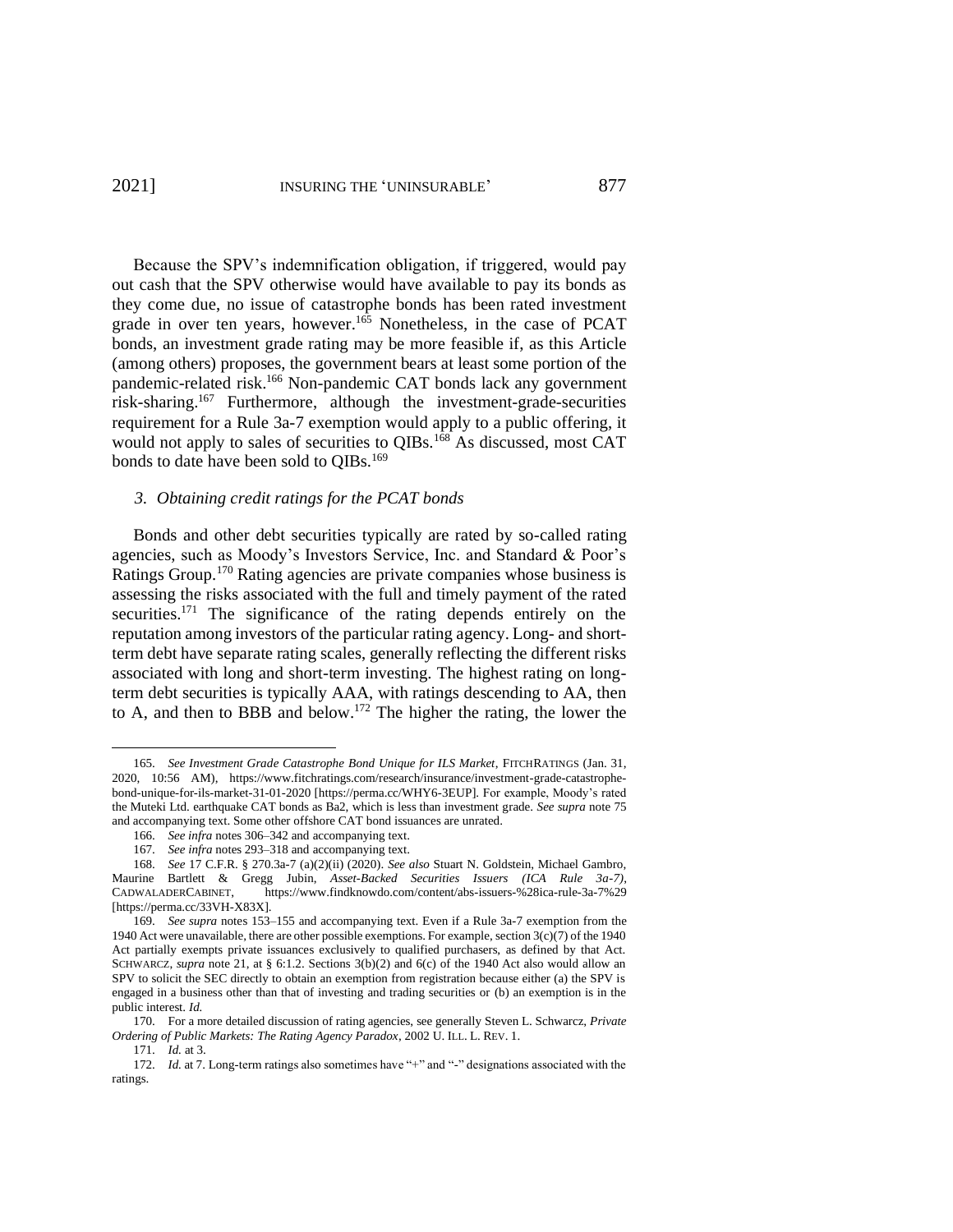<span id="page-25-0"></span>rating agency has assessed the risk associated with the securities in question.<sup>173</sup> "Ratings below BBB- are deemed non-investment grade, and indicate that full and timely repayment on the securities may be speculative."<sup>174</sup>

Because a high rating signals low risk to investors, an SPV that issues AAA rated securities can more easily attract investors in its securities than can an SPV that issues AA, A, or BBB rated securities. "Therefore, the [SPV] with AAA rated securities can pay a lower interest rate on those securities, and still attract investors, than can the [SPV] with the lower rated securities."<sup>175</sup> If they find the extra risk acceptable, some investors may prefer to invest in BBB-rated securities rather than AAA-rated securities "in order to benefit from the higher interest rate."<sup>176</sup> The rating addresses only the safety, and not the economic desirability to the investor, of the investment.<sup>177</sup>

In rating PCAT bonds, rating agencies will identify and evaluate the risks that could result in losses to investors.<sup>178</sup> In general, the risks to CAT bond investors include (a) the covered peril(s); (b) counterparty risk; (c) collateral risk; and (d) documentation and legal risk.<sup>179</sup> The primary risk is the covered peril, which, in this Article's context, is a covered pandemic.

Other than pandemic risk, the aforesaid risks are likely to be low. Counterparty risk refers, in this Article's context, to the indemnified insurer failing to pay its premiums to the SPV when due.<sup>180</sup> Rating agencies themselves treat that risk as low.<sup>181</sup> Collateral risk refers to the risk that the SPV's investments will lose value.<sup>182</sup> This risk also should be low because the SPV invests in "liquid and highly-rated debt securities, including U.S.

- 176. *Id.*
- 177. *See id.* at 6.

182. *See id.* at 9.

<sup>173.</sup> A rating usually is assigned to a particular issuance of a company's securities, and not necessarily to the company itself, because a company could issue different securities having different risk characteristics. Indeed, rating agencies view their ratings as worldwide standards, and not as relative risk standards within countries. Thus, a BBB rating on securities is intended to convey the same level of risk irrespective of the jurisdiction in which the securities are issued. *See id*. at 8.

<sup>174.</sup> *Id.* at 7 (internal quotations omitted) (quoting Steven L. Schwarcz, *The Universal Language of Cross-Border Finance*, 8 DUKE J. COMPAR. & INT'L L. 235, 253). The term investment grade "was originally used by various regulatory bodies to connote obligations eligible for investment by institutions such as banks, insurance companies and savings and loan associations. Over time, this term gained widespread acceptance throughout the investment community." STANDARD & POOR'S, CORPORATE RATINGS CRITERIA 9 (1998).

<sup>175.</sup> Schwarcz, *supra* note [170,](#page-24-2) at 8.

<sup>178.</sup> *See* CATASTROPHE BONDS, *supra* not[e 101,](#page-16-0) at 3.

<sup>179.</sup> *See id.*

<sup>180.</sup> *See id.*

<sup>181.</sup> *Cf. id.* at 9 ("Typically, counterparty risk is small . . . .").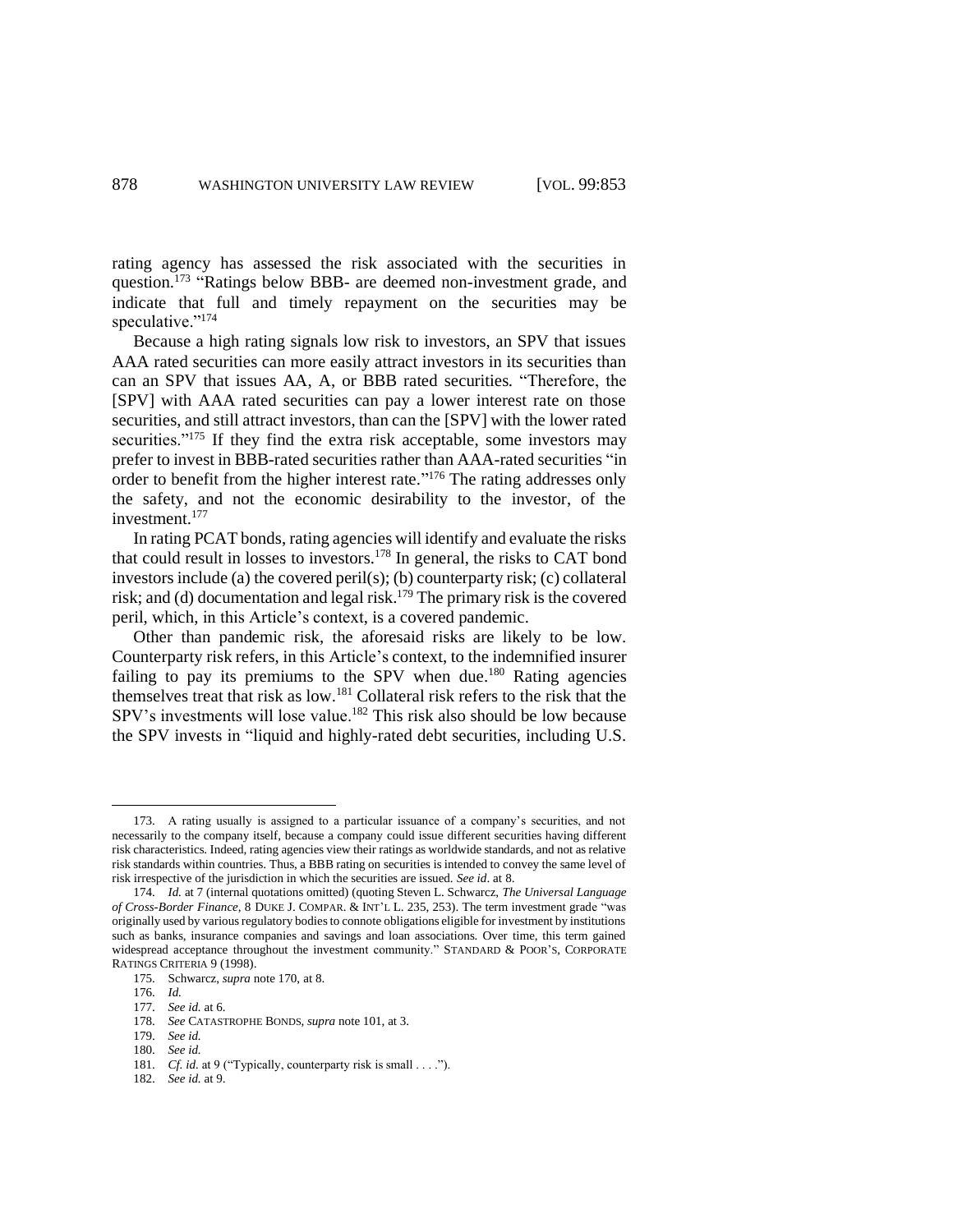Treasury money-market instruments." <sup>183</sup> Documentation and legal risk refers to risks associated with the SPV's special purpose organization and bankruptcy remoteness.<sup>184</sup> Because those risks are "generally consistent with [similar risks]  $\ldots$  in all areas of structured finance,"<sup>185</sup> this Article also will assume these risks are low.

In contrast, the primary risk—that of a covered pandemic occurring may not be low. In their assessment, rating agencies are likely to take into account the uncertainty of models that purport to quantify that risk.<sup>186</sup> Notwithstanding claims that certain firms can quantify pandemic risk,<sup>187</sup> pandemic risk is a "tail event," so that even if quantifications "match the historical record perfectly," that would "still provide an inadequate description of the tail of the loss distribution."<sup>188</sup> Rating agencies may compensate for this uncertainty "either by stressing the relevant parameters or by directly incorporating uncertainty into [their] analysis."<sup>189</sup>

The actual credit rating that rating agencies assign to PCAT bonds is beyond the scope of this Article. Other things being equal, however, they should assign higher ratings to senior tranches of PCAT bonds than to subordinated tranches because the former are less risky, $190$  and they should assign higher ratings to PCAT bonds to the extent the government shares risk on a first-loss or *pari passu* basis rather than on a second-loss basis.<sup>191</sup>

# *4. Implementing a senior-subordinate structure to provide credit enhancement*

As discussed above, different investors have different risk tolerances. Some would prefer to take higher risk and earn a higher rate of return, whereas others, who are more risk-averse, would prefer to take lower risk notwithstanding receiving a lower rate of return.<sup>192</sup> Securitization

189. *Id.*

<sup>183.</sup> This risk should be low because the SPV invests in "highly rated eligible investments," *see* CATASTROPHE BONDS, *supra* note 101, at 3, such as liquid and highly-rated debt securities, including U.S. treasury money-market instruments. Lorilee A. Medders and Steven L. Schwarcz, Risk Securitization and Insurance (July 30, 2021) (manuscript at \*8 n.20).

<span id="page-26-0"></span><sup>184.</sup> *See* CATASTROPHE BONDS, *supra* not[e 101,](#page-16-0) at 8.

<sup>185.</sup> *Id.* at 9.

<sup>186.</sup> *Cf. id.* at 7 ("A particularly important aspect of the modeling process is the treatment of uncertainty. Since no one can perfectly model natural phenomena, and the data that modeling firms use to develop these models are limited and generally imperfect, we must identify the sources and assess the level of uncertainty.").

<sup>187.</sup> *See supra* note [14](#page-4-1) and accompanying text.

<sup>188.</sup> CATASTROPHE BONDS, *supra* not[e 101,](#page-16-0) at 7.

<sup>190.</sup> *See infra* note[s 192–](#page-26-0)[205](#page-28-0) and accompanying text.

<sup>191.</sup> *See infra* Section III.C.

<sup>192.</sup> *See Risk Aversion of Investors and Portfolio Selection*, FIN. TRAIN, https://financetrain.com/risk-aversion-of-investors-and-portfolio-selection/ [https://perma.cc/6HEE-FF8F].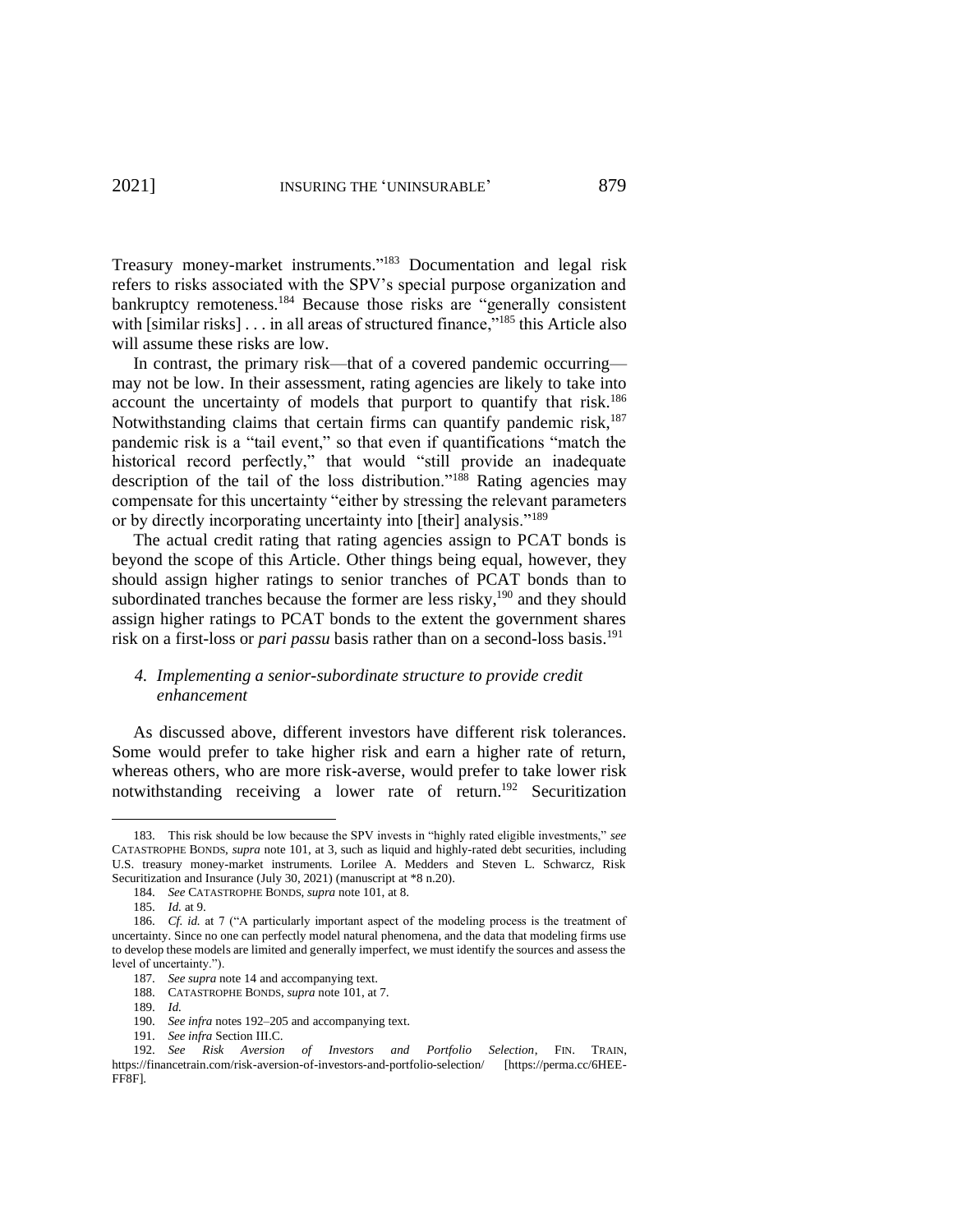transactions often utilize so-called credit enhancement to lower the risk for such risk-averse investors.<sup>193</sup> Senior-subordinate structures provide an important method of credit enhancement.<sup>194</sup>

<span id="page-27-1"></span>To create a senior-subordinate structure to credit enhance PCAT bonds, the SPV would issue two or more classes of PCAT bonds, with any reduction of the SPV's assets being absorbed by the different classes in sequence—with the most senior-priority bonds being paid first out of the remaining assets, and the most subordinated-priority (sometimes referred to as "junior") bonds being paid last.<sup>195</sup> The goal of this structure is to protect payment of—by effectively overcollateralizing—the senior PCAT bonds.<sup>196</sup>

For example, consider an SPV with \$1,000 of assets and \$900 of PCAT bonds consisting of \$700 of senior bonds and \$200 of subordinated bonds. If the SPV is required to pay \$150 of the assets to indemnify the insurer for pandemic-related payments, the remaining \$850 of assets would be available to repay the \$700 senior bonds in full, leaving only \$150 (*i.e.*, \$850 minus \$700) to pay the subordinated bonds (ignoring the time value of money).Investors in the subordinated bonds would thus be paid only 75 cents on the dollar (*i.e.*, \$150 on their \$200 of claims), whereas investors in the senior bonds would be paid in full.<sup>197</sup>

<span id="page-27-2"></span><span id="page-27-0"></span>Although SPVs issuing CAT bonds sometimes use senior-subordinate structures to provide credit enhancement, they tend to refer to them using insurance industry terminology for allocating insurer risk, typically by assigning different "attachment" and "exhaustion" points.<sup>198</sup> Assume, for example, that an SPV issues two classes of bonds to allocate the insurance risk among bondholders, enabling bonds of the less risky class to obtain a

<sup>193.</sup> *See* Adam M. Tempkin & Scott Mason, STANDARD & POOR'S, CREDIT FAQ: THE BASICS OF CREDIT ENHANCEMENT IN SECURITIZATIONS (2008), https://fcicstatic.law.stanford.edu/cdn\_media/fcic-docs/2008-06-

<sup>24%20</sup>S&P%20Basics%20of%20Credit%20Enhancement%20in%20Securitizations.pdf.

<sup>194.</sup> *Cf.* DELOITTE, SECURITIZATION STRUCTURED FINANCE SOLUTIONS (2018), https://www2. deloitte.com/content/dam/Deloitte/lu/Documents/financial-services/lu\_securitization-finance-

solutions.pdf [hereinafter DELOITTE] (referencing the senior-subordinate structure throughout); Steven L. Schwarcz, *Regulating Financial Guarantors*, 11 HARV. BUS. L. REV. 159, 170–71 (2021) (discussing senior-subordinate structures in securitization transactions).

<sup>195.</sup> *See* Steven L. Schwarcz, *Regulating Complexity in Financial Markets*, 87 WASH. U. L. REV. 211, 220 n.46 (2009).

<sup>196.</sup> *Id. Cf.* Joshua Coval, Jakub Jurek & Erik Stafford, *The Economics of Structured Finance*, 23 J. ECON. PERSPVS. 3, 6 (2009) ("The degree of protection offered by the junior claims, or overcollateralization, plays a crucial role in determining the credit rating for a more senior tranche, because it determines the largest portfolio loss that can be sustained before the senior claim is impaired.").

<sup>197.</sup> *Cf.* Adam J. Levitin & Susan M. Wachter, *Explaining the Housing Bubble*, 100 GEO. L.J., 1177, 1237–38 (2012) (explaining the senior-subordinated structure).

<sup>198.</sup> *See, e.g.*, *Citrus Re. Ltd. (Series 2015-1)*, ARTEMIS, https://www.artemis.bm/dealdirectory/citrus-re-ltd-series-2015-1/ [https://perma.cc/BEY6-M4AN] (using those terms to discuss insurer risk allocation in the Citrus Re transaction and calling it a "reinsurance tower").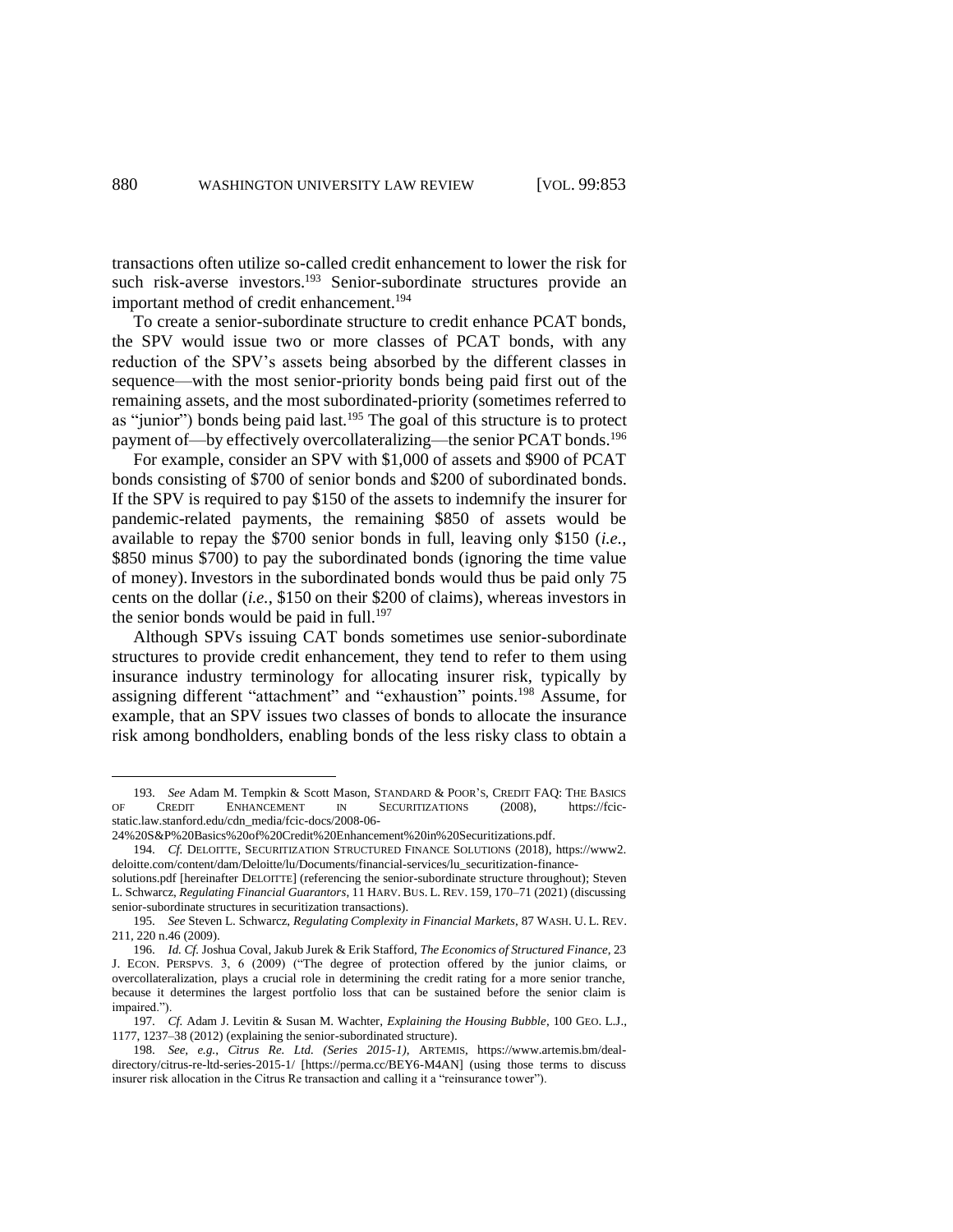higher credit rating than would otherwise be achieved by issuing a single class of bonds. <sup>199</sup> If and when a triggering event occurs, requiring an insurance-indemnification payout,<sup>200</sup> the money used by the SPV to make that payout will first be drawn from the funds allocated to repay the more subordinate class of bonds.<sup>201</sup> That first loss is the attachment point of those bonds.<sup>202</sup> The SPV will continue to make payouts from the funds allocated to repay the more subordinate class of bonds until those funds are exhausted, and thus there is no money left to repay those bonds.<sup>203</sup> That is the exhaustion point for those bonds.<sup>204</sup> Any money thereafter used by the SPV to make insurance-indemnification payouts necessarily will be drawn from the funds allocated to repay the more senior class of bonds—and that is that class's attachment point.<sup>205</sup>

<span id="page-28-0"></span>Thus, if an SPV issues \$500,000 of Class B (i.e., more subordinated) CAT bonds and \$500,000 of Class A (i.e., more senior) CAT bonds, the Class B CAT bonds would have an attachment point of \$1 and an exhaustion point of \$500,000, and the Class A CAT bonds would have an attachment point of \$501,000 and an exhaustion point of \$1,000,000. Regardless of the attachment point/exhaustion point terminology, this first-loss, second-loss structure is functionally identical to the standard senior-subordinate structure used to provide credit enhancement.

Sections B, C, and D next discuss even more novel legal challenges of risk securitization.

205. *See id.* at 28.

<sup>199.</sup> *See* Joshua D. Coval, Jakub W. Jurek & Erik Stafford, *Economic Catastrophe Bonds* 6 (Harv. Bus. Sch. Working Paper No. 102, 2007).

<sup>200.</sup> *Cf. supra* note [98](#page-16-2) and accompanying text (describing a CAT bond triggering event). CAT bonds can carry different types of triggers such as an indemnity loss, industry loss, or parametric loss. *See* RISK MGMT. SOLS., CAT BONDS DEMYSTIFIED: RMS GUIDE TO THE ASSET CLASS 4 (2012), https://forms2.rms.com/rs/729-DJX-565/images/cm\_cat\_bonds\_demystified.pdfhttps:// [perma.cc/SJR9-W545].

<sup>201.</sup> *See ILS Glossary*, CREDIT SUISSE, https://www.credit-suisse.com/us/en/assetmanagement/insurance-linked-strategies/ils-glossary.html?t=632\_0.3140478277251174

<sup>[</sup>https://perma.cc/8ZPD-2YSM]; Schwarcz, *Regulating Financial Guarantors*, *supra* note [194,](#page-27-1) at 171.] 202. *See id.* Attachment points are liability caps for an insurer "to protect itself against too many unexpected losses." Julia Kagan, *Aggregate Stop-Loss Reinsurance*, INVESTOPEDIA (July 31, 2021), https://www.investopedia.com/terms/a/aggregate-stoploss-reinsurance.asp [https://perma.cc/JY7T-NA5D].

<sup>203.</sup> *See* DELOITTE, *supra* note 197, at 17 ("The subordinated tranche notes are intended to absorb losses from the collateral pool prior to more senior note classes. . . . In the event of default on a collateral loan, the loan amount would be deducted from the balance of the subordinated tranche notes/classes.").

<sup>204.</sup> *See id.* (defining "Exhaustion Point").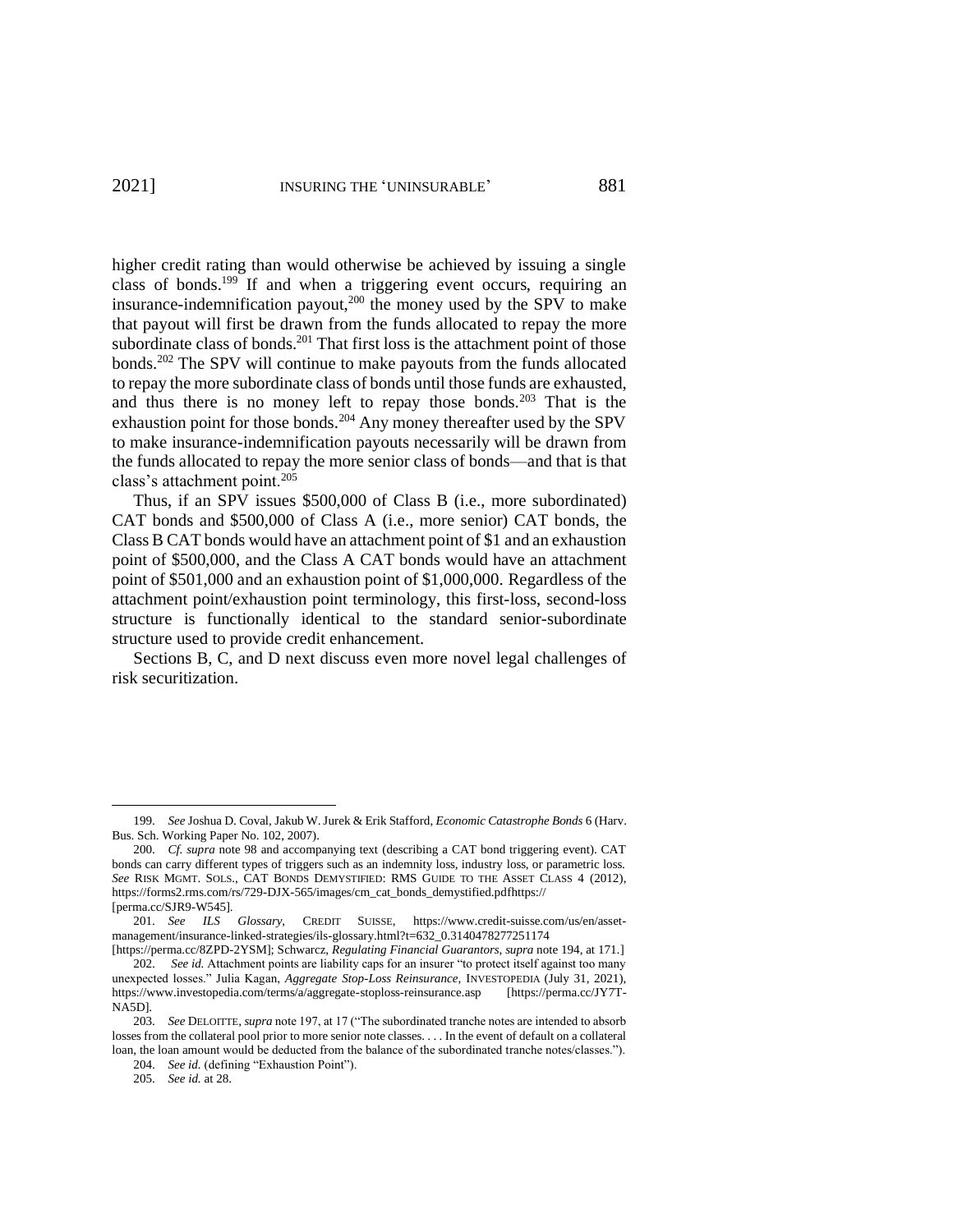#### *B. Regulating SPVs as Reinsurers*

Recall that by indemnifying the insurer, the SPV effectively is providing reinsurance.<sup>206</sup> Insurers rely extensively on reinsurance to mitigate their catastrophe risk.<sup>207</sup> Although governments regulate both insurers and reinsurers, the purposes of that regulation are different. The purpose of regulating primary insurers is to protect policyholders, whereas the purpose of regulating reinsurers is to assure their solvency—and thus their ability to reimburse payments made by the primary insurer.<sup>208</sup>

By effectively providing reinsurance, SPVs used in risk-securitization transactions should, in principle, be regulated as reinsurers. Because their purpose would be to reimburse payments made by the primary pandemicrisk insurers, <sup>209</sup> such SPVs must stay solvent in order to provide that reimbursement. These views would appear to be generally supported by the National Association of Insurance Commissioners (NAIC), which accredits state insurance departments as having met baseline standards of solvency regulation<sup>210</sup> and whose members include the chief insurance regulators from each U.S. state.<sup>211</sup> In a related but narrower context,<sup>212</sup> the NAIC has recommended that regulators assess and monitor the risks that SPVs may pose,<sup>213</sup> especially when used in transactions involving insurers.<sup>214</sup> The NAIC has not yet taken a stand, however, on SPVs used in risksecuritization transactions.

213. *See id.* at 22.

214. *See id.* 

<sup>206.</sup> *See supra* note [41](#page-9-5) and accompanying text. Even if the SPV reinsures a reinsurer (retrocession) or a government catastrophe fund, it should not change this subpart's analysis. *Id.*; Jodie L. Stauffer*, What Does Retrocession Mean?*, INSURANCEOPEDIA, (Apr. 6, 2021), https://www. insuranceopedia.com/definition/3970/retrocession [https://perma.cc/Q33K-K9YU].

<sup>207.</sup> *See* AM. ACAD. ACTUARIES CATASTROPHE MGMT. WORK GRP., CATASTROPHE EXPOSURE AND INSURANCE INDUSTRY CATASTROPHE MANAGEMENT PRACTICES, 15 (2001); Dwight M. Jaffee & Thomas Russell, *Catastrophe Insurance, Capital Markets, and Uninsurable Risks*, 64 J. RISK & INS. 205, 217 (1997).

<sup>208.</sup> *See* U.S. GOV'T ACCOUNTABILITY OFF., GAO-90-82, INSURANCE REGULATION – STATE REINSURANCE OVERSIGHT BUT PROBLEMS REMAIN 4 (1990).

<sup>209.</sup> *See supra* note[s 42](#page-9-3)[–43](#page-9-4) and accompanying text.

<sup>210.</sup> *See Accreditation*, NAIC (Apr. 20, 2021), https://content.naic.org/cipr\_topics/topic\_accreditation.htm [https://perma.cc/JM6X-TTRU]. *Cf. The NAIC Accreditation Program,* NAIC (Nov. 2019), https://content.naic.org/sites/default/files/government-affairs-brief-accreditation-program.pdf [https://perma.cc/38JC-D8TE] ("The Accreditation Program provides the impetus for states to adopt in a consistent manner the NAIC model laws, regulations and requirements that make up the U.S. insurance

financial solvency framework.").

<sup>211.</sup> *See Our Story*, NAIC, https://content.naic.org/about [https://perma.cc/4ZSE-YPMQ].

<sup>212.</sup> That context is insurers using captive offshore SPVs as reinsurers for the purpose of subverting regulation imposing domestic reserve requirements. *See generally* NAT'L ASS'N INS. COMM'RS, CAPTIVES AND SPECIAL PURPOSE VEHICLES (2013).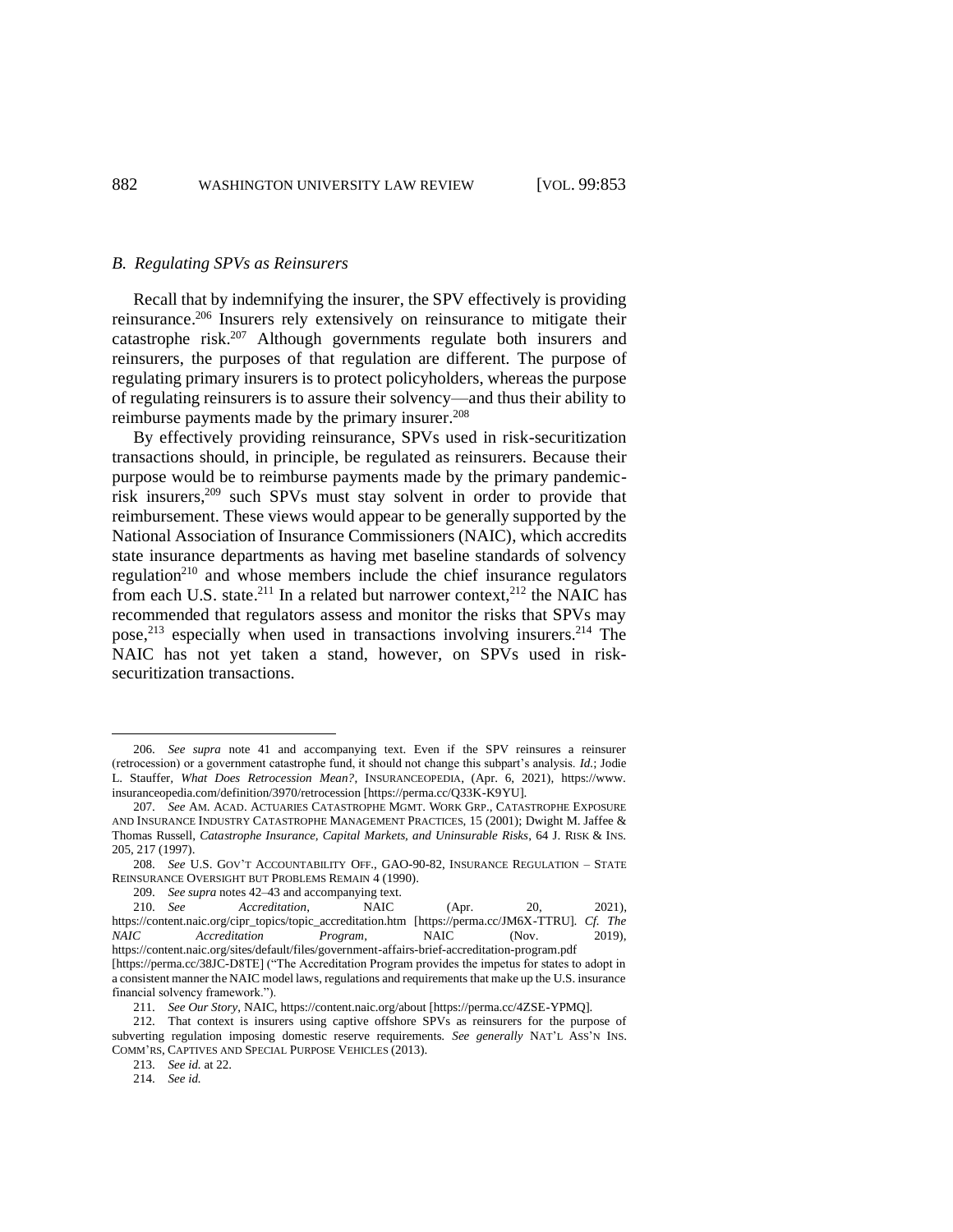If SPVs used in risk-securitization transactions were regulated as reinsurers, they generally would be required to be licensed or accredited in their state of domicile.<sup>215</sup> They might be subject to minimum capital and surplus reserve requirements based on the amount and type of reinsurance being provided.<sup>216</sup> They also might need to comply with regulatory examinations, officer-and-director qualification requirements, and various other transaction restrictions mandated by the regulatory body.<sup>217</sup>

<span id="page-30-0"></span>Regulation could help to assure, but could not absolutely guarantee, the ability of SPVs to reimburse payments made by the primary pandemic-risk insurers. The failure of the highly regulated monoline insurance industry provides a cautionary tale. Monoline insurers, like SPVs used in risksecuritization transactions, provided a fundamentally new insurance product: guarantees of payments due on mortgage-backed securities and other bonds issued in securitization transactions.<sup>218</sup> That newly insured risk, like pandemic risk, was much less certain than the statistically predictable consumer risks covered by traditional insurance and reinsurance.<sup>219</sup> Notwithstanding the regulation of the monoline industry,  $220$  the 2008 collapse of the mortgage-backed securities market caused all but two monoline insurers, Assured Guaranty and BHAC, to fail.<sup>221</sup>

A final question is which jurisdictions should regulate SPVs as reinsurers, to assure their solvency. Although U.S. domestic reinsurers are regulated by the state in which they are domiciled,<sup>222</sup> certain states including New York and California also regulate reinsurers that do business and sell policies in their state.<sup>223</sup> Most monoline insurers, for example, have been

<span id="page-30-1"></span><sup>215.</sup> Marion Leydier, Mark F. Rosenberg & William D. Torchiana, *Q&A: Insurance & Reinsurance Regulation in USA*, LEXOLOGY (June 29, 2020), https://www.lexology.com/library/detail.aspx?g=9c4f572f-36af-4fc8-b3c8-a5a4dffa9deb

<sup>[</sup>https://perma.cc/5PDA-YHV3] ("[I]nsurance business (including reinsurance) is primarily regulated at the state level.").

<sup>216.</sup> *See id.*

<sup>217.</sup> *See id.* The cost of complying with these regulations might make a risk securitization economically less feasible.

<sup>218.</sup> *See* J.M. Pimbley, *Bond Insurers*, 22 J. APPLIED FIN. 1, 1 (2012).

<sup>219.</sup> *Cf. infra* note [285](#page-40-0) and accompanying text (comparing pandemic risk to traditional insurance risk).

<sup>220.</sup> Most if not all monoline insurers were regulated by the New York State Department of Insurance. *See* D. Dulani Jayasuriya, *The Rise and Fall of the Monoline/Bond Insurers: Icarus of the 21st Century*, NBMC 640, 643 (2016), https://nbmconference.files.wordpress.com/2017/03/648- 665.pdf [https://perma.cc/QJ6Y-NWZ8]. *See also infra* note [224](#page-31-0) and accompanying text.

<sup>221.</sup> *See* Tima Tilek-uulu Moldogaziev, *The Collapse of the Municipal Bond Insurance Market: How Did We Get Here and is There Life for the Monoline Industry Beyond the Great Recession?*, 25 (1) J. PUB. BUDGETING, ACCT. & FIN. MGMT. 199, 200 (2013).

<sup>222.</sup> *See* John S. Pruitt, *Insurance and Reinsurance in the United States: Overview*, THOMSON PRAC. L., https://uk.practicallaw.thomsonreuters.com/9-501-3187?transitionType=Default&contextData=(sc.Default)&firstPage=true [https://perma.cc/88AZ-QNGF].

<sup>223.</sup> *See* THE INSURANCE AND REINSURANCE LAW REVIEW 439 (Peter Rogan ed., 3d ed. 2015).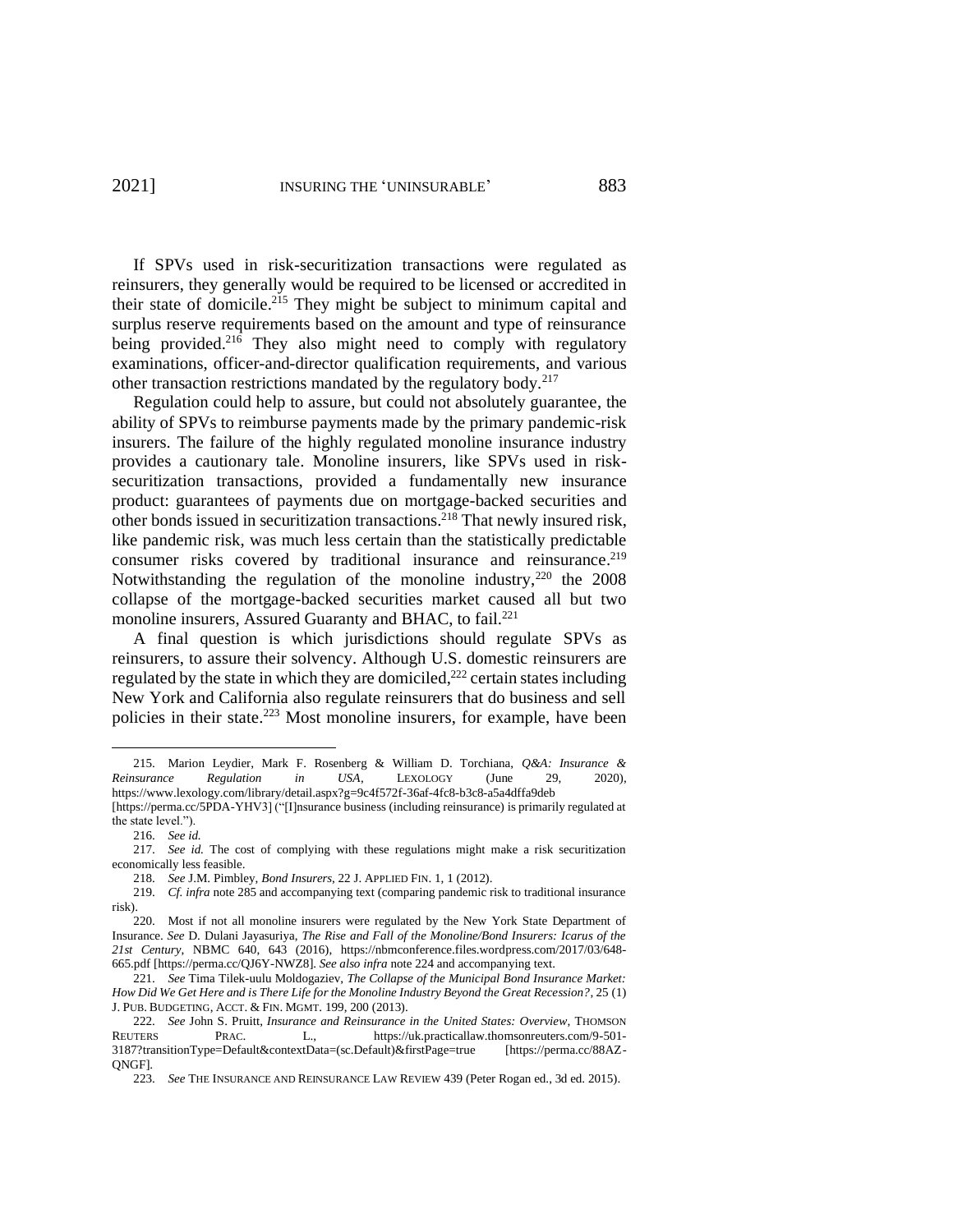<span id="page-31-0"></span>regulated by the New York State Department of Insurance because they have conducted their operations in that state.<sup>224</sup> Similarly, most SPVs would be likely to issue their PCAT bonds in New York, or at least under New York law-governed transactions, because bondholders view New York law as providing the most commercial certainty to their investments.<sup>225</sup> Hence, those SPVs would likely be regulated by the New York State Department of Insurance since they are doing business there.

In practice, however, some SPVs might be organized outside the United States, given the reality that reinsurance today is an international business.<sup>226</sup> Foreign reinsurers, which in many cases are licensed and supervised overseas, provide a substantial portion of U.S. domestic reinsurance.<sup>227</sup> This multi-jurisdictional international regulation could create a lack of uniformity.<sup>228</sup> More significantly, it might foster regulatory opacity, making it difficult to monitor whether SPVs acting as reinsurers are in fact adequately regulated.<sup>229</sup> To facilitate monitoring and help ensure

<sup>224.</sup> *See* Pimbley, *supra* note [218,](#page-30-0) at 4. Article 69 of New York's Insurance Law regulates "financial guaranty insurance," defined in relevant part as "an indemnity contract . . . under which loss is payable, upon, proof of occurrence of financial loss, to an insured claimant, obligee or indemnitee . . . ." N.Y. INS. LAW § 6901.

<sup>225.</sup> *See* Diane Lourdes Dick, *Confronting the Certainty Imperative in Corporate Finance Jurisprudence*, 2011 UTAH L. REV. 1461, 1494 (2011) (noting New York courts' continuing effort to protect party expectations and certainty); *Cf.* Larry Schiffer, *Reinsurance and Ever-Expanding Regulation and Oversight*, INT'L RISK MGMT. INST. (Sept. 2013), https://www.irmi.com/articles/expertcommentary/reinsurance-and-ever-expanding-regulation-and-oversight [https://perma.cc/MFX2- L75H]; *Reinsurance*, NAT'L ASS'N INS. COMM'RS (June 11, 2021), https://content.naic.org/cipr\_topics/topic\_reinsurance.htm [https://perma.cc/2TRT-BFFG].

<sup>226.</sup> Ari Chester, Sylvain Johansson, Erwann Michel-Kerjan, Oleksiy Rachok & Mei Dong, *Global Reinsurance: Fit for the Future?*, MCKINSEY & CO., (Sep. 26, 2017), https://www.mckinsey.com/industries/financial-services/our-insights/global-reinsurance-fit-for-thefuture [https://perma.cc/ZKW3-4RKP]; *Cf.* Schwarcz & Schwarcz, *supra* not[e 15,](#page-4-0) at 1615–16. In many CAT bond transactions, the SPV appears to be an offshore-domiciled entity (e.g., in Bermuda or the Cayman Islands). *See* Robert Klein & Shaun Wang, *Catastrophe Risk Financing in the United States and the European Union: A Comparative Analysis of Alternative Regulatory Approaches*, 76 J. RISK & INS. 607, 622–23 (2009). *Cf. Citrus Re Ltd.*, *supra* not[e 61](#page-12-0) (noting that Citrus Re Ltd. is organized under Bermuda law). In the author's experience, however, at least U.S. investors tend to prefer bonds issued by U.S.-domiciled SPVs. Furthermore, rating agencies might limit the rating of PCAT bonds issued by a foreign-domiciled SPV to the foreign jurisdiction's sovereign-debt rating (the so-called sovereign rating ceiling). *See* Heitor Almeida, Igor Cunha, Miguel A. Ferreira & Felipe Restrepo, *The Real Effects of Credit Ratings: The Sovereign Ceiling Channel*, 47 CFA INST. 9 (Sept. 2017).

<sup>227.</sup> FED. INS. OFF., DEP'T OF THE TREASURY, THE BREADTH AND SCOPE OF THE GLOBAL REINSURANCE MARKET AND THE CRITICAL ROLE SUCH MARKET PLAYS IN SUPPORTING INSURANCE IN THE UNITED STATES 18 (Dec. 2014).

<sup>228.</sup> *See id.* at 20. *Cf.* Marie-Louise Rossi & Nicholas Lowe, *Regulating Reinsurance in the Global Market*, 27 GENEVA PAPERS ON RISK & INS. 122, 127–29 (2002) (arguing that the reinsurance industry would benefit from more cohesive standards).

<sup>229.</sup> *See* Schwarcz & Schwarcz, *supra* note [15,](#page-4-0) at 1616–18. *Cf.* GRP. OF THIRTY, REINSURANCE AND INTERNATIONAL MARKETS 6, 13 (2006) ("The risk information published by reinsurers varies significantly across firms in both frequency and scope" resulting in a "widespread perception that publicly-available information about both the financial state and the risk profile of reinsurance companies is in many cases inadequate.").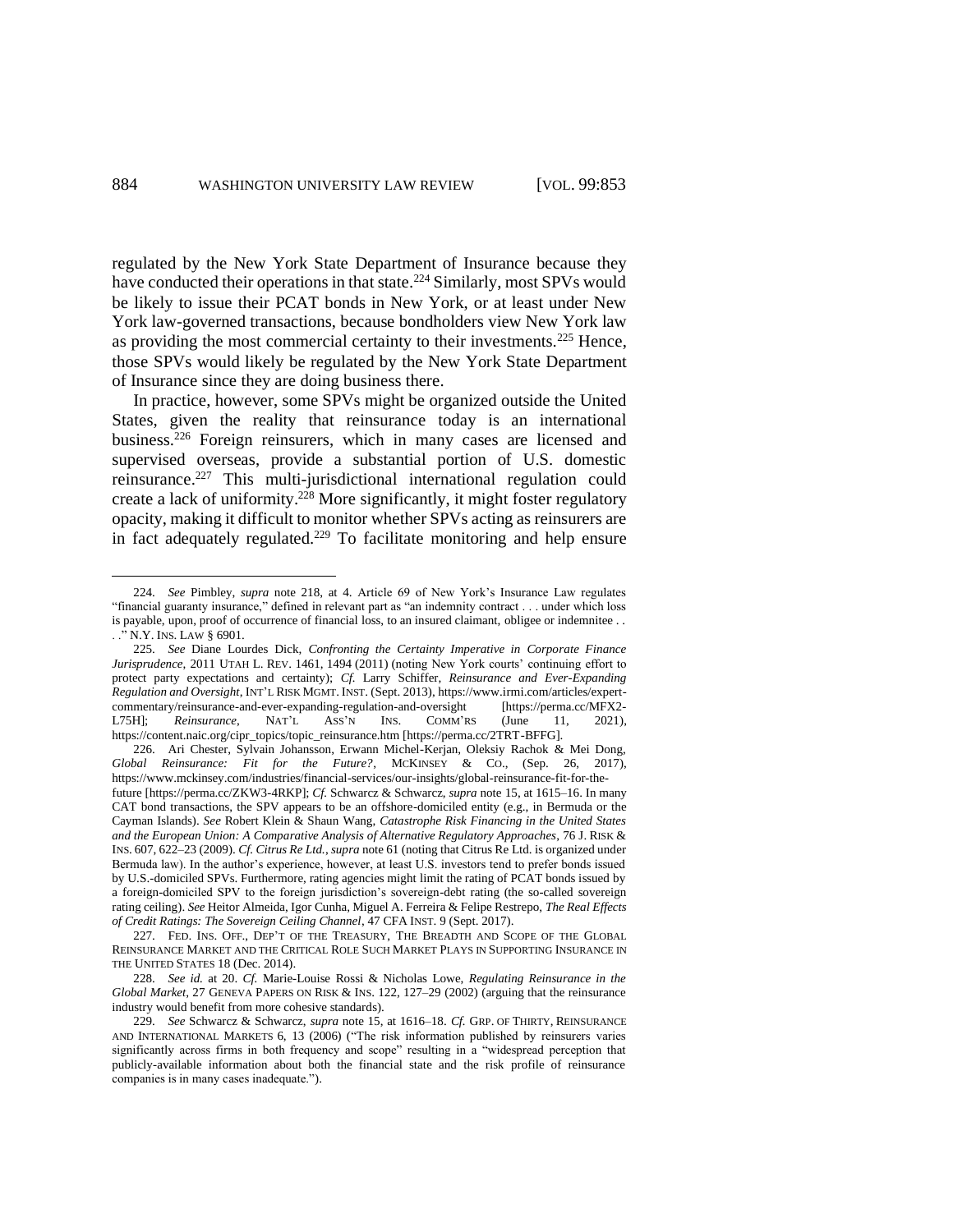SPV solvency, any government requirement that businesses purchase pandemic insurance should include a requirement about where the underlying risk-securitization transactions should be conducted.<sup>230</sup>

## *C. Enforcing Government Insurance Mandates*

There also could be legal challenges to any government requirement that businesses purchase pandemic insurance.<sup>231</sup> In concept, such a requirement would resemble the individual mandate of the Affordable Care Act (ACA). That mandate requires individuals either to purchase health insurance or to opt out by paying a penalty in the form of a tax.<sup>232</sup>

<span id="page-32-0"></span>In addressing the constitutionality of the individual mandate, the U.S. Supreme Court reasoned that the Commerce Clause of the Constitution allows Congress only to regulate actions of those participating in a market, not the inactions of those choosing not to participate in the market.<sup>233</sup> The Court rejected the Government's temporal argument—that because sickness and injury are inevitable, the uninsured will, at some point, become active in the healthcare market<sup> $234$ </sup>—holding that Commerce Clause precedent does not permit Congress to regulate present conduct on the basis of "prophesied future activity."<sup>235</sup>

<span id="page-32-1"></span>Nonetheless, the individual mandate was able to survive under Congress's power to tax.<sup>236</sup> Designed to incentivize the purchase of health insurance, the individual mandate constituted a tax to promote certain behaviour, not unlike a tax on cigarettes to reduce the use of nicotine. The Court reaffirmed that Congress can achieve regulatory goals via its taxing power, so long as the mandated payment functions as a "tax," turns on "practical characteristics," and should dampen or deter the behaviour in question.<sup>237</sup> The Court found that the individual mandate satisfied these requirements because the opt-out payment was determined by an

<sup>230.</sup> Although this Article focuses on SPV indemnification as a means to diversify risk to the capital markets to enable insurers to issue pandemic insurance, insurers also may want that indemnification to provide the financial statement credit that insurers normally receive from reinsurance. Traditionally, domestic insurance regulators have allowed insurers to satisfy collateral requirements through the use of reinsurers. *See* THE INSURANCE AND REINSURANCE LAW REVIEW, *supra* note [223,](#page-30-1) at 435.

<sup>231.</sup> This discussion also benefited from the valued research of Leila Hatem, Duke Law Class of 2021.

<sup>232.</sup> *See* Nat'l Fed'n of Indep. Bus. v. Sebelius, 567 U.S. 519, 539 (2012) (summarizing the individual mandate of the Affordable Care Act).

<sup>233.</sup> *See id.* at 520–21.

<sup>234.</sup> *See id.* at 555–57.

<sup>235.</sup> *Id.* 

<sup>236.</sup> *See id.* at 575 (holding that the federal government has the power to impose a tax on the uninsured).

<sup>237.</sup> *See id.* at 573.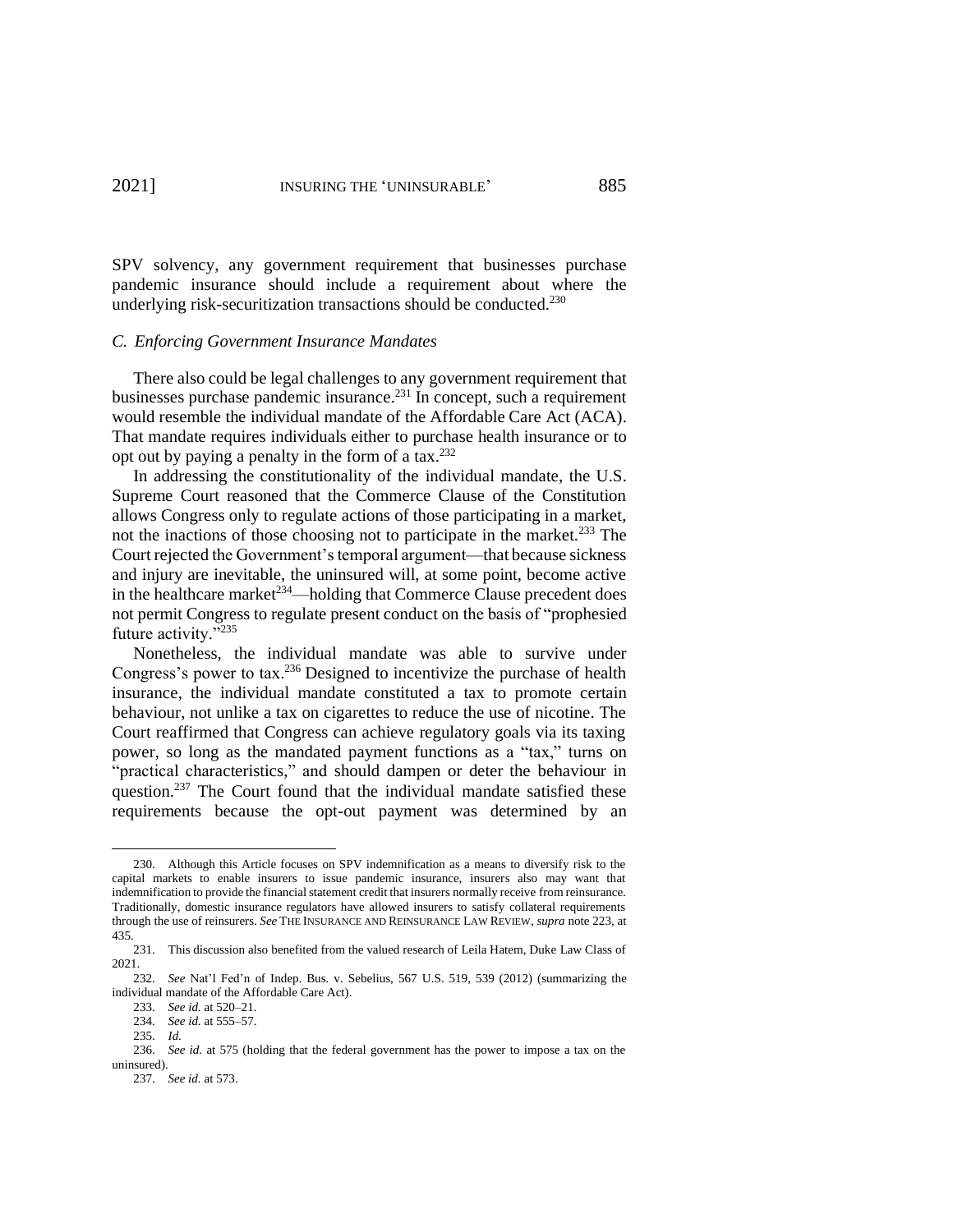individual's income level and, like a tax, was paid into the U.S. Treasury.<sup>238</sup> Furthermore, despite being called a penalty, the Court found that the mandate's opt-out payment was not technically a penalty because it did not punish an illegal action and was generally less expensive than actually getting healthcare insurance.<sup>239</sup> Importantly, the Court found it acceptable that the mandate was "plainly designed to expand health insurance coverage."<sup>240</sup>

<span id="page-33-0"></span>A federal mandate requiring businesses to purchase adequate pandemic insurance, tailored to the business's income level, or to make an opt-out payment to the U.S. Treasury should similarly be likely to be construed as a tax and thus survive a constitutional challenge. Any opt-out payments could ultimately be used by the government to create a pandemic catastrophe fund or even to purchase PCAT bonds that could not be sold to capital market investors.

Furthermore, in contrast to the ACA's individual mandate, a federal mandate requiring businesses to purchase adequate pandemic insurance may well be within Congress's power to regulate commerce.<sup>241</sup> The Commerce Clause gives Congress general authority to regulate business.<sup>242</sup> Unlike individuals, $243$  most businesses are involved in interstate commerce, and a pandemic can close down businesses and seriously harm the national

<sup>238.</sup> *See id.* at 575.

<sup>239.</sup> *See id.* at 574. *Cf. id.* at 566 (finding the opt-out payment to be reasonable because it is significantly cheaper than purchasing healthcare insurance).

<sup>240.</sup> *Id.* at 567 ("None of this is to say that the payment is not intended to affect individual conduct. Although the payment will raise considerable revenue, it is plainly designed to expand health insurance coverage.").

<sup>241.</sup> The Necessary and Proper Clause of the Constitution may provide even further authority for Congress to require businesses to purchase pandemic insurance. *Cf.* McCulloch v. Maryland, 17 U.S. 316, 357 (1819) (interpreting that Clause to support Congress's power to charter a national bank). That Clause underpins Congress's power to enact the Federal Deposit Insurance Act, 12 U.S.C. §§ 1811, 1814 (1913), under which banks are required to insure deposits as a condition of their operation. MICHAEL S. BARR, HOWELL JACKSON, & MARGARET TAHYAR, FINANCIAL REGULATION: LAW AND POLICY 173 (2d ed. 2018). Under that Act, banks must pay insurance premiums, adjusted for each bank's size, complexity, and risk profile, to the FDIC. *See id.* at 252–53. A pandemic insurance requirement could mirror the deposit-insurance requirement. Businesses would pay premiums, calculated based on a business's riskiness and the losses it could inflict on the insurance fund, to a federal agency tasked with collecting and distributing funds during a pandemic.

<sup>242.</sup> *See Sebelius*, 567 U.S. at 536 (citing U.S. v. Morrison, 539 U.S. 598, 609 (2000)) ("Congress may regulate 'the channels of interstate commerce,' 'persons or things in interstate commerce,' and 'those activities that substantially affect interstate commerce.'"). *See, e.g.*, 42 U.S.C. § 2000(a), (c) (prohibiting businesses engaged in commerce from discriminating based on race, color, religion, or national origin); 21 USC § 603 (regulating the meat products to be used in commerce); 21 U.S.C. § 331(a) (barring the "introduction into interstate commerce of any food, drug, device, tobacco product, or cosmetic that is adulterated or misbranded").

<sup>243.</sup> *Cf. Sebelius*, 567 U.S. at 572 (the Court's primary concern with upholding the ACA's individual mandate under the Commerce Clause was that individuals generally do not participate in interstate commerce).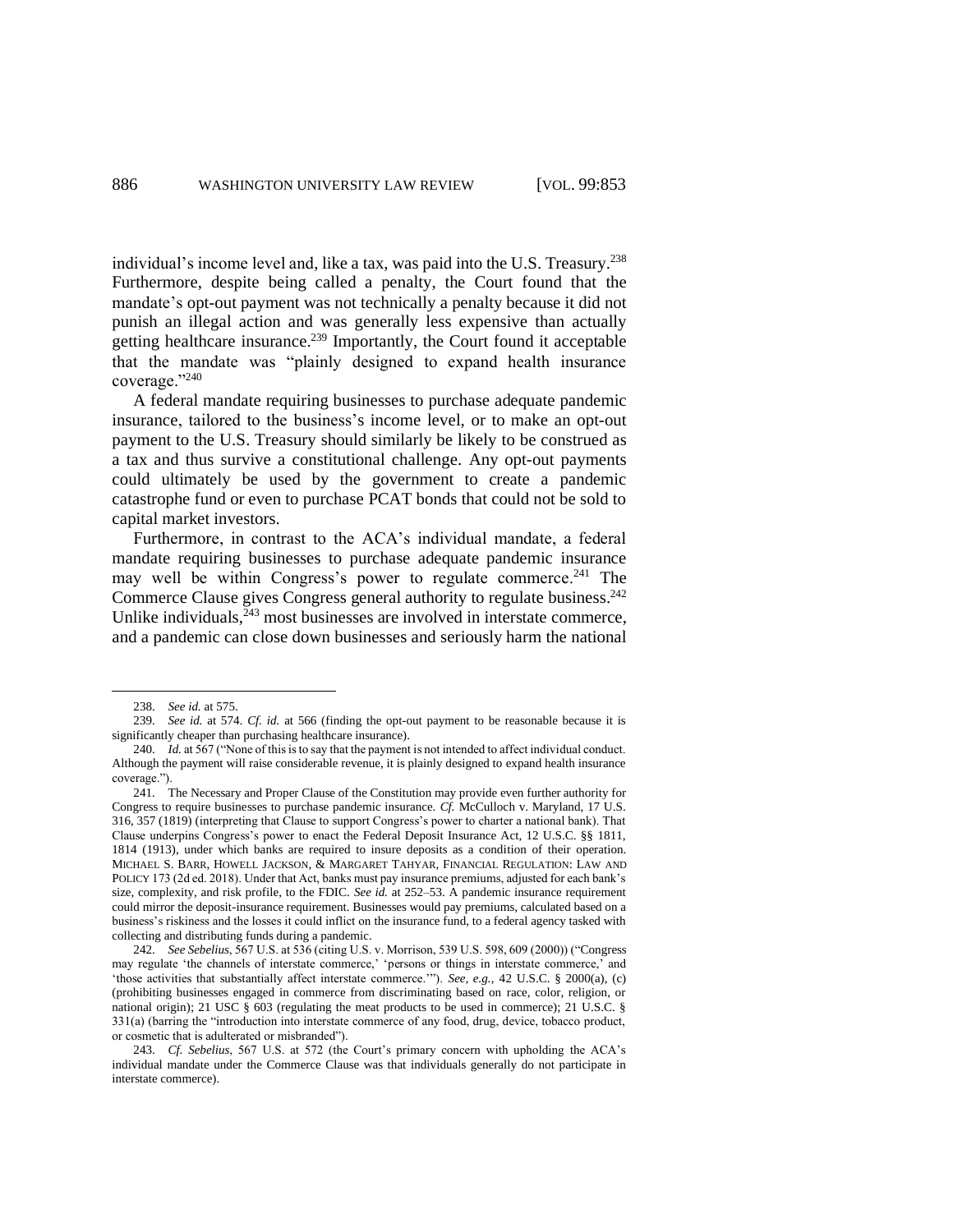economy.<sup>244</sup> The Court has been more willing to use the Commerce Clause to uphold Congressional regulation of activities that have a substantial impact on interstate commerce.<sup>245</sup>

# *D. Analyzing Government Risk-Sharing*

Pandemic-risk protection may not yet be commercially feasible without the government bearing at least some portion of the risk.<sup>246</sup> To that end, the government almost certainly would have to purchase any shortfall between the principal amount of PCAT bonds that would need to be issued to indemnify the insurers and the principal amount of those bonds that could be sold to capital market investors. In the United States, there is significant precedent for the federal government to facilitate socially important projects by sharing in their risk. 247

Implementing this public-private risk sharing, and determining what should be the relative priority between the government and the private sector—for example, should it be *pari passu*, senior, or subordinated—are complicated issues that not only mix law and economic considerations but also connect investments and legal guarantees. For clarity, this Article engages in an integrated law and economics analysis of government risksharing in Section III.C.

Another issue that mixes law and business considerations is defining the insurance-payment trigger. Among other consequences, that definition will impact the priority and timing of the SPV's obligations to pay principal and interest to CAT bond investors and, by subordinating those payments, indemnification to the insurer.<sup>248</sup> Ultimately, however, defining the insurance-payment trigger will be a business decision. Chubb's Pandemic Business Interruption Program suggests several possible triggers, including a Declaration of Emergency by the U.S. Department of Health and Human Services or the President, the occurrence of a government-enforced lockdown, or reliance on triggering events specified by the U.S. Centers for Disease Control and Prevention based on medical criteria.<sup>249</sup>

<span id="page-34-0"></span><sup>244.</sup> A federal mandate requiring businesses to purchase adequate pandemic insurance should exempt businesses that are not adversely affected by pandemics. Identifying those businesses is beyond this Article's scope.

<sup>245.</sup> *See, e.g.*, Gonzalez v. Raich, 545 U.S. 1, 25–26 (2005) (holding that Congress may regulate a local activity that is not itself economic if it is a part of a "class of activities" that has a substantial impact on interstate commerce).

<sup>246.</sup> *See infra* not[e 259](#page-35-3) and accompanying text.

<sup>247.</sup> *See infra* note[s 316–](#page-44-0)[359](#page-49-0) and accompanying text.

<sup>248.</sup> *See supra* note[s 42–](#page-9-3) [45](#page-9-6) and accompanying text.

<sup>249.</sup> *See* CHUBB, PANDEMIC BUSINESS INTERRUPTION PROGRAM 6 (July 8, 2020), https://www.chubb.com/content/dam/chubb-sites/chubb-com/us-en/about-chubb/pandemic-business-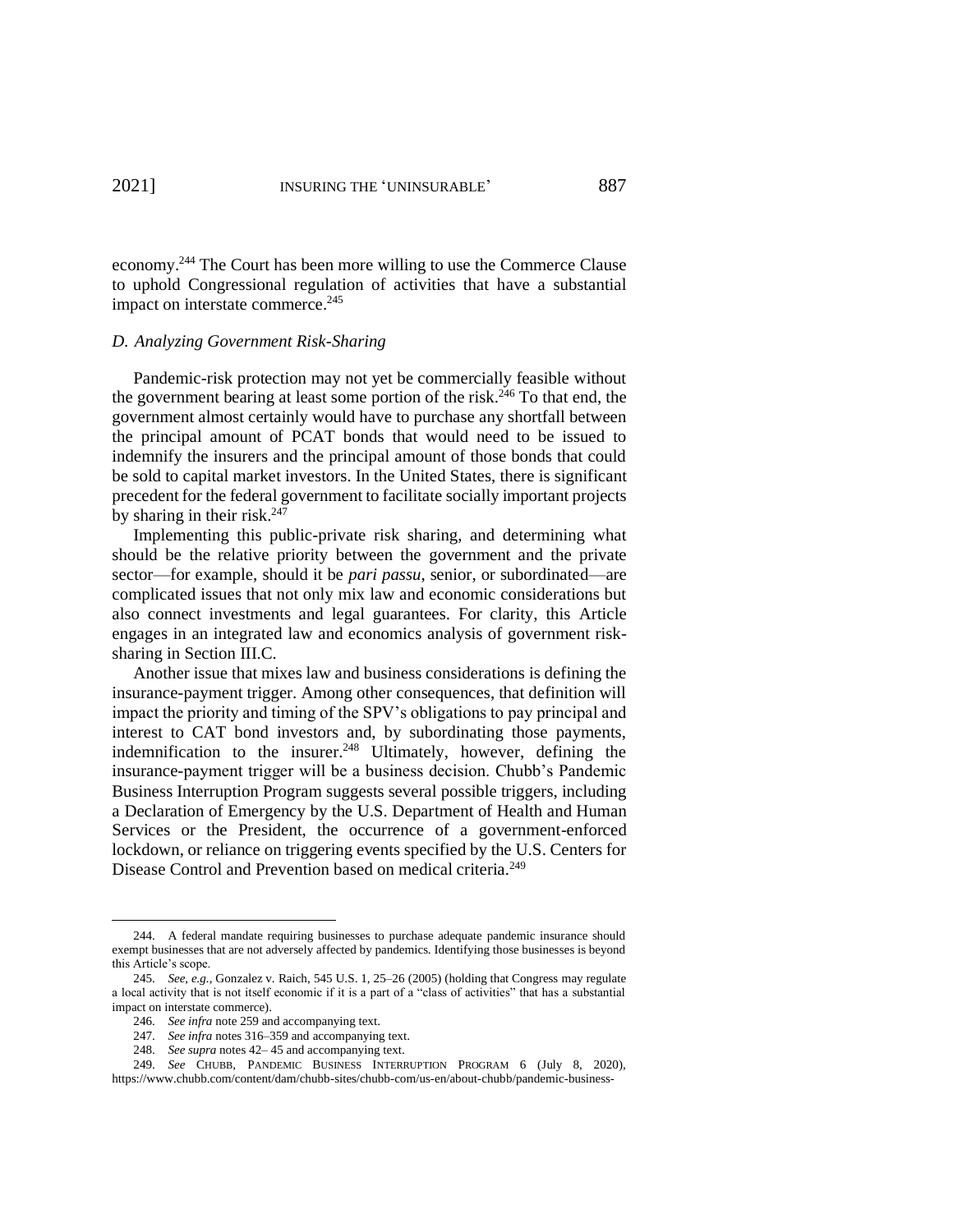#### <span id="page-35-4"></span><span id="page-35-1"></span><span id="page-35-0"></span>III. RESOLVING THE ECONOMIC CHALLENGES

Recall that the fundamental economic challenge is developing a large enough market for PCAT bonds to enable risk securitization to fund the level of pandemic insurance that businesses should be required to purchase.<sup>250</sup> As discussed, capital market investors have shown strong demand for CAT bonds.<sup>251</sup> \$16.4 billion of new CAT bonds were issued in 2020, up from \$11.1 billion issued in 2019. <sup>252</sup> The risk-capital outstanding under CAT bonds increased during that same period from \$40.7 billion to \$46.4 billion,<sup>253</sup> and CAT bond issuance is surging in 2020.<sup>254</sup>

<span id="page-35-2"></span>That might seem like a lot, but it is tiny compared to the U.S. government's \$2.2 trillion bailout package for COVID-19 or its \$750 billion bailout package during the global financial crisis.<sup>255</sup> Moreover, the foregoing analyses on CAT bond issuance and risk-capital outstanding only minimally, at best, take PCAT bonds—which, to date, only have been issued as part of the World Bank's PEF Facility<sup>256</sup>—into account.<sup>257</sup>

Developing a large enough market for PCAT bonds therefore almost certainly will require the federal government to purchase a significant amount of those bonds.<sup>258</sup> This parallels the widespread insight that pandemic-risk protection may not be commercially feasible without the government bearing some portion of the risk.<sup>259</sup>

interruption-program/documents/pdf/pandemic-business-interruption-program.pdf [https://perma.cc/938X-YN7S].

<sup>250.</sup> *See supra* Section I.C.2.

<span id="page-35-3"></span><sup>251.</sup> *See supra* note[s 29](#page-6-1)[–32](#page-7-0) and accompanying text.

<sup>252.</sup> *See Facts + Statistics: Catastrophe Bonds*, INS. INFO. INST., https://www.iii.org/factstatistic/facts-statistics-catastrophe-bonds [https://perma.cc/SL92-P77J] (reporting data from Artemis). *See also How Record Catastrophe Bond Issuances Are Changing the Alternative Investment Landscape*, ONE BRIEF, https://theonebrief.com/how-record-catastrophe-bond-issuances-are-changing-thealternative-investment-landscape/ [https://perma.cc/A696-BZ84].

<sup>253.</sup> *See* INS. INFO. INST., *supra* note [252.](#page-35-4)

<sup>254.</sup> *See supra* note [35](#page-7-2) and accompanying text.

<sup>255.</sup> *See* [Larisa Yarovaya,](https://sites.law.duke.edu/thefinregblog/author/larisa-yarovaya/) [John W. Goodell](https://sites.law.duke.edu/thefinregblog/author/john-w-goodell/) & [Brian Lucey,](https://sites.law.duke.edu/thefinregblog/author/brian-lucey/) *Financial Contagion During the COVID-19 Pandemic*, FINREG BLOG (June 16, 2020), https://sites.law.duke.edu/thefinregblog/2020/06/16/financial-contagion-during-the-covid-19 pandemic/ [https://perma.cc/8VE3-N3PY].

<sup>256.</sup> *See supra* note[s 78](#page-14-1)[–82](#page-15-2) and accompanying text.

<sup>257.</sup> It is unclear if the above data include the World Bank's PCAT bonds. *Cf.* Lucian McMahon, *All About Pandemic Catastrophe Bonds*, INS. INFO. INST. (Apr. 29, 2019), <https://www.iii.org/insuranceindustryblog/tag/catastrophe-bonds/> (referencing the World Bank's PCAT bonds but not stating whether those bonds were included in the Insurance Information Institute's data).

<sup>258.</sup> *See supra* note [3](#page-2-2) and accompanying text.

<sup>259.</sup> *See, e.g.*, INS. COUNCIL OF AUSTL., INSURING FOR PANDEMICS STUDY 5 (July 2020), concluding that because pandemic "risk violates most principles of insurability," especially insofar as the "magnitude of the losses is significant, well in excess of insurance sector capital," global "aggregation of loss means risk cannot be diversified (a key tenet of insurance mathematics)," the "premiums would be high, and most likely unaffordable," and the "losses are hard to define" and "(at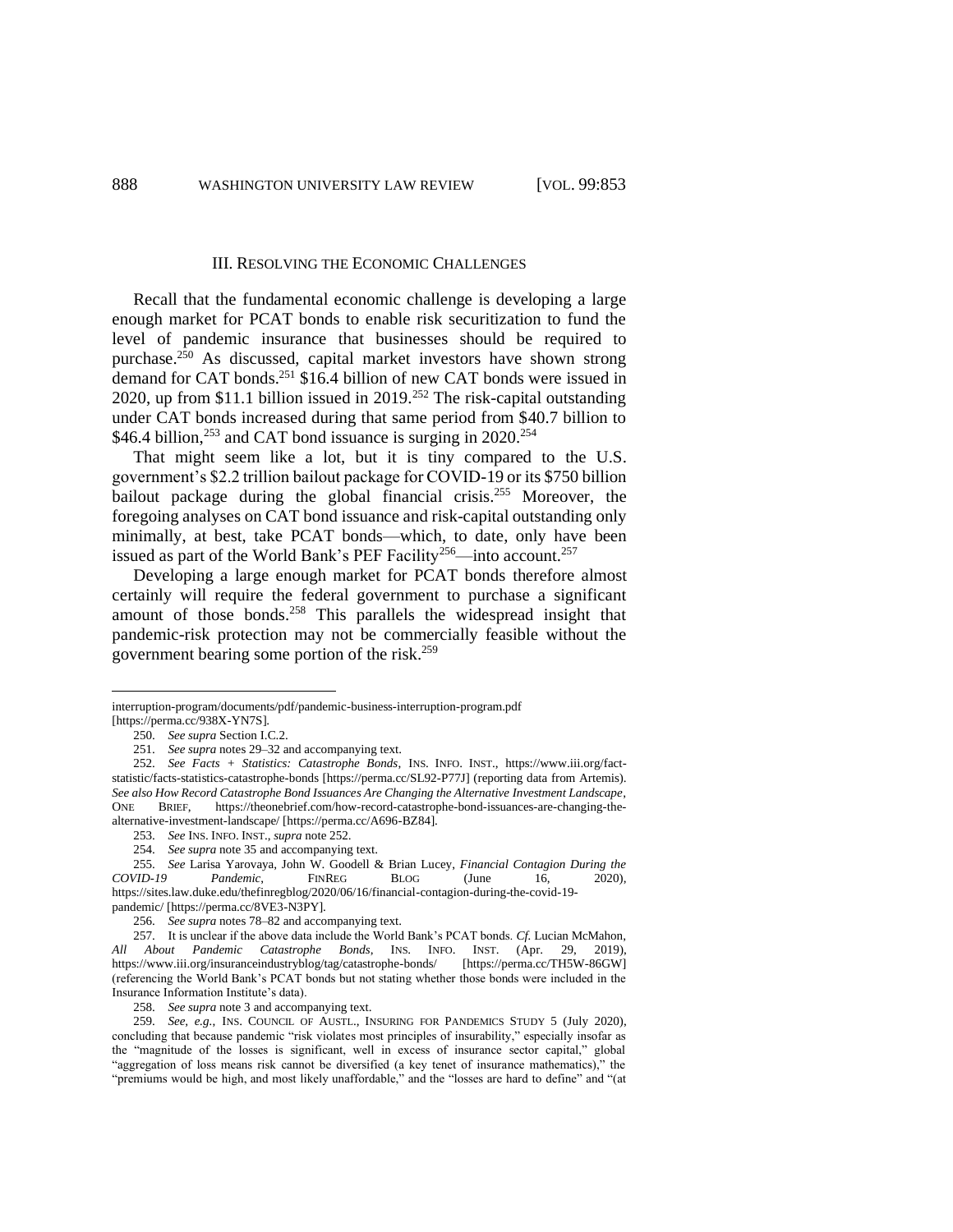That calls into question what level of pandemic insurance businesses should be required to purchase. In part based on the experience with COVID-19, Section A examines factors relevant to estimating that level. $^{260}$ That estimate also will indicate the principal amount of PCAT bonds that will need to be issued to fund that level of insurance. Section B then attempts to estimate what portion of those bonds could be sold to capital market investors. <sup>261</sup> That estimate will depend, in part, on the credit rating of, and the interest rate payable on, those bonds.<sup>262</sup> The interest rate payable on those bonds will influence, in turn, the premiums that businesses must pay to insurers for the pandemic insurance, and thus the premiums that insurers must pay to the SPVs for their indemnifications; these amounts are correlated because the premiums are passed through to help pay interest on the SPV's PCAT bonds.<sup>263</sup>

<span id="page-36-0"></span>Because the federal government almost certainly would have to purchase any shortfall between the principal amount of PCAT bonds that would need to be issued to indemnify the insurers and the principal amount of those bonds that could be sold to capital market investors, Section C analyzes government risk-sharing in purchasing that shortfall—including whether the government-purchased bonds should be *pari passu* or subordinate in priority to the capital-market-investor-purchased bonds.<sup>264</sup>

<span id="page-36-1"></span>Finally, Section D engages in a cost-benefit analysis to try, among other things, to assess the fairness of the PCAT bond interest rates.<sup>265</sup> Given the unpredictability of both the occurrence and duration of pandemics, some have questioned whether fair pricing is realistic.<sup>266</sup>

264. *Infra* Section III.C.

least currently) are not calculable prior to a pandemic occurring," a "traditional private sector insurance risk transfer solution to address pandemic risk [is] effectively impossible at this time." "Government policy [therefore] plays an important role in structuring solutions" because "principles of insurability are not satisfied." *Id. Cf.* Weinberger, *supra* note 11 (reporting that "[t]he federal government is likely going to have to provide some sort of global [pandemic risk] coverage, most insurers say" and also observing that both a federal congressperson proposing legislation and a leading private insurer "envision a program where insurers offer pandemic coverage policies to businesses with the federal government bearing most of the coverage costs."). Whether the federal government feasibly would purchase those PCAT bonds is a political question that is beyond this Article's scope.

<sup>260.</sup> *Infra* Section III.A.

<sup>261.</sup> *Infra* Section III.B.

<sup>262.</sup> That, in turn, would depend on whether investors take a first-loss, second-loss, or *pari passu* position.

<sup>263.</sup> *See supra* note 261 and accompanying text; *see infra* note 282 and accompanying text.

<sup>265.</sup> *Infra* Section III.D.

<sup>266.</sup> *Cf.* Dror Etzion, Emmanuel Kypraios & Bernard Forgues, *Employing Finance in Pursuit of the Sustainable Development Goals: The Promise and Perils of Catastrophe Bonds*, 5 ACAD. MGMT. DISCOVERIES 530, 530 (2019) (arguing that using CAT bonds to insure losses caused by extreme climate events makes bond investors richer by systematically overestimating risks and artificially inflating bond returns).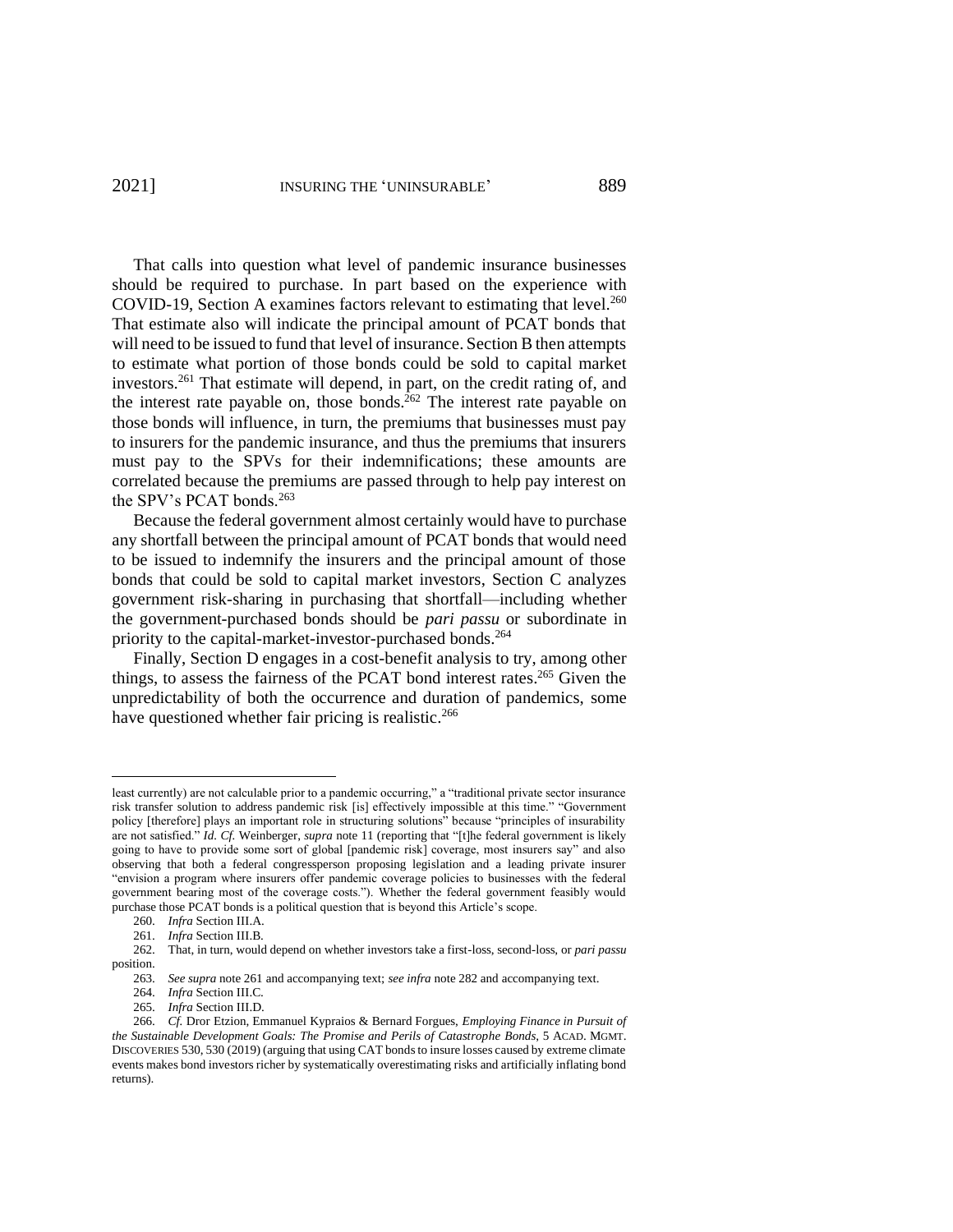# *A. Estimating the Level of Pandemic Insurance that Businesses Should Purchase*

Although this Article contemplates the federal government requiring businesses to purchase some minimum level of pandemic insurance, it does not yet estimate that level. In part based on the COVID-19 pandemic, consider what factors should be relevant to making that estimate.

The full extent of the economic fallout from the COVID-19 pandemic is still being felt by businesses, but the size of that impact is beginning to take shape. While pandemic insurance might be required to cover the full amount of that impact, the more critical—and, given the scale of trying to cover a pandemic's full impact, arguably more pragmatic—level would appear to be the amount of liquidity needed to help firms survive during a pandemic. In this context, liquidity means the amount of cash that firms need to pay their obligations as they come due.<sup>267</sup> An inability to pay such obligations as they come due is the principal reason that businesses fail.<sup>268</sup> Conversely, enabling businesses to pay those obligations on a timely basis would enable economic recovery and protect employment.<sup>269</sup>

<span id="page-37-0"></span>The amount of liquidity needed to help a firm survive during a pandemic depends in large part, however, on the length of the pandemic and its impact on the ability of the firm to continue operating during its continuance.<sup>270</sup> As

<sup>267.</sup> *See Working Capital Basics: Liquidity and the Cash Cycle*, AM. BANKR. INST. (July 1, 2001), https://www.abi.org/abi-journal/working-capital-basics-liquidity-and-the-cash-cycle, [https://perma.cc/9C7F-4L6U].

<sup>268.</sup> *See, e.g.*, Jean Murray, *Common Reasons Why Companies Go Bankrupt*, BALANCE (July 8, 2019), https://www.thebalancesmb.com/why-do-businesses-go-bankrupt-a-crisis-of-liquidity-3974597 [https://perma.cc/VD4A-6G9E]; Mike Harmon & Victoria Ivashina, *Managing the Liquidity Crisis*, HARV. BUS. REV. (Apr. 9, 2020), https://hbr.org/2020/04/managing-the-liquidity-crisis [https://perma.cc/MUA9-KBPL].

<sup>269.</sup> *Cf.* Letter from Bankr. & COVID-19 Working Grp. to Senators Mitch McConnell & Charles Schumer, Representatives Nancy Pelosi & Kevin McCarthy (July 10, 2020) (on file with author) (observing that liquidity is essential for distressed companies to survive, and explaining that illiquidity "would imperil the ability of the economy to recover quickly and adversely affect employment and the country as a whole"). One of the primary goals of the Dodd-Frank Act, for example, was to ensure that systemically important financial institutions maintain sufficient liquidity to enable them to survive economic downturns. *See* MARK LABONTE & DAVID W. PERKINS, CONG. RSCH. SERV., R40536, CRS REPORT FOR CONGRESS: BANK SYSTEMIC RISK REGULATION: THE \$50 BILLION THRESHOLD IN THE DODD-FRANK ACT 2 (2017).

<sup>270.</sup> Among small businesses surveyed in the early days of the COVID-19 pandemic, 72% responded they would be able to reopen if there was only one month of disruption. Alexander W. Bartik, Marianne Bertrand, Zoe Cullen, Edward L. Glaeser, Michael Lucac & Christopher Stanton, *The Impact of COVID-19 on Small Business Outcomes and Expectations*, 117 PROCEEDINGS NAT'L ACAD. SCI. 17,656, 17,656 (2020), https://www.pnas.org/content/117/30/17656 [https://perma.cc/L77P-T4RQ]. However, only 47% responded they would be able to reopen if the disruption continued for four months. *See id.* Six months into the pandemic, 55% of small businesses surveyed expected recovery to take at least another six months with another 6% believing they would never fully recover financially. *Small Business Coronavirus Impact Poll*, U.S. CHAMBER COM. (June 3, 2020, 8:00 AM), https://www.uschamber.com/report/small-business-coronavirus-impact-poll-june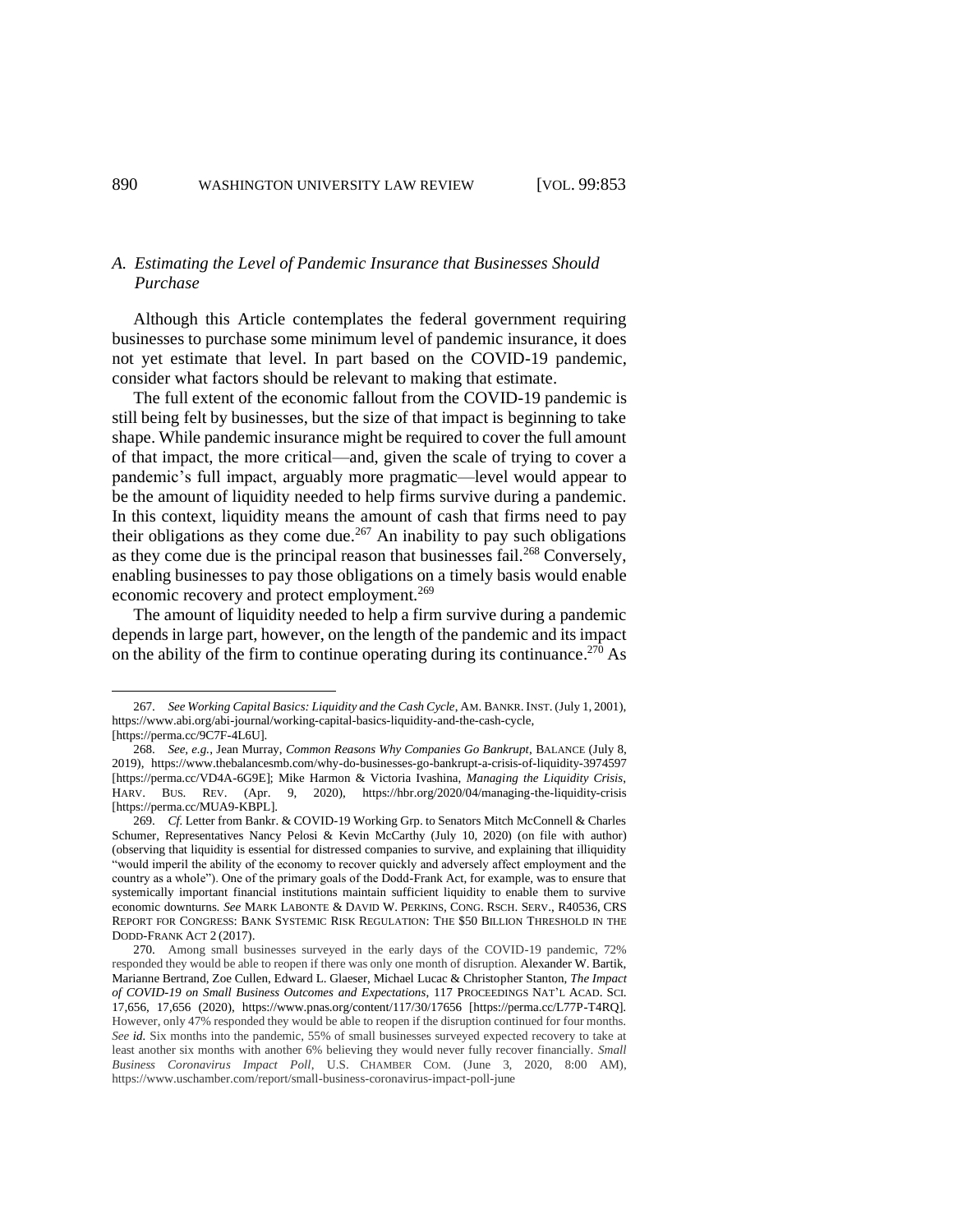COVID-19 has shown, it is difficult ex ante to predict the length of a pandemic. Furthermore, the impact on a firm's ability to continue operating during a pandemic depends not only on the severity of the pandemic but also on the nature of the firm and applicable government public-safety measures. During the COVID-19 pandemic, for example, pharmacies, grocery stores, and gas stations were deemed essential and allowed to operate whereas restaurants and bars were closed or allowed only limited operations.<sup>271</sup> Even businesses deemed to be essential suffered some interruption due to the need to satisfy government health and safety requirements and customer expectations, including purchasing additional cleaning supplies and sufficient quantities of masks and gloves for employees and providing appropriate store signage.<sup>272</sup>

<span id="page-38-1"></span><span id="page-38-0"></span>Given these and other potentially indeterminate variables, this Article does not independently attempt to calculate the amount of liquidity that pandemic insurance should be required to cover. Rather, the Article looks in the first instance to pandemic-insurance coverage numbers that others have proposed. The most notable example is the \$1.150 trillion program of pandemic business-interruption insurance recently proposed by Chubb.<sup>273</sup> Chubb explains this number as the sum of small business liquidity needs (estimated at \$750 billion, based on a fourteen-day waiting period and a multiple of three-month payroll expenses) $274$  plus large and medium business liquidity needs (estimated at \$400 billion). <sup>275</sup> The discussion below initially will use that number, <sup>276</sup> without necessarily implying it is correct.

<span id="page-38-2"></span><sup>[</sup>https://perma.cc/9SZB-QUF3]. Furthermore, recovery remains uncertain for many businesses given that they likely face reduced demand, altered expectations from customers, and operational challenges borne from government mandates meant to promote public health and welfare.

<sup>271.</sup> *See, e.g.*, N.Y. Exec. Order No. 202.6 (March 7, 2020), https://www.governor.ny.gov/news/no-2026-continuing-temporary-suspension-and-modification-lawsrelating-disaster-emergency [https://perma.cc/MBL6-NF8K].

<sup>272.</sup> *See, e.g.*, Nathaniel Meyersohn & Sara Ashley O'Brien, *Stores Are Scrambling to Get Masks for Their Workers. It's No Easy Task*, CNN BUS. (Apr. 5, 2020, 12:03 PM), https://www.cnn.com/2020/04/05/business/masks-workers-amazon-instacart-walmart-

lowes/index.html [https://perma.cc/7UA2-KFW6]; Daniella Diaz, Geneva Sands & Cristina Alesci, *Protective Equipment Costs Increase over 1,000% Amid Competition and Surge in Demand*, CNN POL. (Apr. 16, 2020, 11:13 PM), https://www.cnn.com/2020/04/16/politics/ppe-price-costs-rising-economypersonal-protective-equipment/index.html [https://perma.cc/5CQM-8GEG].

<sup>273.</sup> *See infra* note[s 335–](#page-46-0)[340](#page-46-1) and accompanying text. By comparison, the proposed "Black Swan Re" program from Lloyd's of London calls for a broader government and insurance industry reinsurance pool for business interruption insurance that goes beyond pandemics. *See* LLOYD'S OF LONDON, *infra*  note [295,](#page-41-2) at 29–30. It would cover non-damage business interruption arising from a variety of systemic and catastrophic events. *See id.* Under such a plan, industry pooled capital would cover future systemic events, with government guarantees to pay out if the pool ever had insufficient funds. *See id.* 

<sup>274.</sup> *See* CHUBB, *supra* not[e 249,](#page-34-0) at 6.

<sup>275.</sup> *See id.* at 4. For Chubb's distinction between these types of businesses, see *infra* not[e 337.](#page-46-2)

<sup>276.</sup> The discussion also considers a much smaller pilot project. *See infra* notes [307](#page-42-1)[–309](#page-43-0) and accompanying text.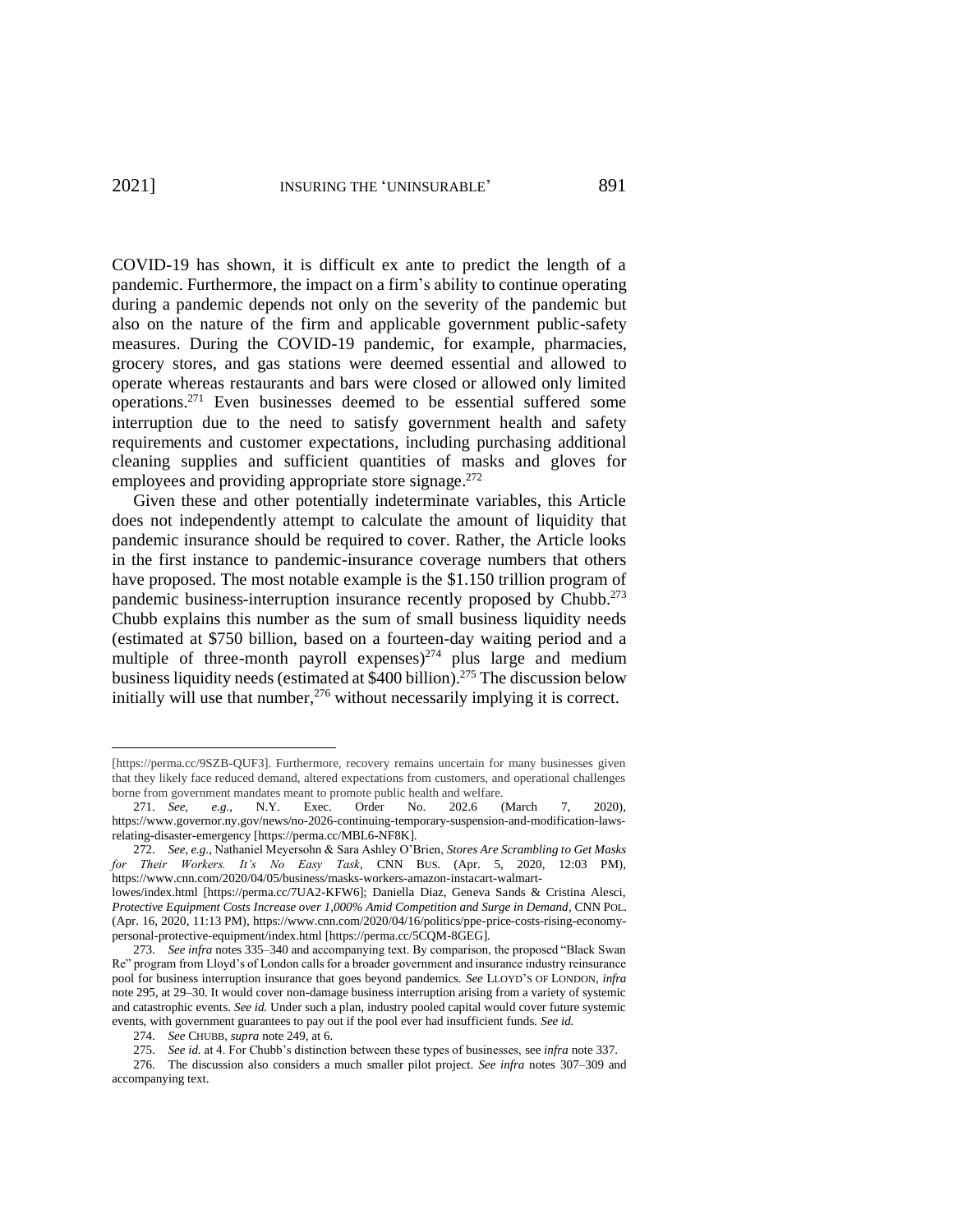#### *B. Estimating the Market for PCAT Bonds*

Assuming that businesses should be required to purchase at least \$1.150 trillion of pandemic insurance, that same order of magnitude of PCAT bonds would need to be issued to indemnify the providers of that insurance. This Section attempts to estimate what portion of those bonds could be sold to capital market investors.

<span id="page-39-0"></span>As mentioned, that estimate will depend, in part, on the credit rating of, and the interest rate payable on, those bonds.<sup>277</sup> That, in turn, will depend on whether investors take a first-loss, second-loss, or *pari passu* position with respect to other bondholders, including the government.<sup>278</sup> The interest rate also will depend on the premiums that businesses pay to insurers for the pandemic insurance, $279$  and thus the premiums that insurers pay to the SPVs for their indemnifications.<sup>280</sup>

All things being equal, investors naturally will want the most senior priority with respect to other bondholders as well as the highest interest rate. There is a market balance, though: the higher the priority (and thus the higher the credit rating, which should correlate with the priority), the lower the repayment risk and thus the lower the relative interest rate that the bonds need to bear to attract investors.<sup>281</sup>

Because of the inherent uncertainty over the occurrence, severity, and length of future pandemics,<sup>282</sup> some capital market investors may demand a relatively high interest rate—perhaps even compared to similarly rated corporate bonds<sup>283</sup>—to induce them to purchase PCAT bonds. Although

<sup>277.</sup> *See supra* note [262](#page-36-0) and accompanying text.

<sup>278.</sup> *See supra* note [262.](#page-36-0) *See also infra* note [313](#page-43-1) and accompanying text.

<sup>279.</sup> Although the calculation of those premiums is beyond the scope of this Article, it should be noted that small and medium-sized businesses are more subject to pandemic-related risk than large businesses. Jackson & Schwarcz, *supra* note [2.](#page-2-1) *Cf.* James Kwak, *The End of Small Business*, WASH. POST (July 9, 2020), https://www.washingtonpost.com/outlook/2020/07/09/after-covid-19-giantcorporations-chains-may-be-only-ones-left/?arc404=true [https://perma.cc/9JCH-DFA4] (arguing that large businesses like Amazon and Walmart have a competitive advantage in pandemics over small businesses, which do not have the resources to build new systems for curbside pick-up and safe delivery of goods). At least on a relative basis, therefore, small and medium-sized businesses should be subject to paying higher premiums. Alternatively, premiums could be sized on an ability-to-pay basis, with the largest firms being better able to afford, and thus being required to pay, the highest premiums. That alternative, however, might be interpreted under *Sebelius* as the forced consumption of unwanted goods rather than a tax. *Cf. supra* note[s 236–](#page-32-1)[240](#page-33-0) and accompanying text (discussing the *Sebelius* case).

<sup>280.</sup> Recall that these amounts are correlated because the premiums are passed through to help pay interest on the SPV's PCAT bonds. *See supra* note [262](#page-36-0) and accompanying text.

<sup>281.</sup> *Senior Debt*, **CORP.** FIN. **INST.**, https://corporatefinanceinstitute.com/resources/knowledge/finance/senior-debt/

<sup>[</sup>https://perma.cc/ZJ7E-4CN8].

<sup>282.</sup> *See supra* note[s 270](#page-37-0)[–272](#page-38-0) and accompanying text.

<sup>283.</sup> Theoretically, credit rating agencies view their ratings as universal indicators of risk, such that an A-rated PCAT bond and an A-rated corporate bond should have the same risk. *See, e.g.*, *Bond Ratings*, FIDELITY, https://www.fidelity.com/learning-center/investment-products/fixed-income-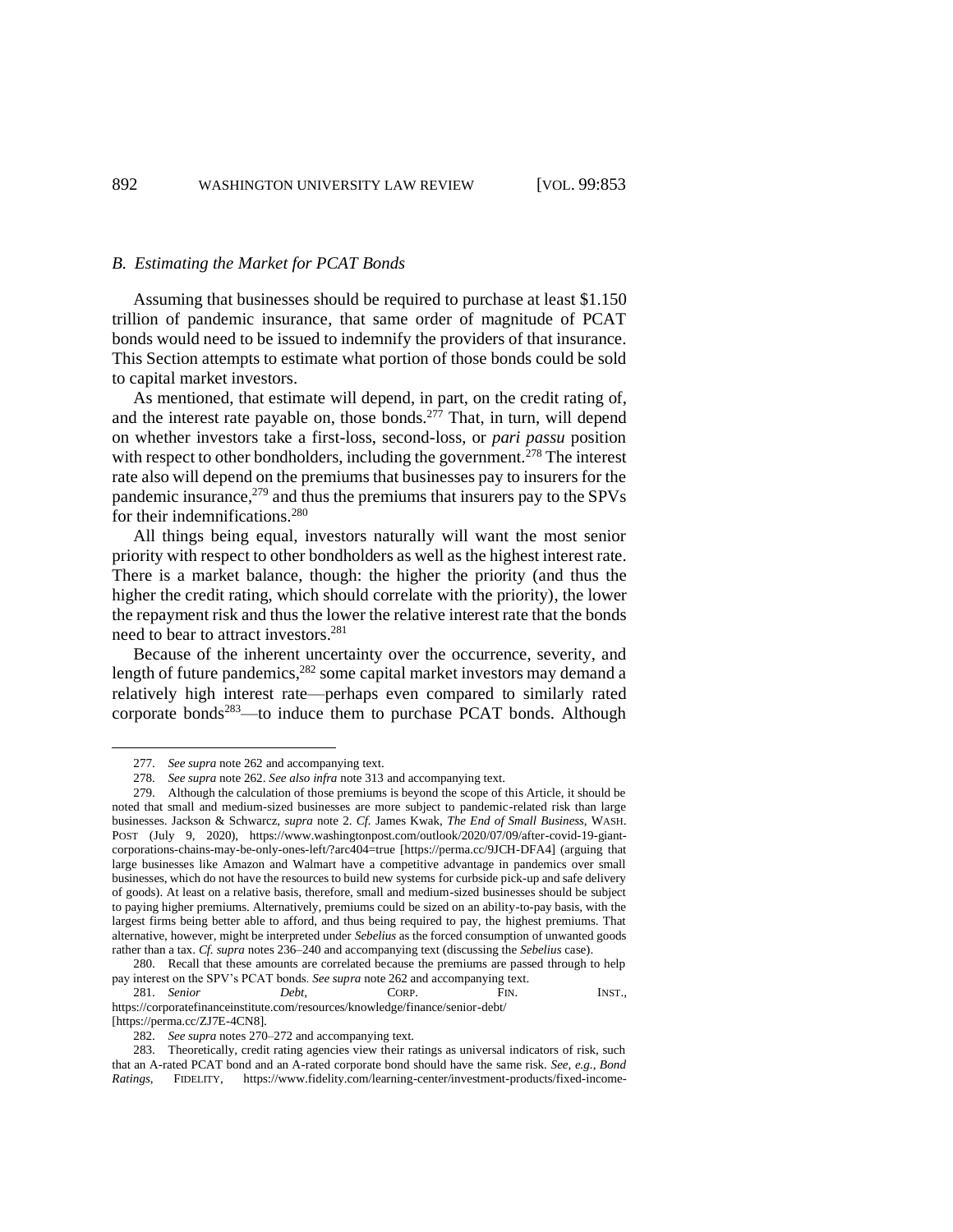<span id="page-40-0"></span>some firms claim to be able to quantify pandemic risk, $284$  that quantification almost certainly falls short of the rigorous actuarial data that customarily underlies insurance.<sup>285</sup> Countering that, however, is the fact that PCAT bonds would provide investors with a diversified return because pandemics occur randomly and are not correlated with standard economic risks.<sup>286</sup>

Furthermore, investors may—and arguably, should—discount pandemic-related risk on the basis that society is learning from COVID-19. The economic impact of future pandemics could be relatively low, for example, because COVID-19 has exposed the myriad ways that businesses and individuals were unprepared for a pandemic. Most businesses did not have clear protocols for operating safely in the midst of a pandemic,  $287$  and most Americans had never even worn face masks.<sup>288</sup> In response to COVID-19, businesses have been required to adopt, and individuals have begun to adapt to, pandemic-safety strategies.<sup>289</sup> Arguably, that will make society better prepared to endure the next pandemic with less severe disruption. If so, that might limit the payout under pandemic-risk insurance, and hence the loss of value to CAT bond investors.<sup>290</sup>

To increase the market for PCAT bonds, this Article already has discussed implementing a senior-subordinate structure to provide credit enhancement.<sup>291</sup> Such a structure would help to increase capital market

bonds/bond-ratings [https://perma.cc/X3JK-YWN3]. In practice, though, capital market investors often further differentiate risk based on the nature of the bond. *See Understanding Bonds and Their Risks*, MERRILL, https://www.merrilledge.com/article/understanding-bonds-and-their-risks [https://perma.cc/R3K7-EUZY].

<sup>284.</sup> *See supra* note[s 13](#page-3-3)[–14](#page-4-1) and accompanying text.

<sup>285.</sup> *Cf.* CHARLES NYCE, AM. INST. CPCU, PREDICTIVE ANALYTICS WHITE PAPER 1, 3 (2007) (demonstrating the use of predictive analytics by insurance companies and explaining that proprietary data, as well as data from "numerous third party sources," allow insurance companies to develop predictive models by which to determine premiums). On the other hand, the relatively abstract nature of a pandemic might cause some investors to view their risk-taking more abstractly, causing them to underestimate the risk. *Cf.* Steven L. Schwarcz, *Regulating Financial Guarantors*, 11 HARV. BUS. L. REV. (forthcoming 2021) (examining how abstraction bias can distort the assessment of risks that lack rigorous statistical data).

<sup>286.</sup> *See supra* note[s 56](#page-11-1)[–58](#page-11-2) and accompanying text.

<sup>287.</sup> *See* Pacheco, *supra* not[e 9](#page-3-4) (explaining the changes businesses have had to make in the face of COVID-19 as well as the cost of those changes).

<sup>288.</sup> *See* Uri Friedman, *Face Masks Are In*, ATLANTIC, (Apr. 2, 2020), https://www.theatlantic.com/politics/archive/2020/04/america-asia-face-mask-coronavirus/609283/ [https://perma.cc/3T4F-VWHL].

<sup>289.</sup> *See* CTRS. FOR DISEASE CONTROL & PREVENTION, INTERIM GUIDANCE FOR BUSINESSES AND EMPLOYERS RESPONDING TO CORONAVIRUS DISEASE 2019 (COVID-19) (Mar. 8, 2021), <https://www.cdc.gov/coronavirus/2019-ncov/community/guidance-business-response.html>

<sup>[</sup>https://perma.cc/MX3W-RQ3G] (outlining strategies and recommendations for safely operating a workplace during the pandemic).

<sup>290.</sup> For parametric payouts, however, there would be no difference if the economic impact triggers the payout*. See supra* notes [58–](#page-11-2)[59](#page-12-1) & [98](#page-16-2)[–101](#page-16-0) and accompanying text (explaining parametric insurance payouts).

<sup>291.</sup> *See supra* note[s 192](#page-26-0)[–197](#page-27-2) and accompanying text.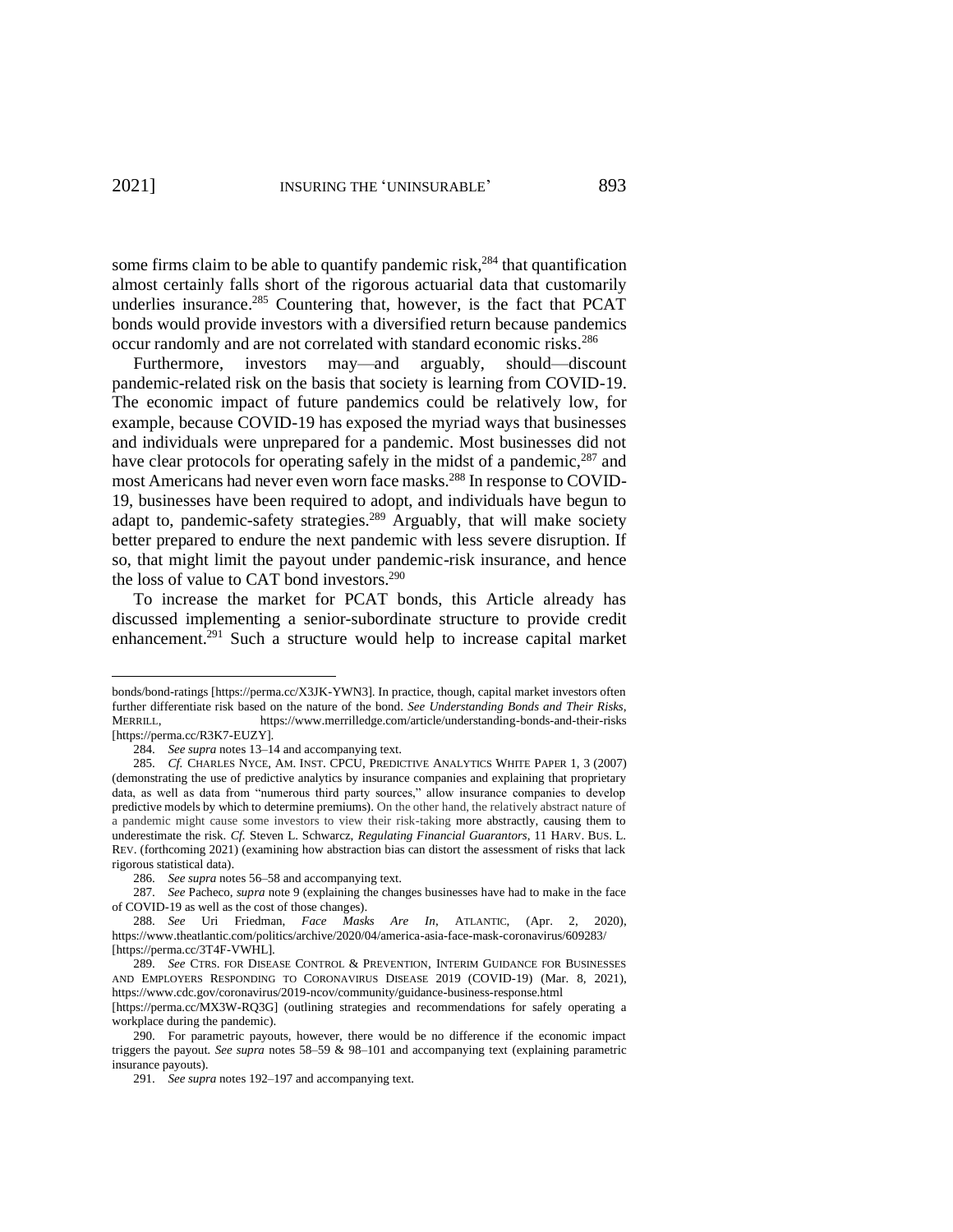investor demand by allocating the most senior (albeit low-yield) bonds to more risk-averse investors and the more junior (albeit high-yield) bonds to high-risk investors.<sup>292</sup> Also, if the federal government were to purchase subordinated (especially, the most deeply subordinated) PCAT bonds to make up the shortfall, that itself would create a second senior-subordinate structure—in this case, between the capital market investors and the government—which would further credit enhance the capital market investors and increase their willingness to invest. 293

<span id="page-41-3"></span><span id="page-41-2"></span><span id="page-41-1"></span>As the foregoing discussion shows, any estimate of the principal amount of PCAT bonds that capital market investors would be likely to purchase would depend on a range of variables.<sup>294</sup> Without holding those variables constant, this Article is unable to make that estimate. In theory, though, capital market investors potentially could purchase a significant portion of the approximately \$1.150 trillion of the contemplated PCAT bonds. The capital markets are estimated at roughly  $$180$  trillion,<sup>295</sup> with the "fixed" income" portion—the portion representing bonds<sup>296</sup>—estimated at roughly \$123 trillion.<sup>297</sup> The contemplated PCAT bonds would represent just 1% of outstanding bond investments. It appears that investors in a post COVID-19 world would be interested in purchasing PCAT bonds.<sup>298</sup> Rating agency Standard & Poor's observes, for example, that "[t]he COVID-19 pandemic has showcased the value of publicly traded catastrophe bonds (cat bonds) to investors, offering a liquid asset class that was not correlated with the current volatile financial markets."<sup>299</sup>

<span id="page-41-4"></span><span id="page-41-0"></span>Even if capital market investors fail to purchase a significant portion of the \$1.150 trillion of the contemplated PCAT bonds, any portion they purchase would contribute, pro tanto, to reducing the government's share of risk in controlling pandemic-related harm. That could help, for example, to facilitate Chubb's proposed public-private insurance partnership.<sup>300</sup> Chubb proposes that the federal government assume approximately \$1 trillion

<sup>292.</sup> *See supra* note [192](#page-26-0) and accompanying text.

<sup>293.</sup> *See infra* not[e 312](#page-43-2) and accompanying text.

<sup>294.</sup> *Supra* notes 284–285 and accompanying text.

<sup>295.</sup> *See* LLOYD'S OF LONDON, SUPPORTING GLOBAL RECOVERY AND RESILIENCE FOR CUSTOMERS AND ECONOMIES 24 (2020).

<sup>296.</sup> Bonds are "the most common type of fixed-income security." *See* Chris B. Murphy, *Fixed-Income Security*, INVESTOPEDIA (Aug. 31, 2020), https://www.investopedia.com/terms/f/fixedincomesecurity.asp [https://perma.cc/UA6A-RFX4].

<sup>297.</sup> Katie Kolchin, Justnya Podziemska & Ali Mostafa, *Research Quarterly: Fixed Income – Issuance and Trading*, SIFMA (July 19, 2021), https://www.sifma.org/resources/research/researchquarterly-fixed-income-issuance-and-trading-second-quarter-2020/ [https://perma.cc/S6KL-SB49]. The U.S. fixed-income portion alone was estimated as \$47 trillion. *See id.*

<sup>298.</sup> *See* Evans, *supra* not[e 52.](#page-10-2)

<sup>299.</sup> *Id.*

<sup>300.</sup> *See infra* note[s 335–](#page-46-0)[340](#page-46-1) and accompanying text.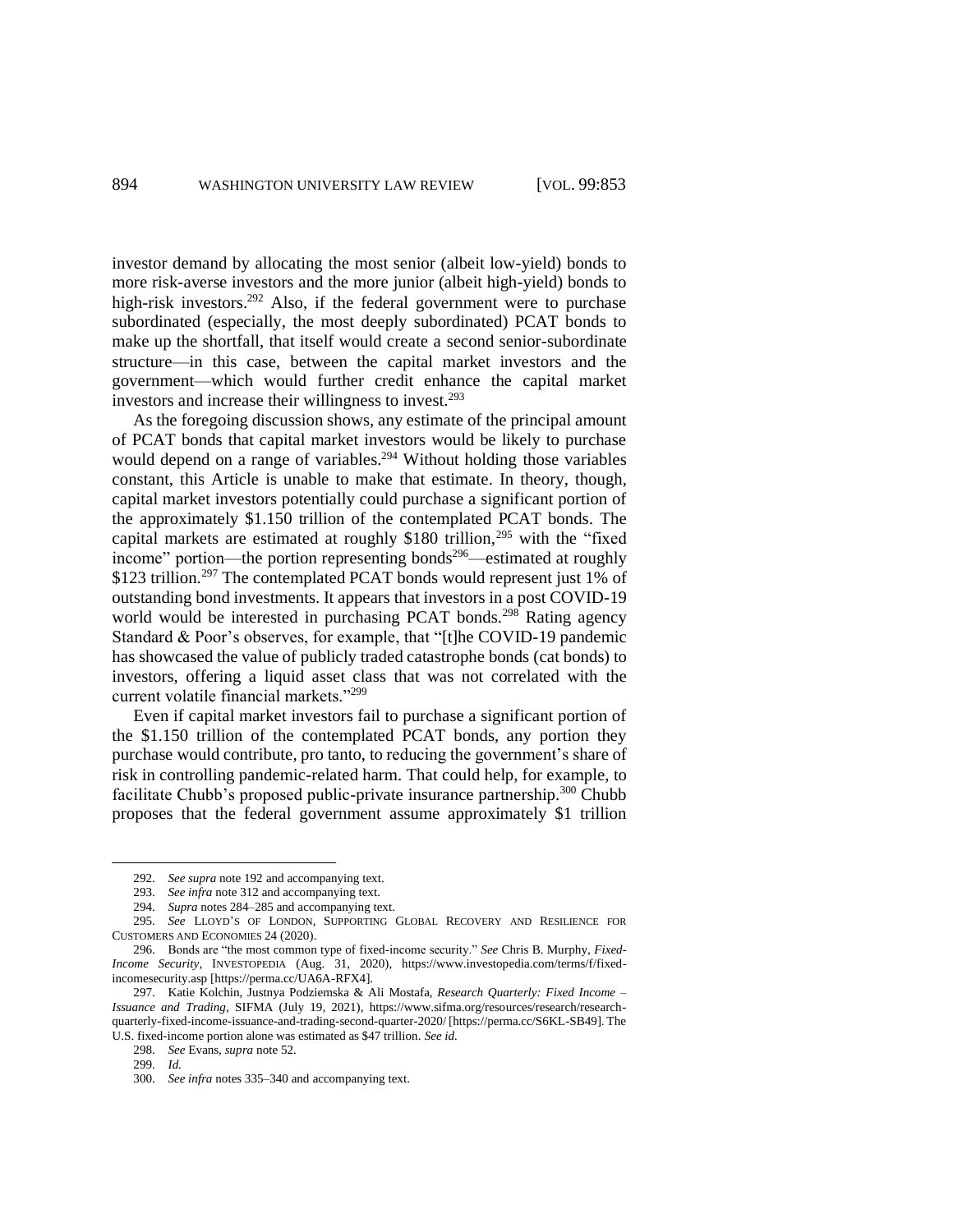<span id="page-42-4"></span><span id="page-42-2"></span>dollars of pandemic-related risk under that partnership.<sup>301</sup> Every \$300 million of PCAT bonds—the amount of a single standard CAT bond issuance $302$ —that capital market investors purchase would reduce the federal government's pandemic-related risk-sharing by \$300 million. Similarly, if capital market investors purchase \$5 billion of PCAT bonds, which is merely half of recent yearly new CAT bond issuance<sup>303</sup> and only a miniscule fraction<sup>304</sup> of outstanding capital market bond investments, that would reduce by \$5 billion the government's pandemic-related risk-sharing. Whether or not significant on a relative basis, \$5 billion is real money.<sup>305</sup>

# <span id="page-42-3"></span>*C. Analyzing Government Risk-Sharing*

<span id="page-42-1"></span><span id="page-42-0"></span>As discussed, pandemic-risk protection may not yet be commercially feasible without the government bearing at least some portion of the risk.<sup>306</sup> To that end, the federal government almost certainly would have to purchase any shortfall between the principal amount of PCAT bonds that would need to be issued to indemnify the insurers and the principal amount of those bonds that could be sold to capital market investors.<sup>307</sup> If insurers were to fully cover pandemic-related risk, the analysis in sections A and B above suggests that the high end of that shortfall might be in the hundreds of billions of dollars.

304. The portion of the capital markets representing bonds is estimated at roughly \$123 trillion. *See supra* note[s 295–](#page-41-2)[297](#page-41-0) and accompanying text. \$5 billion is less than half of 1% of 1% of that number.

<sup>301.</sup> Chubb proposes that the federal government covers, for small businesses, at least 88% of the first \$250 billion layer of losses and all of the next \$500 billion layer of losses; and, for large and medium businesses, Chubb proposes that the federal government covers \$400 billion of losses less the losses covered by private insurers, which would be limited to \$15 billion in the first year and \$30 billion by year 10 of the program. *See infra* note[s 339](#page-46-3)[–341](#page-46-4) and accompanying text. That could be as much as 0.88  $x $250$  billion + \$500 billion + \$400 billion - \$[15/30] = \$[220 + 500 + 400 – {15/30}] = between \$1.090 trillion and \$1.105 trillion.

<sup>302.</sup> *See supra* note[s 63,](#page-12-2) [72](#page-13-2) and accompanying text.

<sup>303.</sup> *See supra* note[s 252](#page-35-4)[–254](#page-35-1) and accompanying text.

<sup>305.</sup> There might be other cost saving and efficiency opportunities. Consider, for example, how many SPVs should be utilized. Utilizing a single SPV, perhaps sponsored by a governmental pandemic catastrophe fund, would reduce transaction costs related to organization, staffing, and (if applicable) bond rating. In contrast, utilizing multiple SPVs—for example, each applicable insurer could sponsor its own SPV—might help to maximize PCAT bond issuance. Each SPV could vary the terms of its PCAT bonds, thereby collectively appealing to a more diversified, and thus larger, group of investors (although theoretically, that could be accomplished by a single SPV issuing different classes of PCAT bonds under a master trust structure). The author recently discussed, confidentially, with senior officers of a major rating agency whether it would be better to have one large statistically integrated PCAT bond offering, where private investors ratably take on the pandemic risk, or a separate PCAT bond offering for each specific pandemic risk. In response, they observed that although diversification can reduce tail risk statistically, PCAT bond issuances should not be diversified solely for the sake of diversification. In other words, the answer would be fact specific. Videoconference Interview with senior members of major rating agency (Oct. 23, 2020).

<sup>306.</sup> *See supra* note [259](#page-35-3) and accompanying text.

<sup>307.</sup> *See supra* notes [262,](#page-36-0) [259](#page-35-3) and accompanying text. If multiple SPVs issue the PCAT bonds, this shortfall would be the sum of each such's SPV's shortfall.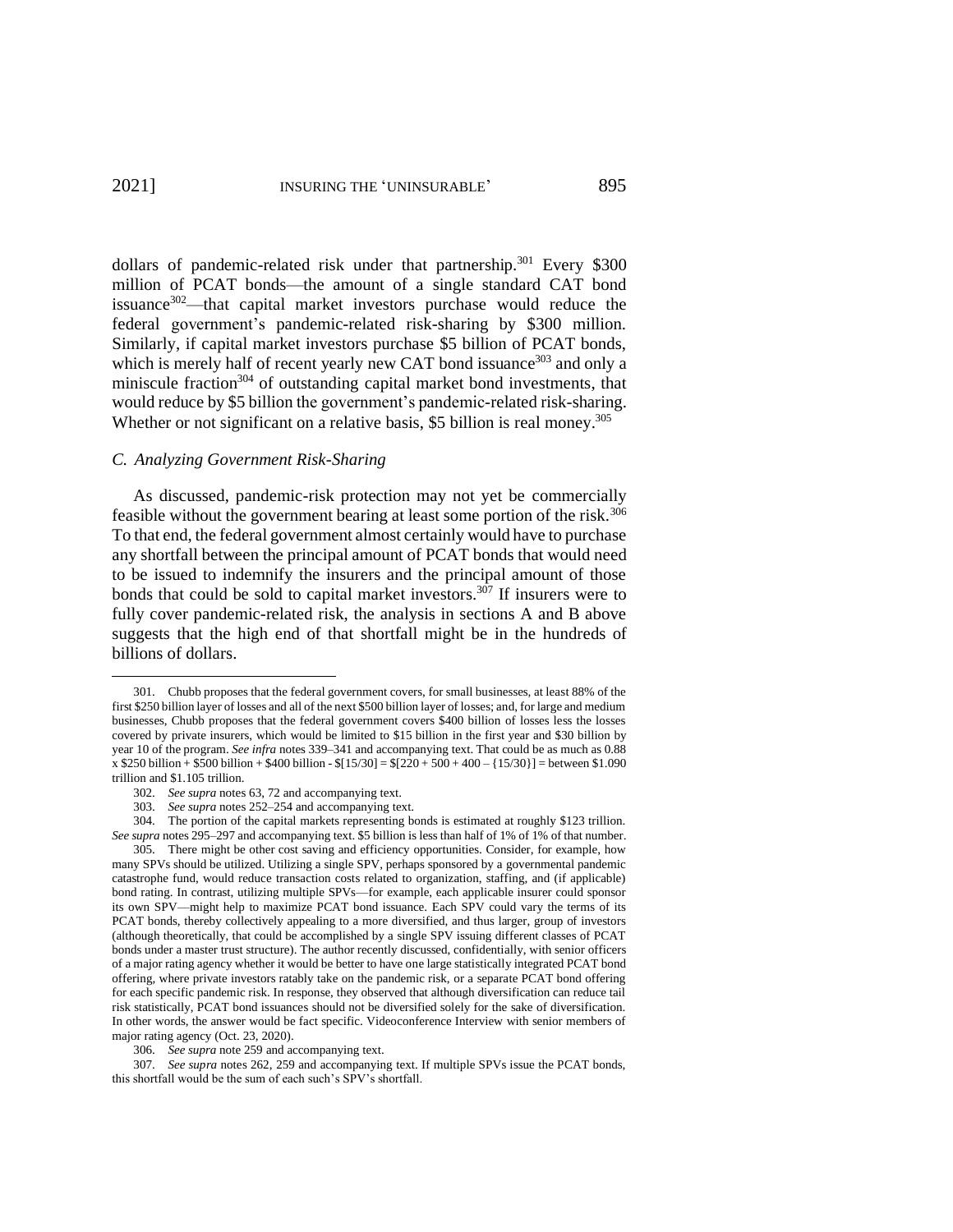<span id="page-43-4"></span>A more limited pilot project, however, could start with lower pandemicrelated risk coverage and thus a much lower shortfall that the government would need to cover. If, for example, a pilot project requires businesses to purchase \$10 billion, rather than \$1.150 trillion, of pandemic insurance, at most \$10 billion principal amount of PCAT bonds would need to be issued to indemnify the providers of that insurance*.* <sup>308</sup> Capital market investors might well purchase at least half of those bonds,  $309$  leaving only a \$5 billion shortfall of PCAT bonds that the government would need to purchase.<sup>310</sup> The World Bank's PEF project represents a precedent for issuing PCAT bonds in a pilot project of limited scope. 311

<span id="page-43-3"></span><span id="page-43-0"></span>Whatever the shortfall, should the federal government's priority in PCAT bonds purchased to make up the shortfall be *pari passu* with, or senior or subordinated to, the priority of PCAT bonds purchased by capital market investors? Answering that question depends not only on political factors but also on how a lower government priority could improve the credit rating on more senior PCAT bonds, <sup>312</sup> and thus the willingness of the private sector to invest in those more senior bonds. By making the private sector more willing to invest in those bonds, the answer could reduce the shortfall that the government would have to purchase.<sup>313</sup>

<span id="page-43-2"></span><span id="page-43-1"></span>In this context, the federal government would have *pari passu* priority if its purchased bonds were payable equally and ratably with other investor-

<sup>308.</sup> *Cf. supra* note[s 273](#page-38-1)[–277](#page-39-0) and accompanying text (calculating the amount of PCAT bonds that would need to be issued). In his T20 Policy Brief to the G20 nations, the author proposed specific steps to implement such a pilot project. *See* STEVEN L. SCHWARCZ, USING RISK SECURITIZATION TO INSURE AGAINST PANDEMIC-RELATED RISK 4 (Sept. 2021), https://www.t20italy.org/wpcontent/uploads/2021/09/PB-TF9-5.pdf [https://perma.cc/2MKG-E9G7]. For example, the G20 might ask the Financial Stability Board, the Bank for International Settlements, or the International Monetary Fund—or even the World Bank, which may well have experienced people who will have learned from its first attempt—to take the lead in implementing the project. *See id.* at 7. One or more G20 nations also might be interested in engaging in that project. *See id.* To implement the project, a nation could require a relatively limited number of firms—at the outset, perhaps just globally systemically important businesses—to insure against pandemic-related risks. *See id.* As discussed, the amount of that insurance should be the amount of liquidity needed to help those firms survive during a pandemic, which will depend on various factors. *See id.* Once that amount is determined, the same order of magnitude of CAT bonds would need to be issued to indemnify the providers of that insurance. *Id.* The providers of that insurance could be one or more insurers or reinsurers or even a government/multinational-sponsored catastrophe fund. *Id.* Such insurance provider(s) would set up an SPV to issue the CAT bonds. *Id.* Although capital market investors might purchase the entire CAT bond issuance, some government or multinational body should be prepared either to purchase any shortfall or to guarantee the CAT bonds to the extent necessary to motivate capital market investors to purchase all of those bonds. *Id.*

<sup>309.</sup> *See supra* note[s 303](#page-42-2)[–304](#page-42-3) and accompanying text.

<sup>310.</sup> *See supra* note[s 307](#page-42-1)[–309](#page-43-0) and accompanying text.

<sup>311.</sup> *See* Steven L. Schwarcz, author, & Mukesh Chawla, Bank Grp. Sr. Adviser to the PEF program, at the annual ABA Section on Business Law meeting (Sept. 22, 2020).

<sup>312.</sup> If the government purchased bonds with a lower priority, that would effectively credit enhance the more senior bonds in the same way that subordinated bonds in a senior-subordinate structure would credit enhance the more senior bonds. *See supra* note[s 192–](#page-26-0)[197,](#page-27-2) [293](#page-41-3) and accompanying text.

<sup>313.</sup> *See supra* note [262](#page-36-0) and accompanying text.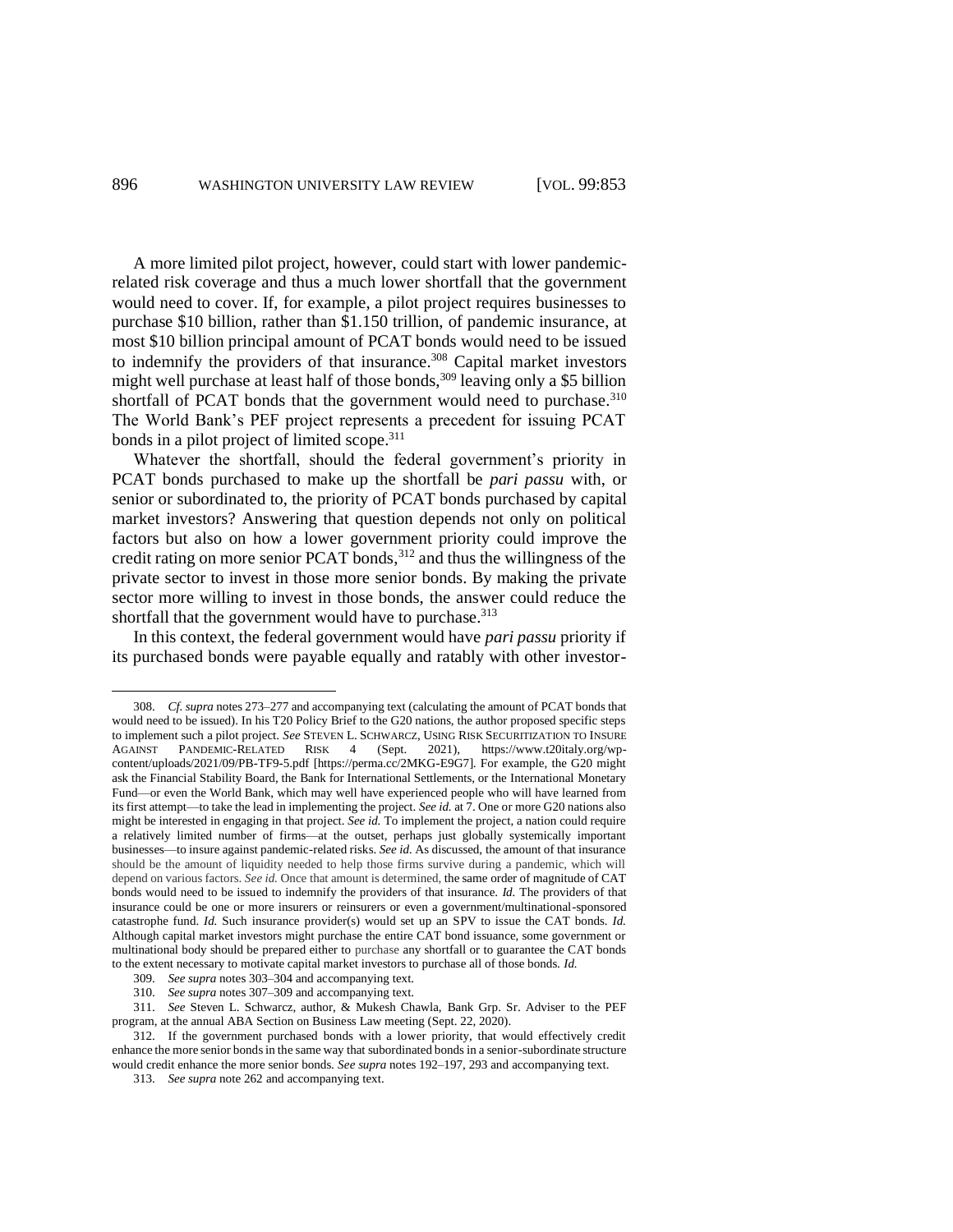<span id="page-44-2"></span>purchased bonds;<sup>314</sup> senior priority if its (i.e. the federal government's) purchased bonds were payable before other investor-purchased bonds were payable—in which case those other investors would be taking a first-loss risk and the government would be taking a second-loss risk; and subordinated priority if its purchased bonds were payable only after the other investor-purchased bonds were payable—in which case the government would be taking a first-loss risk and the other investors would be taking a second-loss risk. 315

<span id="page-44-0"></span>There are precedents for *pari passu*, senior (second-loss), and even subordinated (first-loss) risk-sharing by the federal government in order to facilitate socially important projects. The CARES Act's \$600 billion Main Street Lending Program represents a *pari passu* risk-sharing precedent. 316 Main Street is intended to fund small and medium-sized enterprises (SMEs).<sup>317</sup> It contemplates lending, on otherwise commercially reasonable terms, to otherwise eligible businesses that would be viable but for the COVID-19 pandemic.<sup>318</sup> Thus, it is intended to fund SMEs that were in sound financial condition prior to the onset of the COVID-19 pandemic, in order to maintain their operations and payroll until conditions normalize. Also, it is intended to be fully repayable by the borrowers.<sup>319</sup> Main Street program loans are made by Eligible Lenders, which at the outset are limited primarily to FDIC-insured banks.<sup>320</sup> Eligible Lenders are expected to assess the financial condition and creditworthiness of their borrowers and to approve only loans they believe will be repaid. $321$ 

<span id="page-44-1"></span>After each loan is made, the Eligible Lender will sell an 85% or 95% (depending on the type of  $\text{loan}$ )<sup>322</sup> undivided interest, or "loan participation," in that loan to a special purpose vehicle (the "Main Street

<sup>314.</sup> *Cf.* Rodrigo Olivares-Caminal, *The Pari Passu Clause in Sovereign Debt Instruments: Developments in Recent Litigation*, 72 BIS Papers 121, at 121 (discussing the meaning of *pari passu*).

<sup>315.</sup> *See* Eric Fontinelle, *4 Basic Things to Know About Bonds*, INVESTOPEDIA, (Aug. 26, 2021), https://www.investopedia.com/articles/bonds/08/bond-market-basics.asp [https://perma.cc/ZVL9- XMVN] ("Senior debt is debt that must be paid first, followed by junior (subordinated) debt.").

<sup>316.</sup> Coronavirus Economic Stabilization (CARES Act), 15 U.S.C. § 9042(c)(3)(D)(ii).

<sup>317.</sup> *See Main Street Lending Program*, BD. OF GOVERNORS OF THE FED. RSRV. SYS., (Sep. 13,

<sup>2021),</sup> https://www.federalreserve.gov/monetarypolicy/mainstreetlending.htm [https://perma.cc/67T4- 9E4A].

<sup>318.</sup> *See id.* 

<sup>319.</sup> FED. RSRV. BANK OF BOS., MAIN STREET LENDING PROGRAM FREQUENTLY ASKED QUESTIONS: FOR-PROFIT FREQUENTLY ASKED QUESTIONS 11 (Dec. 29, 2020) ("Main street loans are full-recourse loans and are not forgivable.").

<sup>320.</sup> *See id.* at 63. 321. *See id.* 

<sup>322.</sup> The Main Street program includes three facilities, each authorized by the Fed under § 13(3) of the Federal Reserve Act. These facilities use the same Eligible Lender and Eligible Borrower criteria and have many of similar features, including for loan maturities (including one-year payment deferrals on principal and interest) and interest rates. *See* Federal Reserve Act, Pub. L. No. 63-43, § 13(3), 38 Stat. 251 (1913).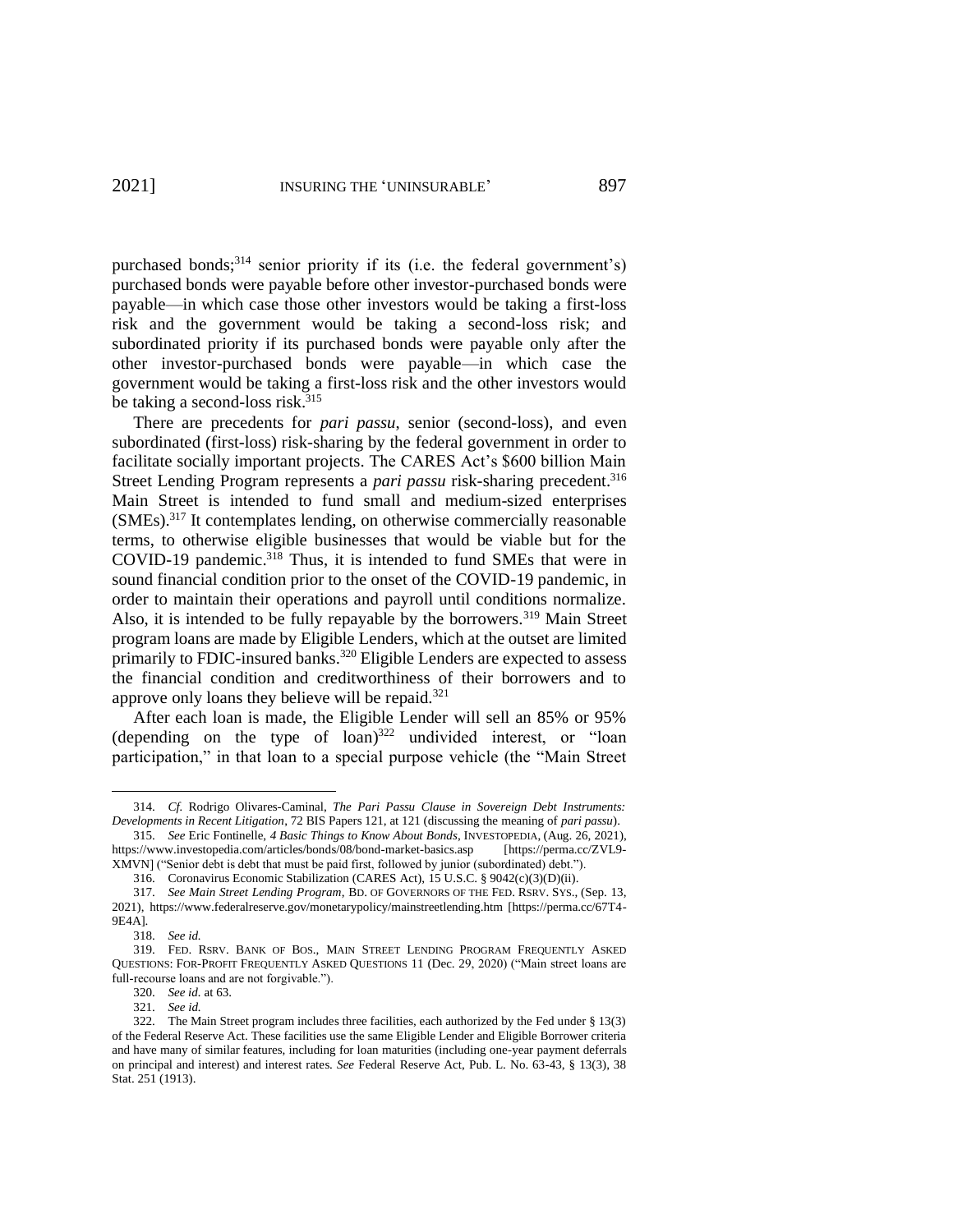SPV") established and operated by the Federal Reserve Bank of Boston. The Department of the Treasury has made a \$75 billion equity investment in the Main Street SPV (appropriated under section 4027 of CARES Act).<sup>323</sup> These sales of loan participations are to be structured as true sales.<sup>324</sup> So long as the Main Street SPV has any liability on a loan, the Eligible Lender must retain its 15% or 5% (as the case may be) risk on that loan.<sup>325</sup> The Eligible Lender and the Main Street SPV—and thus the federal government, to the extent of its \$75 billion equity—would share loan losses *pari passu*, according to their relevant percentages.<sup>326</sup>

The Affordable Care  $Act^{327}$  represents an arguably first-loss government risk-sharing precedent in order to facilitate a socially important project. As part of that Act, Congress approved a Risk Corridor program designed to "cabin the risks" of health insurers by obligating the federal government to compensate those insurers for unexpectedly unprofitable plans during the first three years of the Act's effectiveness.<sup>328</sup>

The Price-Anderson Act<sup>329</sup> represents a second-loss government risksharing precedent, in order to facilitate nuclear energy development. Under that Act, the federal government provided up to \$500 million of protection for nuclear reactor accident risk, payable only after the industry-provided \$60 million first-loss position became depleted.<sup>330</sup> However, once government risk-sharing was no longer needed because nuclear-reactor accident risk became commercially insurable,<sup>331</sup> the government terminated its risk-sharing. 332

<span id="page-45-0"></span>The [nuclear energy] industry in its early stages of development . . . was not capable of assuming [the] unique risk [associated with nuclear incidents], which has generally been considered to have extremely low probability but potentially large consequences. . . .

- 328. *See* Me. Cmty. Health Options v. United States, No. 18-1023, slip op. at 3–4 (Apr. 27, 2020).
- 329. Price-Anderson Act, Pub. L. No. 85-256, 71 Stat. 576 (1957).
- 330. *See supra* notes [18](#page-4-2)[–19](#page-4-3) and accompanying text.

331. *See supra* note [19](#page-4-3) (observing that The Price-Anderson Nuclear Industries Indemnity Act of 1957 subsequently was amended to replace the federal government's second-loss position with fully privatized nuclear accident risk insurance).

<sup>323.</sup> MAIN STREET LENDING PROGRAM FREQUENTLY ASKED QUESTIONS: FOR-PROFIT FREQUENTLY ASKED QUESTIONS, *supra* not[e 319,](#page-44-1) at 13.

<sup>324.</sup> *See id.* at 67.

<sup>325.</sup> *See id.* at 78, 91.

<sup>326.</sup> *See id.* at 13, 14, 17.

<sup>327.</sup> Patient Protection and Affordable Care Act, Pub. L. No. 111-148, 124 Stat. 119 (2010).

<sup>332.</sup> *See* Keiki Kehoe, *The Price-Anderson Act: Reassessing the Government's Role in Underwriting the Risks of Nuclear Power*, 1 OUTLOOK ENVTL.J. 16, at 16–17 (1982) ("Amendments to the Act in 1975 restructured the \$560 million pool to include more contributions from utilities and a gradual phase-out of the federal government's role. . . . The Price-Anderson Act was designed to expire in 10 years, after which time the insurance industry was expected to cover a great proportion – if not all – of the risks of nuclear power.").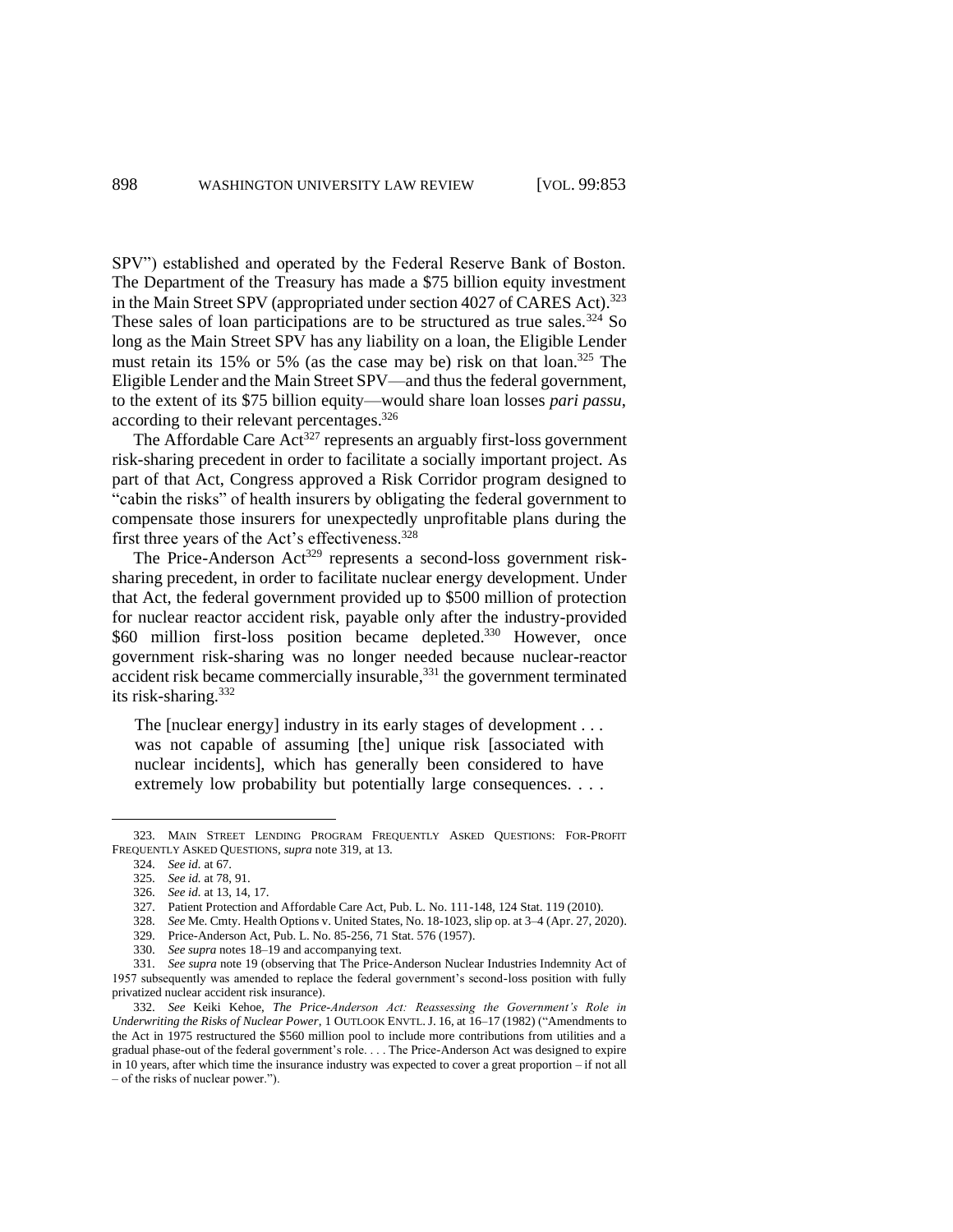[T]he industry is just not reaching the point where the government's role can be phased out without the possibility of unduly disrupting the industry's development or of leaving the public with inadequate provision for relief from the highly improbable severe nuclear incident which the Act is designed to protect against.<sup>333</sup>

<span id="page-46-3"></span><span id="page-46-2"></span><span id="page-46-0"></span>More recently, Chubb $334$  has raised the possibility of the U.S. government sharing risk—what Chubb calls a "public-private partnership"<sup>335</sup>—in order to motivate insurers to extend businessinterruption insurance to pandemics.<sup>336</sup> Although Chubb's proposal differentiates how that insurance would cover small businesses, on the one hand, and large and medium businesses on the other,  $337$  the basic principle is "[i]nsurance industry risk-sharing with the federal government,"<sup>338</sup> with the federal government taking the lion's share of the risk.<sup>339</sup> For small businesses, Chubb proposes two layers of pandemic-risk insurance: first, a \$250 billion layer, for which private insurers would cover 6–12% of losses and the federal government would cover the remainder on a *pari passu* basis; and second, a \$500 billion layer covered entirely by the federal government (effectively, therefore, first-loss risk-sharing with respect to that layer and a form of second-loss risk sharing with respect to the entire \$750 billion of coverage).<sup>340</sup> For large and medium businesses, Chubb proposes \$400 billion coverage, for which private insurers would cover the first 5% of claims with a \$15 billion limit in the first year, rising to the first 10% of claims with a \$30 billion limit by year ten of the program, with the federal government covering the remainder of the claims.<sup>341</sup> The rationale, according to Chubb, is "that only the federal government has sufficient

<span id="page-46-4"></span><span id="page-46-1"></span><sup>333.</sup> S. REP. NO. 94-454, at 10 (1975) (the Senate Report for the 1975 amendment to the Price-Anderson Act which started gradually phasing out federal government risk-sharing).

<sup>334.</sup> Recall that Chubb is the world's largest publicly traded property-and-casualty insurance company. *See supra* note 27 and accompanying text.

<sup>335.</sup> *See The Chubb Pandemic Business Interruption Program*, CHUBB, https://www.chubb.com/us-en/about-chubb/pandemic-business-interruption-program.html [https://perma.cc/C9GE-WWHT].

<sup>336.</sup> *Cf.* Banham, *supra* note [7,](#page-2-0) and accompanying text (explaining why business-interruption insurance does not currently cover pandemics).

<sup>337.</sup> Chubb defines small businesses as having no more than 500 employees. CHUBB, *supra* note [274.](#page-38-2) In the event of a pandemic, Chubb predicts that small businesses are going to have the most urgent need for cash flow and liquidity while larger businesses are generally going to have more resources and better access to outside capital. CHUBB, THE ESSENTIAL COMPONENTS OF A SUCCESSFUL PANDEMIC BUSINESS INTERRUPTION PROGRAM 1 (July 8, 2020), [https://www.chubb.com/us](https://www.chubb.com/us-en/_assets/doc/essential-components-of-a-successful-pandemic-bi-program-july-2020.pdf)[en/\\_assets/doc/essential-components-of-a-successful-pandemic-bi-program-july-2020.pdf](https://www.chubb.com/us-en/_assets/doc/essential-components-of-a-successful-pandemic-bi-program-july-2020.pdf) [https://perma.cc/M9LP-Y8WZ].

<sup>338.</sup> CHUBB, *supra* not[e 274,](#page-38-2) at 2.

<sup>339.</sup> *See id.* 

<sup>340.</sup> *See id.* at 3.

<sup>341.</sup> *See id.* at 4.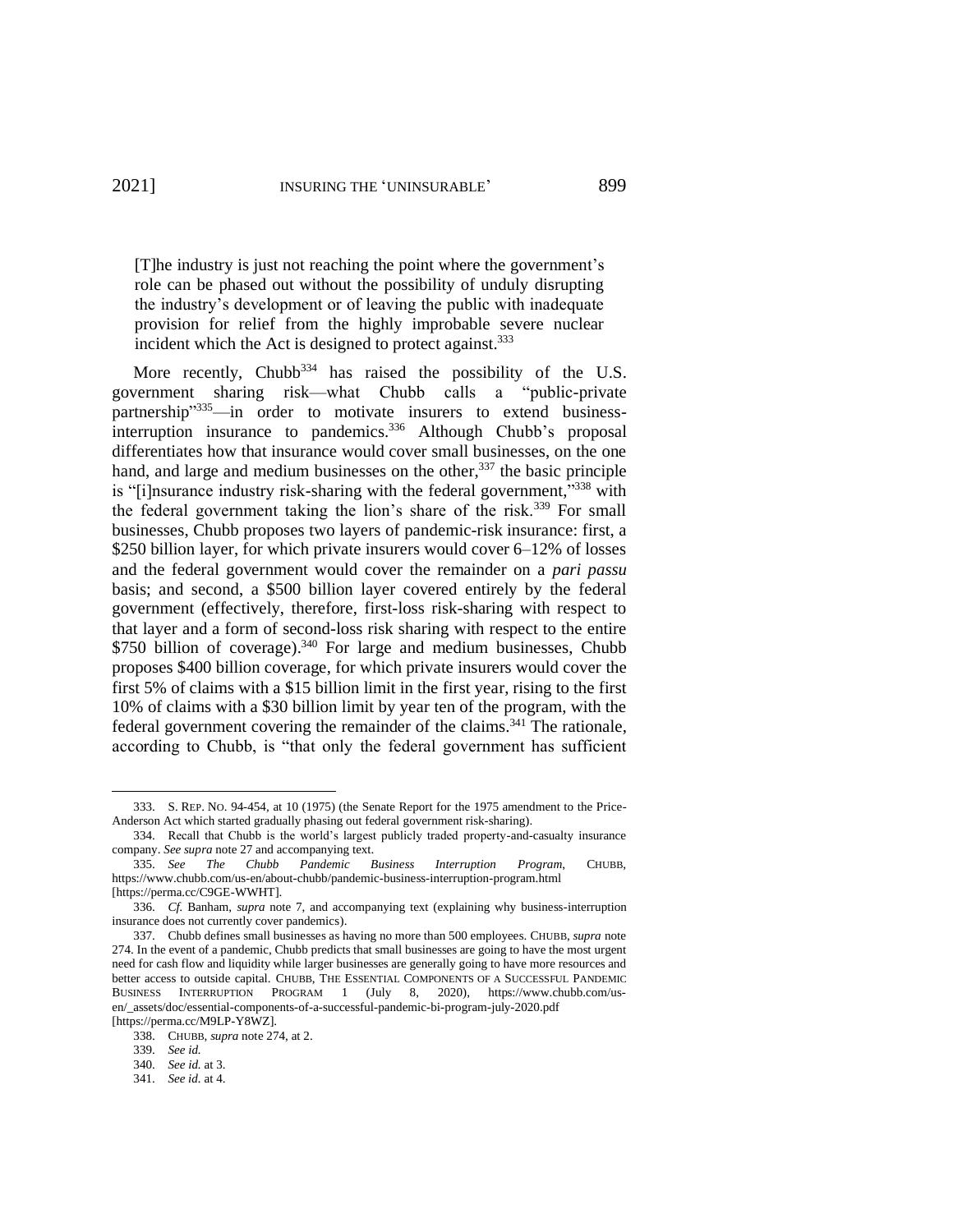<span id="page-47-0"></span>resources to meet the full extent of pandemic loss, which is not insurable in the private sector."<sup>342</sup>

To inform how the federal government might share risk when purchasing PCAT bonds to make up the capital-market-investment shortfall<sup>343</sup>—on a first-loss, *pari passu*, or second-loss basis—consider how it shared risk in the three congressionally-enacted precedents. The Main Street Lending Program implemented a *pari passu* risk-sharing scheme to motivate bank lending to businesses that were otherwise in good financial standing prior to the COVID-19 crisis.<sup>344</sup> First-loss risk-sharing, in which the federal government bore the initial losses, may have over-protected banks, motivating them to lend to marginal businesses.<sup>345</sup> Second-loss risk-sharing, in which private lenders bore the initial losses, may have underprotected banks, insufficiently motivating them to lend to otherwise healthy businesses affected by pandemic uncertainties. 346

The temporary first-loss protection provided by the Risk Corridor program of the Affordable Care Act was intended to help protect the insurance market against adverse selection and reduce premiums.<sup>347</sup> Without that program, insurers may have charged higher-than-necessary premiums in order to help offset the uncertain expense of high-cost enrollees, who previously were seen as either uninsurable or unattractive for insurance. <sup>348</sup> The temporary first-loss protection effectively subsidized insurers until sufficient information was generated to reduce that uncertainty and enable more accurate pricing of premiums.<sup>349</sup>

The Price-Anderson Act provided second-loss risk-sharing as an economic fallback. Given the uncertainties of nuclear-reactor accident risk, the insurance industry was only willing to provide coverage up to \$50

349. *See id.* at 6.

<sup>342.</sup> *Id.* at 3.

<sup>343.</sup> *See supra* note[s 306](#page-42-0)[–307](#page-42-1) and accompanying text.

<sup>344.</sup> *See* William B. English & J. Nellie Liang, *Designing the Main Street Lending Program: Challenges and Options* 15, (Hutchins Ctr. on Fiscal & Monetary Pol'y, Working Paper No. 64, June 2020) https://www.brookings.edu/wp-content/uploads/2020/06/WP64\_Liang-English\_FINAL.pdf [https://perma.cc/7S25-S78R].

<sup>345.</sup> *See* Zachary Warmbrodt & Victoria Guida, *Fed's Massive 'Main Street' Business Rescue in Danger of Fizzling*, POLITICO (June 2, 2020, 6:07 PM), https://www.politico.com/news/2020/06/02/fedreserve-main-street-program-297149 [https://perma.cc/VC5A-CW96].

<sup>346.</sup> *See* Pietro Calice, *Boosting Credit: Public Guarantees Can Help Mitigate Risk During COVID-19*, WORLD BANK BLOGS (May 28, 2020), https://blogs.worldbank.org/psd/boosting-creditpublic-guarantees-can-help-mitigate-risk-during-covid-19 [https://perma.cc/NSW2-2QWT].

<sup>347.</sup> *See* 77 Fed. Reg. 17,219 (Mar. 23, 2012) (to be codified at 45 C.F.R. pt. 153).

<sup>348.</sup> *See* CYNTHIA COX, ASHLEY SEMANSKEE, GARY CLAXTON & LARRY LEVITT, EXPLAINING HEALTH CARE REFORM: RISK ADJUSTMENT, REINSURANCE, AND RISK CORRIDORS 1 (Aug. 17, 2016), https://www.kff.org/health-reform/issue-brief/explaining-health-care-reform-risk-adjustmentreinsurance-and-risk-corridors/ [https://perma.cc/Y4SK-YMGW].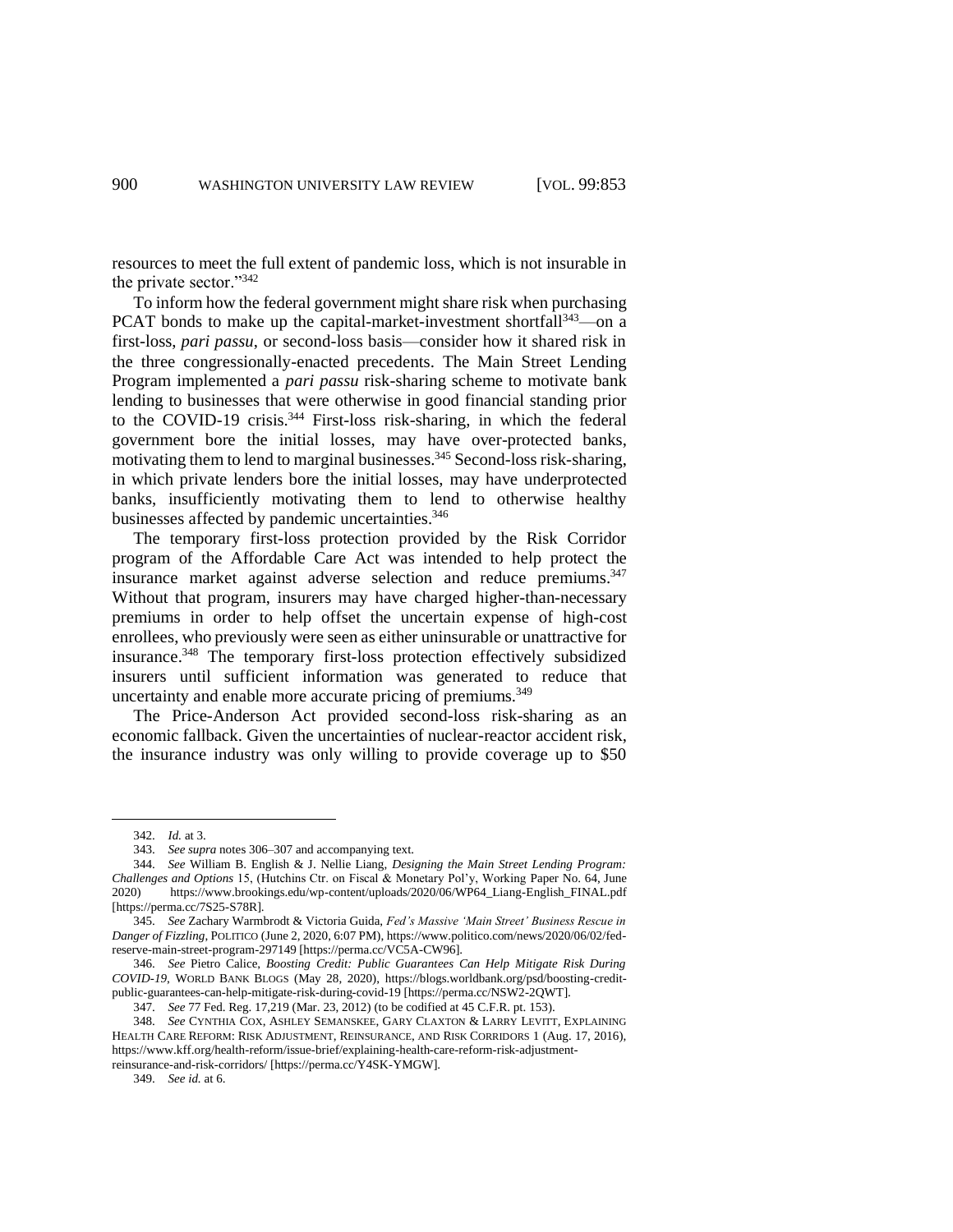million per policy.<sup>350</sup> Congress believed that additional public protection against that risk would be needed.<sup>351</sup> To provide that protection, the Price-Anderson Act established a \$500 million second-loss indemnity pool.<sup>352</sup>

Of the above precedents, a pandemic insurance risk-sharing scheme would be most analogous to sharing risk for nuclear reactor accidents if as insurers provided for nuclear-reactor-accident coverage<sup>353</sup>—the private sector was willing to provide some level of first-risk pandemic liability coverage. <sup>354</sup> (In the case of pandemic liability coverage, this Article's vision of the private sector would include not only insurers but also capital market investors in PCAT bonds.) The government then could provide second-loss protection above the risk not covered by the private sector. Ultimately, however, whether the private sector would be willing to provide a meaningful level of first-risk pandemic coverage is an empirical question.<sup>355</sup> Absent that willingness, the government may need to consider sharing in the risk *pari passu*, or possibly even on a first-loss basis to induce sufficient private sector coverage. 356

As a fallback to purchasing PCAT bonds to make up the capital-marketinvestment shortfall, the government might consider guaranteeing the PCAT bonds to the extent necessary to motivate capital market investors to purchase all of the bonds, thereby obviating a shortfall. Government risk-

[https://perma.cc/K7VW-RAEL] ("There may be limited private sector appetite for pandemic risk.").

355. Indeed, the level of government risk-sharing would generally affect the amount of capital market investment. Private investors would prefer, in order, that the government engage in first-loss, *pari passu*, and second-loss risk-sharing. First-loss government risk-sharing, for example, would create a senior-subordinated structure as between capital market investors and the government, with the government holding the subordinated bonds. *Cf. supra* Section II.A.4 (describing such a structure as between senior and subordinated capital-market investors).

356. The Chubb proposal includes government risk-sharing, but it is somewhat ambiguous as to the priority of risk that the federal government would take on for each "layer" of risk. *See supra* note [301](#page-42-4) (proposing that the federal government cover, for small businesses, at least 88% of the first \$250 billion layer of losses and all of the next \$500 billion layer of losses; and, for large and medium businesses, that the federal government cover \$400 billion of losses less the losses covered by private insurers, which would be limited to \$15 billion in the first year and \$30 billion by year 10 of the program); *supra* notes [340](#page-46-1)[–341](#page-46-4) and accompanying text (further explaining that risk-sharing). That appears to suggest that the federal government shares *pari passu* for its 88% of the \$250 billion layer, on a second-loss basis up to \$500 billion for the \$750 billion of small-business coverage, and on a second-loss basis for the \$400 billion layer.

<sup>350.</sup> *Government Indemnity and Reactor Safety*, *Hearing on S. 715 and H.R. 1981 Before the Joint Comm. on Atomic Energy*, 85th Cong. 9 (1957) (statement of Lewis L. Strauss, Chairman, Comm. on Atomic Energy).

<sup>351.</sup> *See id. Cf. Liability for Nuclear Damage*, WORLD NUCLEAR INST. https://www.worldnuclear.org/information-library/safety-and-security/safety-of-plants/liability-for-nuclear-damage.aspx [https://perma.cc/E4RS-LJBV] (detailing how the Price-Anderson Act now requires at least \$450 million in liability coverage for each nuclear reactor).

<sup>352.</sup> *See supra* note [330](#page-45-0) and accompanying text.

<sup>353.</sup> *See supra* note 277 and accompanying text.

<sup>354.</sup> *Cf.*, ORG. FOR ECON. CO-OPERATION & DEV., RESPONDING TO THE COVID-19 AND PANDEMIC PROTECTION GAP IN INSURANCE 11 (2021), https://www.oecd.org/coronavirus/policyresponses/responding-to-the-covid-19-and-pandemic-protection-gap-in-insurance-35e74736/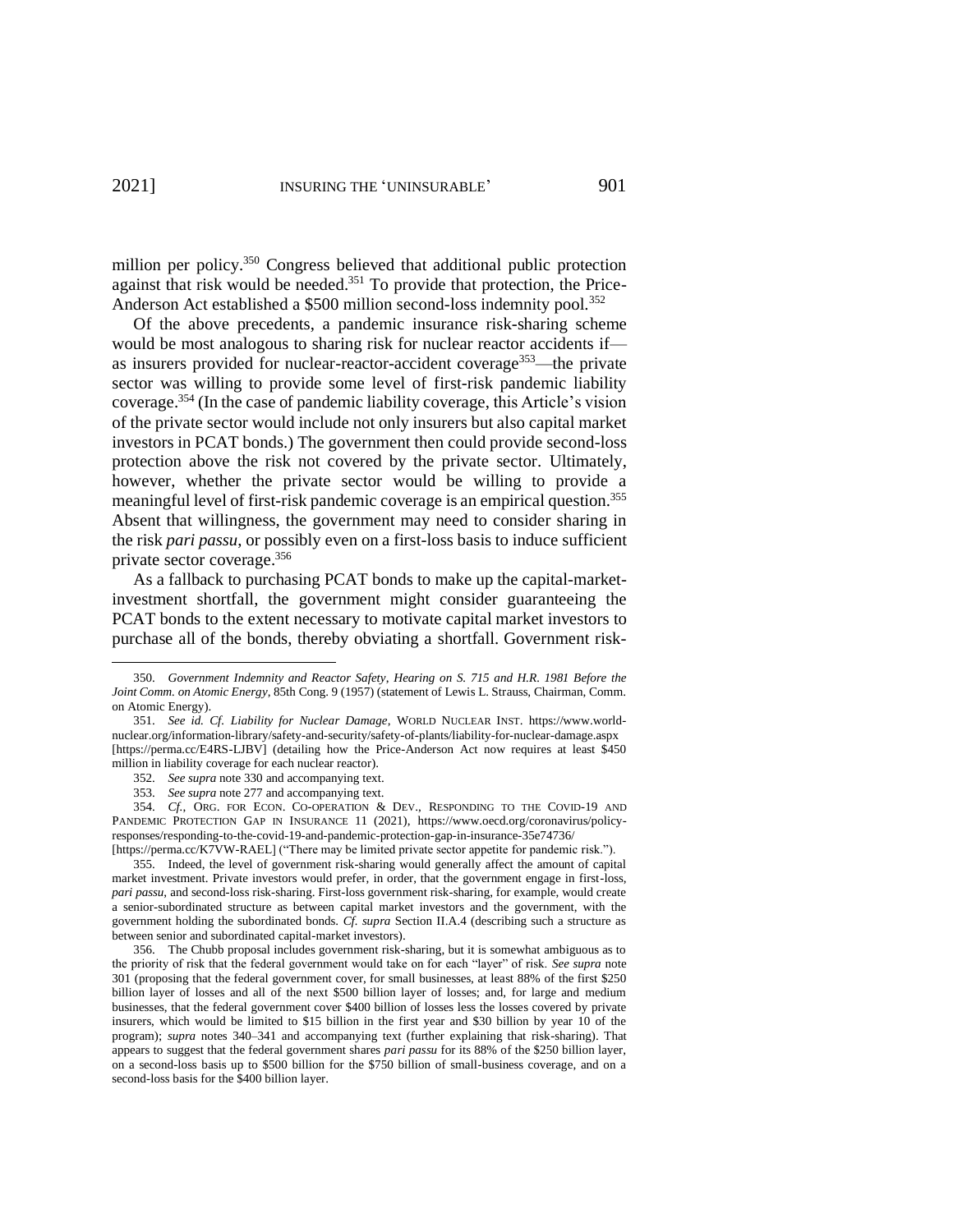sharing through a guarantee might be more politically acceptable because it would not require an initial outflow of funds. Risk-sharing under the Price-Anderson Act, for example, effectively took the form of a federal government guarantee. $357$  A guarantee might also be more politically acceptable because guarantors are influenced by abstraction bias, a type of cognitive bias. Unlike investors, they do not actually transfer their property at the time they make a guarantee. This can cause them to view their risktaking more abstractly and to underestimate the risk, even after discounting for the fact that payment on a guarantee is a contingent obligation.<sup>358</sup>

In addition to the guarantee provided under the Price-Anderson Act, there is significant precedent for the federal government to offer guarantees in order to facilitate socially important projects. For example, the federal government routinely guarantees overseas investments that advance U.S. security and foreign policy through the Overseas Private Investment Corporation (OPIC), a federal agency recently "transformed" into the U.S. International Development Finance Corporation (DFC), which styles itself as "America's development bank."<sup>359</sup>

<span id="page-49-1"></span><span id="page-49-0"></span>Because any government guarantee of PCAT bonds would be tailored to motivate private investment, it would not necessarily need to be a full guarantee of those bonds. A partial guarantee—for example, covering only a set percentage (such as the first  $10\%$ ) of losses on each bond<sup>360</sup>—might be sufficient to provide that motivation.<sup>361</sup> This could become complicated,

<sup>357.</sup> *See supra* not[e 330](#page-45-0) and accompanying text (explaining that the government \$500 million of protection for nuclear-reactor accident risk would be payable only on the contingency that the industryprovided \$60 million first-loss position would become depleted).

<sup>358.</sup> *See* Schwarcz, *Regulating Financial Guarantors*, *supra* note [285,](#page-40-0) at 170–73 (discussing abstraction bias and providing empirical evidence that it is real and can influence even sophisticated financial guarantors).

<sup>359.</sup> *See Who We Are*, U.S. INT'L DEV. FIN. CORP., https://www.dfc.gov/who-we-are [https://perma.cc/YW84-KDJL].

<sup>360.</sup> *Cf.* Richard Cantor, Kenneth Emery & Pamela Stump, *Rating Methodology: Probability of Default Ratings and Loss Given Default Assessments for Non-Financial Speculative-Grade Corporate Obligors in the United States and Canada*, MOODY'S 6 (Aug. 2006), https://caremendoza.nd.edu/assets/152347/loss-given-default-rating-methodology.pdf [https://perma.cc/GUV7- 6ZAD] (discussing rating-agency assessment of loss severity on corporate bonds). *But cf.* Rebecca Lake, *How Does an SBA 7(a) Loan Work?*, U.S. NEWS & WORLD REP. (Oct. 2, 2019, 9:57 AM), https://loans.usnews.com/articles/how-does-an-sba-7a-loan-work (reporting that the U.S. Small Business Administration provides partial guarantees of up to 75-85% to encourage small business loans). Partial guarantees might, as suggested in the text above, cover an investor's first losses up to the set percentage limit, or they might share in those losses *pari passu* up to that set limit. *Cf. supra* note[s 311–](#page-43-3) [314](#page-44-2) and accompanying text (analyzing the several possible priorities of government risk-sharing).

<sup>361.</sup> Partial guarantees are common for debt claims because an obligor's default on its debt does not normally result in its failure to pay all of that debt. *See supra* note [360](#page-49-1) (discussing rating agency assessments of loss severity). *Cf. Govt Eases Norms of Partial Credit Guarantee Scheme to Help NBFCs*, *HFCs*, *ECON*. TIMES (May 20, 2020, 5:45 PM), *NBFCs, HFCs,* ECON. TIMES (May 20, 2020, 5:45 PM), https://economictimes.indiatimes.com/news/economy/policy/govt-eases-norms-of-partial-credit-

guarantee-scheme-to-help-nbfcs-hfcs/articleshow/75848244.cms?from=mdr [https://perma.cc/9LMS-S9FJ?type=image] (reporting that during the COVID-19 pandemic, India provided partial guarantees of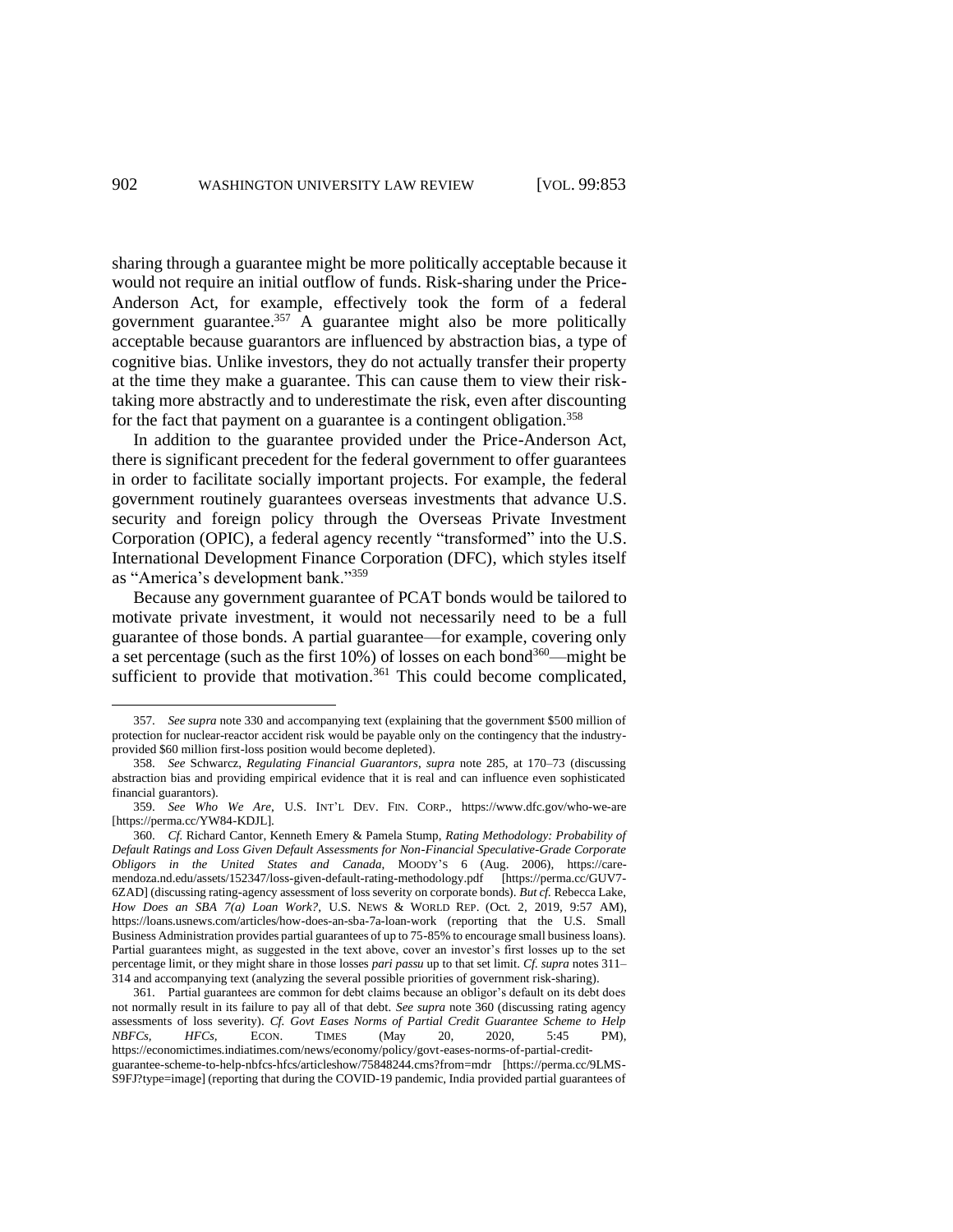however, for parametric insurance.<sup>362</sup> Recall that parametric insurance does not indemnify the actual loss but, instead, pays a pre-set amount upon the occurrence of the triggering event.<sup>363</sup> To motivate private investment, any partial guarantee should be calibrated to the pre-set amounts and their triggering events. If, for example, the parametric insurance paid only \$115 billion (that is, \$10% of \$1.150 trillion) for the occurrence of a flu pandemic that, statistically, was shown to be the only pandemic likely to occur during the term of the insurance, investors might well be attracted by a 10% partial government guarantee of their bonds. A government guarantee also could be time limited, falling away after a specified period such as two or three years. That would help to address possible investor concerns about a second-wave COVID pandemic.<sup>364</sup> In other contexts, short-term government guarantees have proved successful in strengthening investor confidence.<sup>365</sup>

# *D. Cost-Benefit Analysis*

<span id="page-50-0"></span>Although cost-benefit analysis "has a variety of meanings and uses,"<sup>366</sup> its traditional and common use is to assess the desirability of proposed regulation,<sup>367</sup> focusing on whether the benefits of implementing that

up to 20% of first losses to banks that purchased bonds and other notes of non-banking financial companies).

<sup>362.</sup> *See supra* note[s 97](#page-16-3)[–99](#page-16-4) and accompanying text (discussing parametric insurance).

<sup>363.</sup> *See supra* notes 100–102 and accompanying text.

<sup>364.</sup> *See, e.g.*, Camilla Hodgson, Ben Hall & Hudson Lockett, *Markets Fall on Fears of Second Wave of Covid Infections*, FIN. TIMES (Sep. 21, 2020)[, https://www.ft.com/content/3f4fcb0f-0895-4abc](https://www.ft.com/content/3f4fcb0f-0895-4abc-a12c-97489e9786c2)[a12c-97489e9786c2.](https://www.ft.com/content/3f4fcb0f-0895-4abc-a12c-97489e9786c2) Alternatively, the guarantee could be given by a government-sponsored SPV. Used in other public-private partnerships, this strategy would allow the government to keep the liability off its balance sheet (thereby, not subtracting from the government's borrowing authority and potentially protecting the credit rating on full-recourse government bonds). TRAVELERS INS., PUBLIC PRIVATE PARTNERSHIPS AND THE PRIVATE FINANCE INITIATIVE IN THE UNITED STATES 1, 3, https://suretybondscalifornia.com/wp-content/uploads/Private-Public-Partnerships.pdf. [https://perma.cc/8SQG-45X2].

<sup>365.</sup> *Cf.* Giuseppe Grande, Aviram Levy, Fabio Panetta & Andrea Zaghini, *Public Guarantees on Bank Bonds*, 2011 OECD J.: FIN. MKT. TRENDS 1, 3, 8 (reporting that in the wake of the global financial crisis, a number of countries, including the United States, the United Kingdom, and France, provided government guarantees to comfort investors about the risk of default on bank fixed-income debt and other non-cash deposit-based liabilities; these guarantees so successfully strengthened investor confidence that they were able to be discontinued after a few years).

<sup>366.</sup> RICHARD A. POSNER, ECONOMIC ANALYSIS OF LAW 396 (6th ed. 2003).

<sup>367.</sup> *See, e.g.*, *Cost-Benefit Analysis*, BLACK'S LAW DICTIONARY (10th ed. 2014) (defining costbenefit analysis as "[a]n analytical technique that weighs the costs of a proposed decision"); BOUVIER LAW DICTIONARY 1151 (Stephen Michael Sheppard ed., Compact ed. 2011) (observing that federal agency cost-benefit analysis for determining whether a new regulation is promulgated "must demonstrate that the benefits to society outweigh the costs that the regulation will impose"); MAEVE P. CAREY, CONG. RSCH. SERV., R41974, COST-BENEFIT AND OTHER ANALYSIS REQUIREMENTS IN THE RULEMAKING PROCESS 1 (2014) ("Cost-benefit analysis, in [the federal rulemaking] context, involves the systematic identification of all of the costs and benefits associated with a forthcoming regulation . . . .").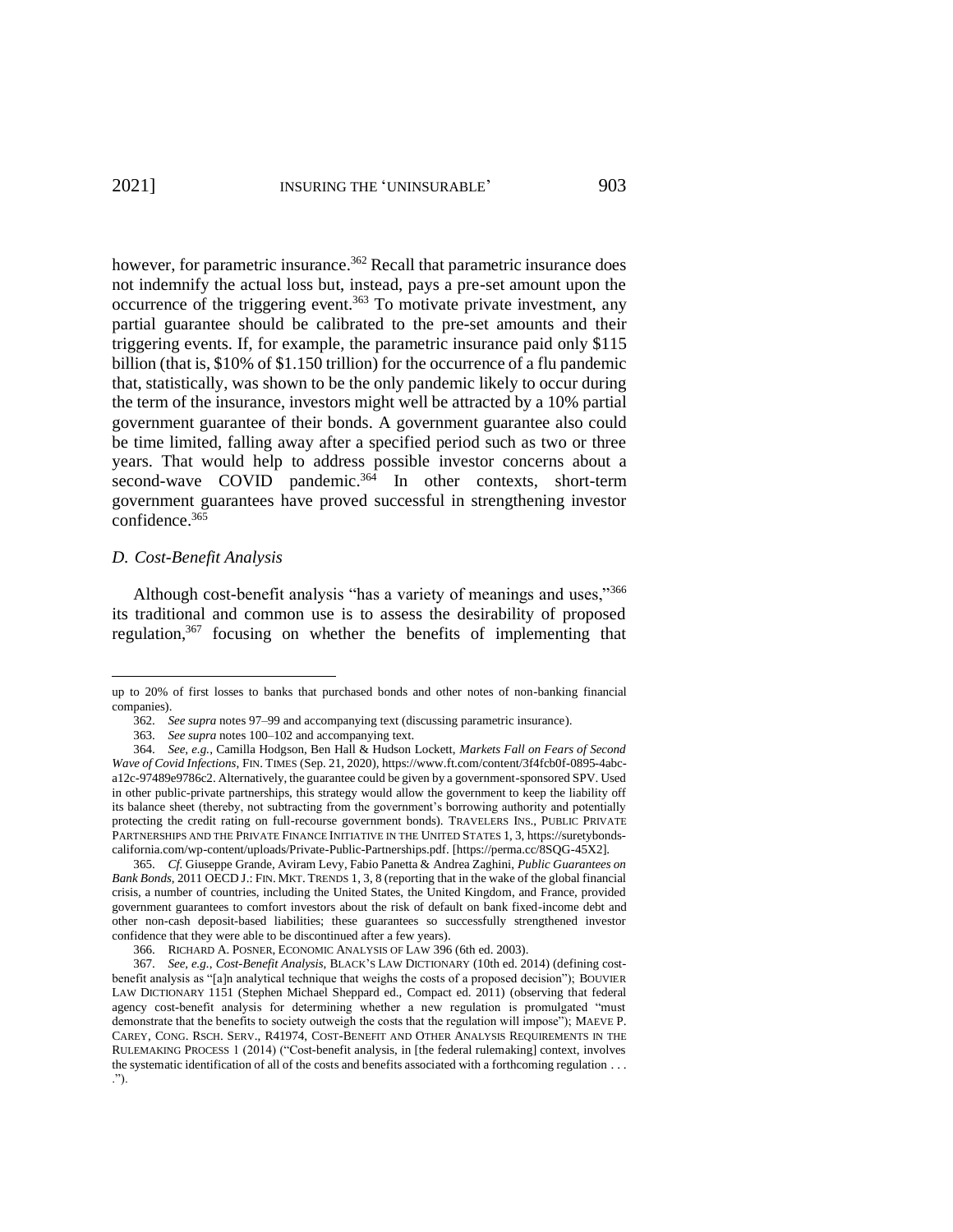regulation would exceed its costs.<sup>368</sup> This subsection examines whether the benefits of using risk securitization and the issuance of CAT bonds to help insure pandemic-related risks would be likely to exceed its costs.

### <span id="page-51-2"></span>*1. Fairness of the pricing*

Fairness requires the pricing of PCAT bonds to be transparent to both issuers and investors and as fully informed as possible. <sup>369</sup> Some might question that, however, in light of a recent study purporting to show that the pricing of CAT bonds used to insure losses caused by extreme climate events makes bond investors richer by systematically overestimating risks and artificially inflating bond returns. <sup>370</sup> One of the study's authors said that

<span id="page-51-1"></span>CAT bond models cannot forecast accurately extreme climate events. Their predictive power turned out to be low and is showing no sign of becoming any better over time. . . . The interesting thing is however, that market actors are entirely aware of modeling inaccuracy, yet still continue to be active in the market. $371$ 

At least in the context of using CAT bonds "to tackle the [UN Sustainable Development Goals] SDGs . . . to truly create social value," he suggested that CAT bonds should not, as has been customary, be issued in private placements; instead, he proposed that they be publicly issued and traded in order to create more transparency and encourage a wider investor base.<sup>372</sup>

<span id="page-51-0"></span>This Article certainly applauds the call to increase transparency and encourage a wider investor base for CAT bonds. To that end, other things being equal, it would be desirable to publicly issue and trade PCAT bonds. Although more costly, public issuance carries the benefit of robust

<sup>368.</sup> *Cf.* CAREY, *supra* not[e 367,](#page-50-0) at 1 (observing that a "proposed regulatory requirement is judged to pass the 'cost-benefit test' if the sum of its anticipated benefits outweighs, or otherwise justifies, the sum of its present and future costs in present value terms").

<sup>369.</sup> *See* ELIZABETH CAVA & GOKUL SUDARSANA, DELOITTE, FAIR VALUING INSURANCE-LINKED SECURITIES 1 (2018), https://www2.deloitte.com/content/dam/Deloitte/bm/Documents/aboutdeloitte/2017-factsheets/ARA\_bm\_FairValuing-InsuranceLinkedSecurities-23July2018\_FINAL.pdf [https://perma.cc/88T8-ULCP].

<sup>370.</sup> Etzion et al., *supra* note [266,](#page-36-1) at 547–48. *See also* Peter Remon, *Catastrophe Bonds Are Not Contributing to Sustainable Financial Markets*, BDAILY NEWS (Jan. 3, 2020) https://bdaily.co.uk/articles/2020/01/30/catastrophe-bonds-are-not-contributing-to-sustainablefinancial-markets. The authors of this study—Bernard Forgues, Professor of Strategy at emlyon business school, in collaboration with Dror Etzion from McGill University and Emmanuel Kypraios from Maynooth University—compiled a list of all CAT bonds issued from their conception in 1996 to March 2016. In total, they established a database of 383 deals, of which they assessed the forecast accuracy. They compared that data with those of the 10 CAT bonds that have been triggered and thus caused capital losses to investors.

<sup>371.</sup> Remon, *supra* note [370.](#page-51-1) 

<sup>372.</sup> *Id.*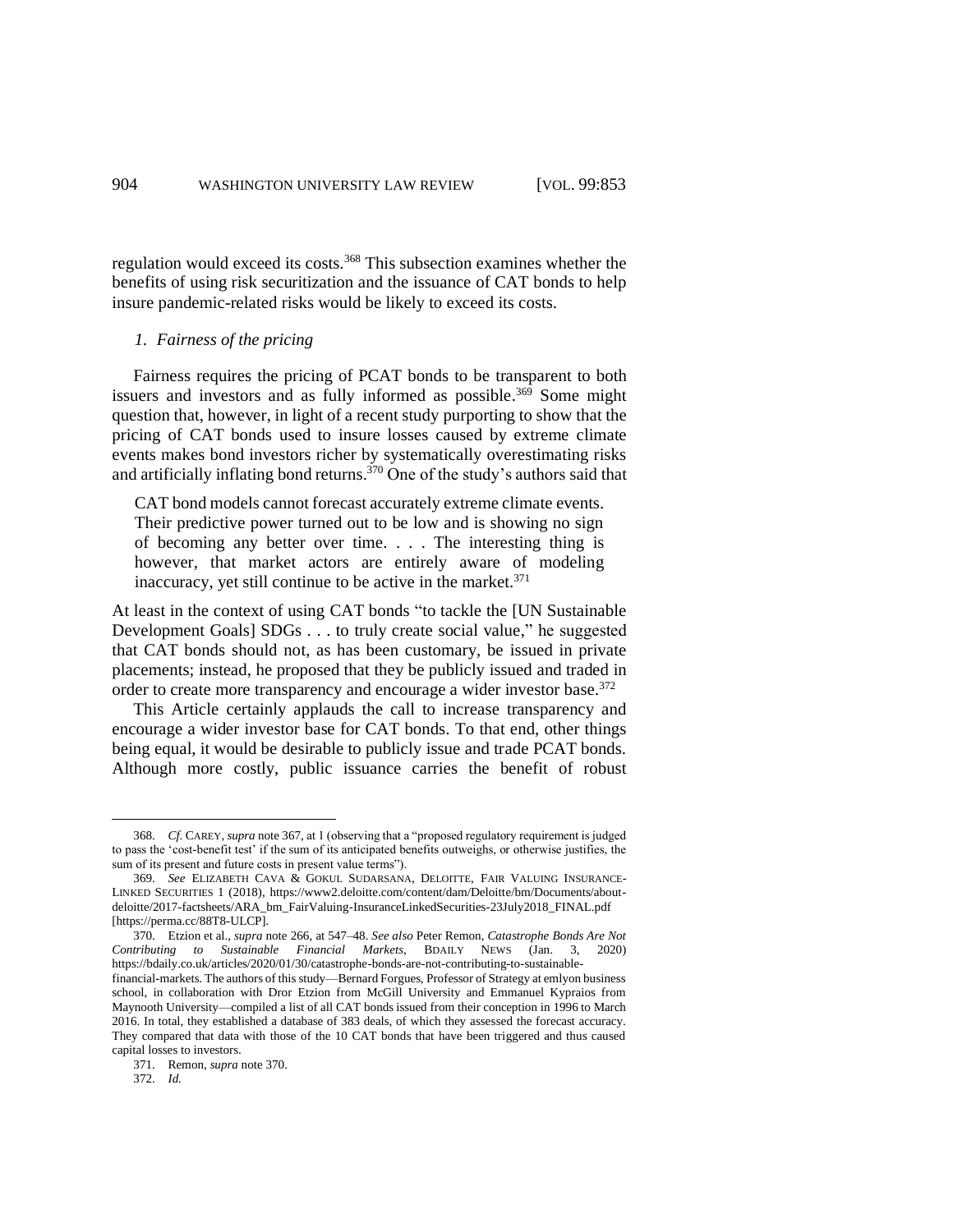disclosure, providing more information to investors.<sup>373</sup> However, modeling pandemic risk should be much more calculable than modeling extreme climate events. <sup>374</sup> The potential spread of an infectious disease into a global pandemic largely depends on network effects and government border controls.<sup>375</sup> Major risk-management firms, such as Metabiota, Air Worldwide, Milliman, and Risk Management Solutions (RMS), claim they can quantify pandemic risk.<sup>376</sup> RMS's modeling "innovation" uses a form of model spotting to anticipate the spread of coronavirus.<sup>377</sup> AIR Worldwide has introduced its Air Pandemic Model which claims to go "beyond traditional epidemiological modeling" by accounting for a wide array of government health interventions and human travel patterns.<sup>378</sup>

Admittedly, the infrequency of pandemics raises doubts about the accuracy of any such risk modeling. The AIR Worldwide model acknowledges, for example, its informational limitations.<sup>379</sup> The risk modeling of PCAT bonds thus may well be as fully informed as possible,<sup>380</sup> but not necessarily fully informed. It therefore is possible that the models overestimate or underestimate pandemic-related risk. In the former case, investors in PCAT bonds may become richer; in the latter case, they may become poorer. But that generally reflects the deal made by investors in any new product.

# <span id="page-52-0"></span>*2. Moral hazard*

A government requirement for businesses to purchase pandemic-risk insurance, as this Article proposes, should reduce moral hazard.<sup>381</sup> Absent

<sup>373.</sup> *Cf. Investor Bulletin: Private Placements Under Regulation D*, SEC (Sept. 24, 2014), [https://www.sec.gov/oiea/investor-alerts-bulletins/ib\\_privateplacements.html](https://www.sec.gov/oiea/investor-alerts-bulletins/ib_privateplacements.html) [https://perma.cc/2WU4- DKP5] (observing that "private placements are not subject to some of the laws and regulations that are designed to protect investors, such as the comprehensive disclosure requirements that apply to registered offerings").

<sup>374.</sup> *See supra* note 14 and accompanying text.

<sup>375.</sup> *See* Robert Muir-Wood, *The Coronavirus Outbreak: Part One – Modeling "Spotting*,*"* RISK MGMT. SOLS. (Feb. 4, 2020), https://www.rms.com/blog/2020/02/04/the-coronavirus-outbreak-partone-modeling-spotting [https://perma.cc/83HW-SYPU].

<sup>376.</sup> *See supra* note [14](#page-4-1) and accompanying text.

<sup>377.</sup> *See supra* note [14](#page-4-1) and accompanying text.

<sup>378.</sup> AIR WORLDWIDE, THE AIR PANDEMIC MODEL 2 (2018), https://www.airworldwide.com/siteassets/Publications/Brochures/documents/AIR-Pandemic-Model [https://perma.cc/44UM-EFLN].

<sup>379.</sup> *See id.*

<sup>380.</sup> *Cf. supra* note [369](#page-51-2) and accompanying text (observing that fairness requires the pricing of PCAT bonds to be as fully informed as possible).

<sup>381.</sup> Moral hazard generally refers to "loss-increasing behavior that arises under insurance." David Rowell & Luke B. Connelly, *A History of the Term "Moral Hazard*,*"* 79 J. RISK & INS. 1051, 1051 (2012). Moral hazard can arise *ex ante* as when an insured engages in risky behavior or fails to take precautions because he knows any loss will be covered by insurance. *See id.* Moral hazard also can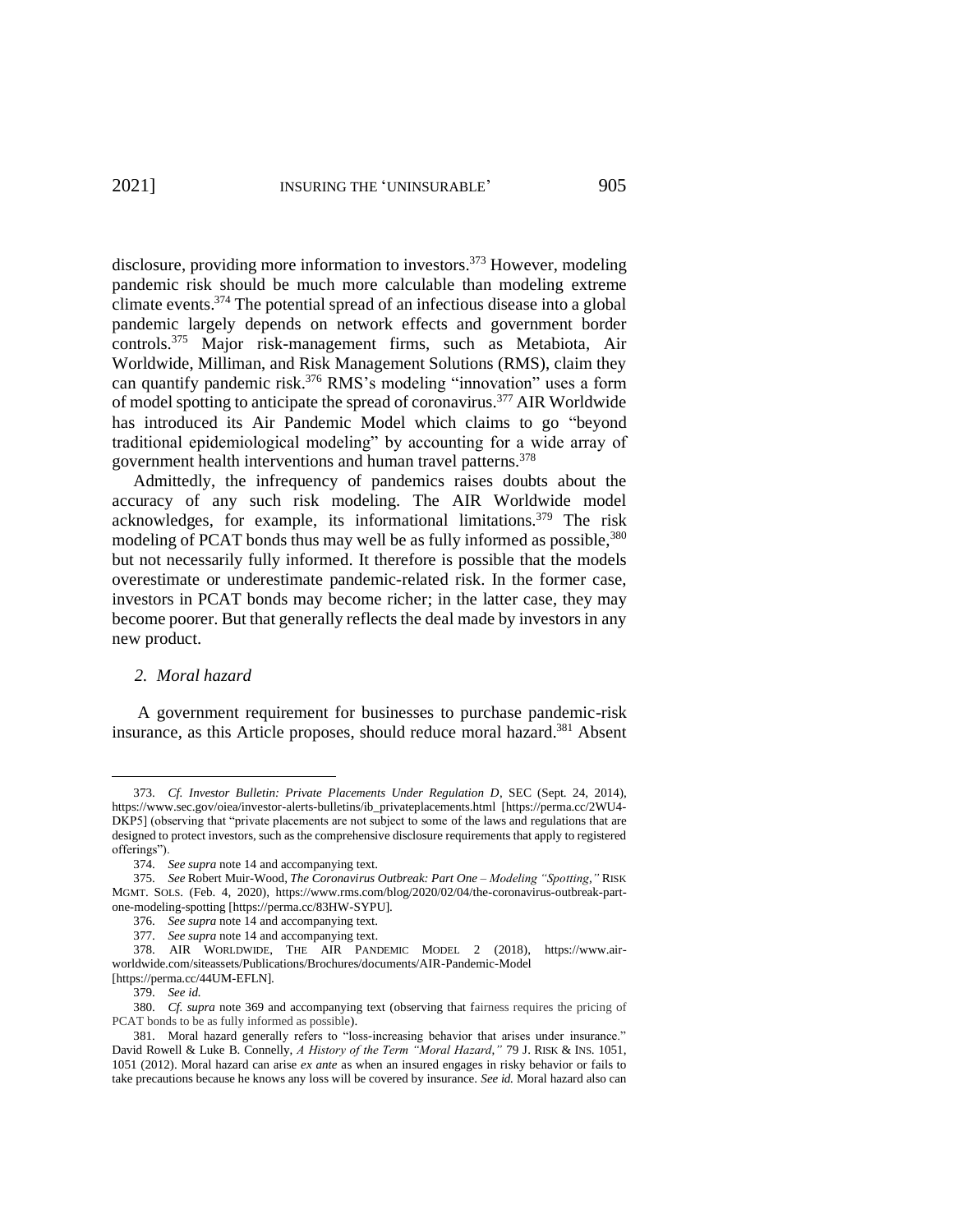such a requirement, businesses that otherwise view pandemic insurance as economically desirable might forgo paying for such insurance because they expect federal bailouts in the event of a major pandemic.<sup>382</sup>

<span id="page-53-1"></span>A requirement to purchase pandemic-risk insurance should be especially beneficial because constructive ambiguity, the traditional strategy for reducing moral hazard and the expectation of government bailouts,<sup>383</sup> would not plausibly work for pandemics because of the resulting widespread economic devastation.<sup>384</sup> Constructive ambiguity refers to a deliberate effort to cultivate uncertainty as to the availability, timing, or terms of a bailout by use of imprecise or ambiguous language or policies.<sup>385</sup> Historically, central banks have employed constructive ambiguity by refusing to adopt any explicit policy guaranteeing bailouts for financial institutions.<sup>386</sup> Constructive ambiguity would not plausibly work for pandemics because, absent bailouts (or pandemic insurance), there would be widespread business failures that could devastate the economy.<sup>387</sup> A government is unlikely to let that happen.<sup>388</sup>

<span id="page-53-0"></span>A requirement for businesses to purchase pandemic-risk insurance might inadvertently foster some moral hazard by making businesses less

arise *ex post* as when an insured exaggerates her losses to receive a higher insurance payout. *See id.* at 1052.

<sup>382.</sup> *Cf.* Veronique Bruggeman, Michael Faure & Tobias Heldt, *Insurance Against Catastrophe: Government Stimulation of Insurance Markets for Catastrophic Events*, 23 DUKE ENV'T L. & POL'Y F. 185, 208–09 (2012) (discussing the propensity for private actors to forgo insurance counting on government compensation). Furthermore, if a significant percentage of businesses fail to purchase pandemic-risk insurance, in hopes of free riding on future bailouts, risk-securitization transactions might become too small to statistically diversify pandemic-related risks.

<sup>383.</sup> *See generally* Frederic S. Mishkin, *Financial Consolidation: Dangers and Opportunities*, 23 J.BANKING & FIN. 675, 683 (1999) (providing a general overview of constructive ambiguity as a strategy for mitigating moral hazard in the financial sector).

<sup>384.</sup> *See* Daniel Kurt, *The Special Economic Impact of Pandemics*, INVESTOPEDIA (Aug. 25, 2021), https://www.investopedia.com/special-economic-impact-of-pandemics-4800597 [https://perma.cc/YC8B-TGKE].

<sup>385.</sup> *See* Dan Awrey, *The Puzzling Divergence of the Lender of Last Resort Regimes in the US and UK*, 45 J. CORP. L. 597, 614 (2020).

<sup>386.</sup> *See generally* Mishkin, *supra* note [383,](#page-53-1) at 680–81.

<sup>387.</sup> *Cf.* ROBERT HARTWIG, AM. PROP. CAS. INS. ASS'N, UNINSURABILITY OF MASS MARKET BUSINESS CONTINUITY RISKS FROM VIRAL PANDEMICS, 4–5 (2020) (discussing the widespread effect that a pandemic can have on mass markets). Models of the economic fallout of the COVID-19 pandemic absent government bailout suggest that had the U.S. government not intervened, a sharp decline in macroeconomic activity would have led to skyrocketing corporate defaults, which in turn would have led to a massive increase in bank failures. *See, e.g.*, Vadim Elenev, Tim Landvoigt & Stijn Van Nieuwerburgh, *Can the Covid Bailouts Save the Economy?* 25 (Nat'l Bureau of Econ. Rsch., Working Paper No. 27207, 2020)[, https://www.nber.org/papers/w27207](https://www.nber.org/papers/w27207) [https://perma.cc/EK4U-84GL].

<sup>388.</sup> *Cf.* Alison M. Hashmall, *After the Fall: A New Framework to Regulate "Too Big to Fail" Non-Bank Financial Institutions*, 85 N.Y.U. L. REV. 829, 843–45 (2010) (arguing that for a policy of constructive ambiguity to be at all successful, it must be possible for businesses to fail without causing a financial crisis). Many believe that the U.S. government's failure to bail out Lehman Brothers, then the fourth largest investment bank, caused the panic that triggered the global financial crisis, and that the government would be reluctant to take similar future risks. *See id.* at 839.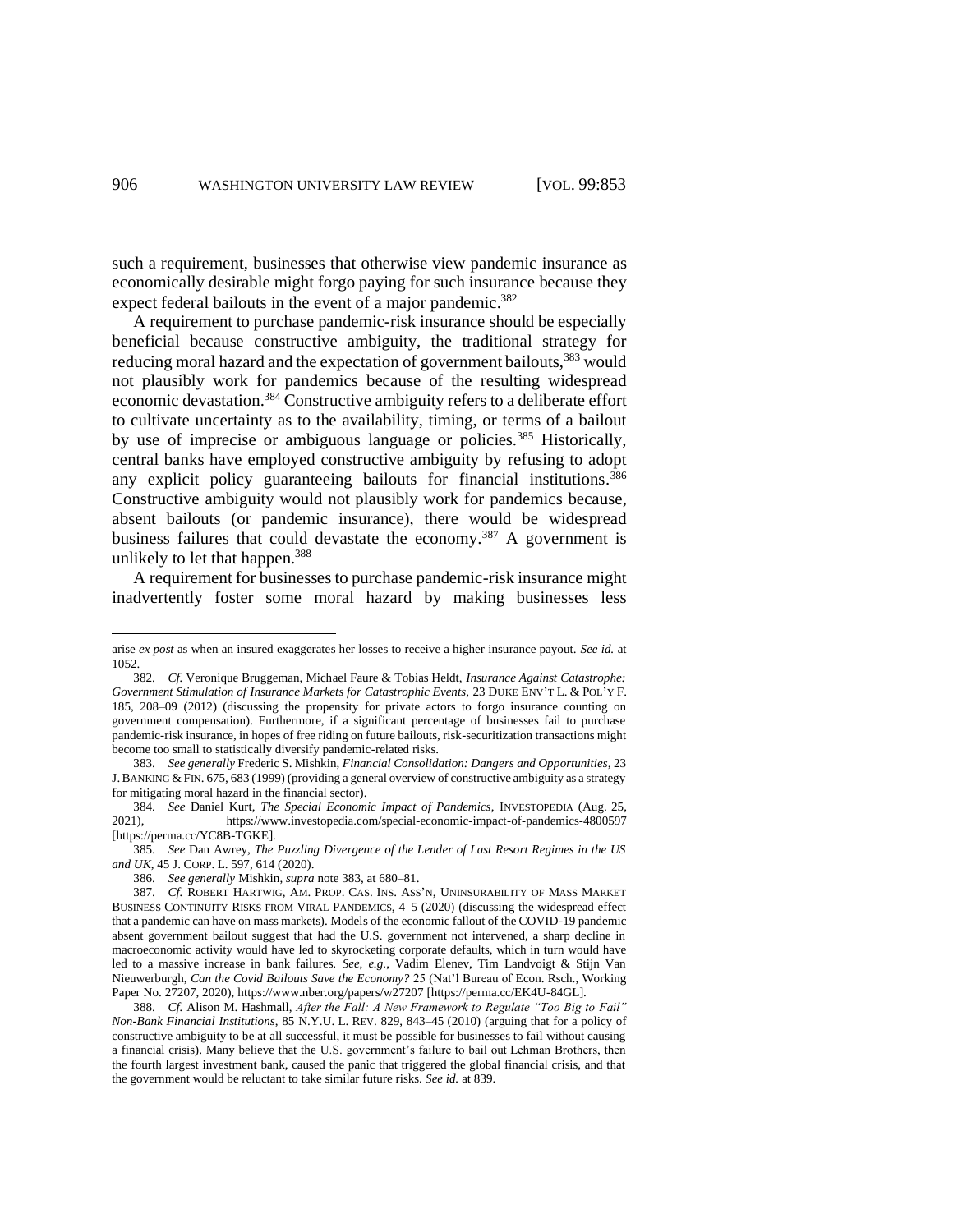motivated to take the proper precautions to halt the spread of the disease. Virtually all insurance, however, creates this type of inadvertent moral hazard risk, which the industry controls by setting appropriate deductibles.<sup>389</sup> Pandemic-risk insurance likewise should be subject to a deductible. Uncertainty over whether a business's pandemic insurance will be high enough to cover all pandemic-related losses also should help to control this moral hazard.<sup>390</sup>

The requirement for businesses to purchase pandemic-risk insurance might also inadvertently foster governmental moral hazard by making governments less likely to mandate protections. For example, a government might be less likely to issue politically difficult stay-at-home orders, to require residents to wear face masks, or to close borders. A government might even have an incentive to let a pandemic worsen to trigger insurance payouts. The World Bank's PEF insurance mitigates governmental moral hazard by having the cash window make funds accessible for countries combating pandemics that are not yet sufficiently severe to trigger the insurance window.<sup>391</sup> Governmental moral hazard is also limited by the significant backlash that a government could face by mishandling an epidemic.<sup>392</sup>

<sup>389.</sup> Car insurance deductibles provide a familiar example. If a driver purchases comprehensive car insurance and has no deductible, he has relatively little reason to drive carefully because any damage resulting from an accident will totally covered by the insurance company. However, if the insurance policy has a \$2,000 deductible, then the driver will have to pay for a portion of his car accidents and is thereby incentivized to drive more carefully. The deductible realigns the interests of the driver and the insurance company and therefore mitigates moral hazard. *See* Andrew Beattie, *What is a Moral Hazard?*, INVESTOPEDIA, https://www.investopedia.com/ask/answers/09/moral-hazard.asp [https://perma.cc/6CJS-NADE].

<sup>390.</sup> Pandemic costs can be huge. Some estimate, for example, that the long-term economic impact of COVID-19 could be as high as \$15.7 trillion dollars. Letter from Phillip L. Swagel, Dir., Congr. Budget Off., to Charles E. Schumer, Sen. Minority Leader, U.S. Senate, Comparison of CBO's May 2020 Interim Projections of Gross Domestic Product and Its January 2020 Baseline Projections, 2 (June 1, 2020), https://www.cbo.gov/system/files/2020-06/56376-GDP.pdf [https://perma.cc/88SE-VRKN]. The risk of illness or death provides another brake on moral hazard; businesses should have an incentive to make their workplaces safe for their employees and customers. *Cf. Cases in the U.S.*, CTR. DISEASE CONTROL & PREVENTION, https://www.cdc.gov/coronavirus/2019-ncov/cases-updates/casesin-us.html [https://perma.cc/7SHC-FXD9] (discussing the risk of illness or death).

<sup>391.</sup> PANDEMIC EMERGENCY FINANCING FACILITY (PEF), *supra* note [102,](#page-16-1) at 5.

<sup>392.</sup> *Cf.* Justin Sink, *President Obama's Ebola Problem*, THE HILL (Oct. 16, 2014, 6:00 AM), <https://thehill.com/news/administration/220922-president-obamas-ebola-problem>

<sup>[</sup>https://perma.cc/CA82-QLTR ] (criticizing the Obama administration for its alleged mishandling of the Ebola outbreak in West Africa); Jessie Hellmann, *Trump Downplaying Sparks New Criticism of COVID-19 Response*, THE HILL (July 6, 2020, 4:13 PM), [https://thehill.com/policy/healthcare/506075-trump](https://thehill.com/policy/healthcare/506075-trump-downplaying-sparks-new-criticism-of-covid-19-response)[downplaying-sparks-new-criticism-of-covid-19-response](https://thehill.com/policy/healthcare/506075-trump-downplaying-sparks-new-criticism-of-covid-19-response) [https://perma.cc/HH29-MDAV] (criticizing the Trump administration for its mishandling of COVID-19).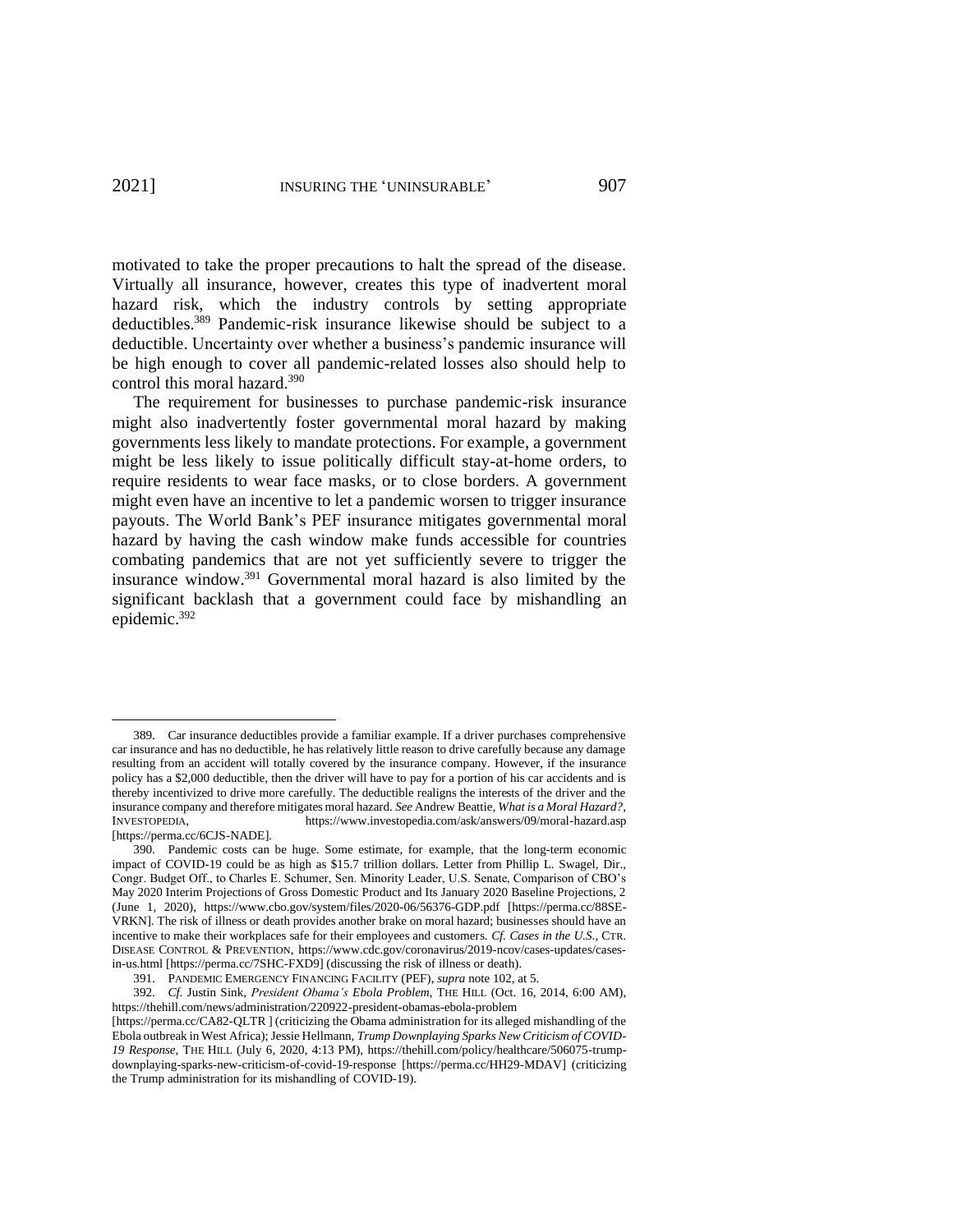#### *3. Possible unintended consequences*

Although no article can predict all unintended consequences, one such potential consequence is that the occurrence of a pandemic could jeopardize the solvency of systemically important financial institutions that invest heavily in PCAT bonds. This potential consequence parallels the concern that post-global-financial-crisis regulation requiring systemically important financial institutions (SIFIs) to issue a portion of their debt as contingentconvertible (CoCo) bonds might jeopardize the solvency of investors in those bonds.<sup>393</sup> CoCo bonds are intended to convert from debt claims to equity interests if the issuer faces certain financial problems.<sup>394</sup> That conversion would significantly reduce the value of those bonds as investments, thereby reducing the asset value of investors—who may themselves be SIFIs.<sup>395</sup> A possible way to minimize SIFI conversion risk is to limit the amount of CoCo bonds that any given SIFI could hold.<sup>396</sup> That same approach—limiting the amount of PCAT bonds that any given SIFI could hold—should similarly help to mitigate this concern.

### *4.* Ex ante *versus* ex post *pandemic preparation*

Using risk securitization and the issuance of CAT bonds to help insure pandemic-related risks would be an *ex ante* approach to controlling pandemic costs. Some have asked whether the cost-benefit balancing of that approach would be more optimal than addressing pandemics *ex post*, as and when they occur.<sup>397</sup> After all, it has been over 100 years since the Spanish Flu—the last pandemic<sup>398</sup> with the severe impact of COVID-19—occurred, and it may be another century or so until the next one occurs.

<span id="page-55-0"></span>That question, however, is inapposite because this Article does not suggest that its *ex ante* proposal should obviate the need for *ex post* responses. To the contrary, the Article cautions that risk securitization is not a panacea. We do not yet know enough about pandemic-related risk to design perfect *ex ante* protections.<sup>399</sup> For example, pre COVID-19,

397. *Cf.* Louis Kaplow, *Rules Versus Standards: An Economic Analysis*, 42 DUKE L.J. 557, 568– 71 (1992) (asking whether social welfare is maximized through the promulgation of *ex ante* or *ex post*  approaches, and describing the social objectives of law to be the maximization of benefits net of costs).

<sup>393.</sup> *See infra* note 397.

<sup>394.</sup> *See* Steven L. Schwarcz, *Systematic Regulation of Systemic Risk*, 2019 WIS. L. REV. 1, 9.

<sup>395.</sup> *See id.*

<sup>396.</sup> *See id.* at 9–10.

<sup>398.</sup> *1918 Pandemic (H1N1 virus)*, CTR. FOR DISEASE CONTROL & PREVENTION, https://www.cdc.gov/flu/pandemic-resources/1918-pandemic-h1n1.html [https://perma.cc/36O7-4BUF].

<sup>399.</sup> *Cf.* Michael T. Osterholm & Mark Olshaker, *Why We Are So Ill-Prepared for a Possible Pandemic Like Coronavirus*, TIME (Feb. 5, 2020, 9:52 AM), [https://time.com/5777923/america](https://time.com/5777923/america-prepared-pandemic-coronavirus/)[prepared-pandemic-coronavirus/](https://time.com/5777923/america-prepared-pandemic-coronavirus/) [https://perma.cc/2GMY-MSJB] (observing that despite explicit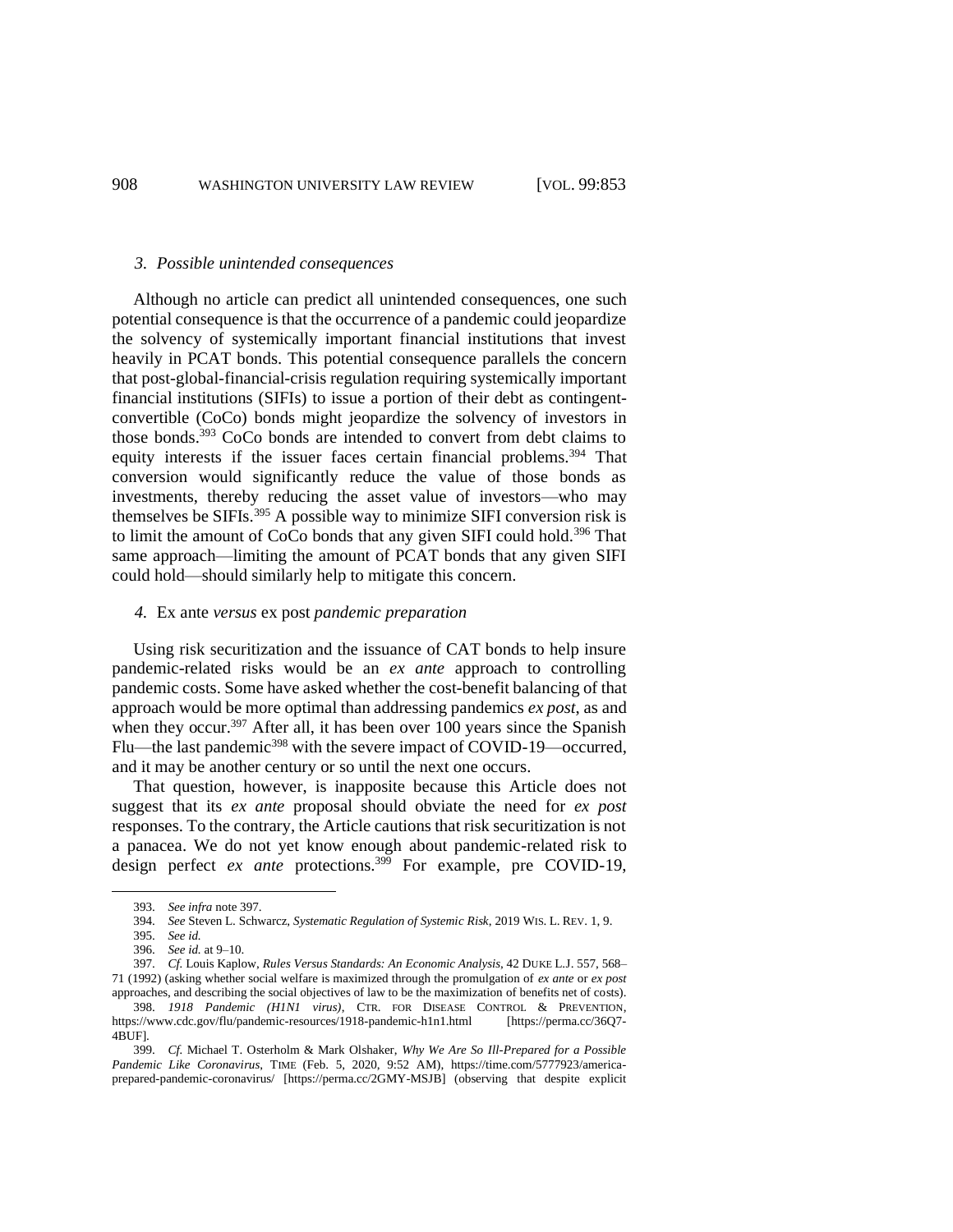nationwide and subnational shutdowns and shelter-in-place orders on a massive scale, and their accompanying economic impacts, were largely unheard of.<sup>400</sup> Future pandemics could also raise economic and other challenges that only become apparent *ex post*. <sup>401</sup> Lacking the ability to prevent future pandemics, *ex ante* approaches to controlling pandemics must be coupled with *ex post* approaches that take into account the insights gained by responding once more information becomes known.<sup>402</sup> This strategy also takes inspiration from chaos theory, which holds that in complex systems where failures are inevitable, $403$  remedies should also focus on breaking the transmission of these failures and limiting their harmful consequences.<sup>404</sup>

<span id="page-56-0"></span>Furthermore, the public cost of using risk securitization and the issuance of CAT bonds to help insure pandemic-related risks should be relatively small compared to the cost of dealing with a full-blown pandemic. This Article contemplates federal government risk-sharing of hundreds of billions of dollars.<sup>405</sup> That is much lower than the federal government's current COVID-19 related costs, estimated at over \$6 trillion. 406

warnings that the world was ill-equipped to respond to a severe pandemic, governments and private businesses alike were caught off guard by the global emergence of COVID-19).

<sup>400.</sup> Kaleigh Rogers, *Why Did the World Shut Down for Covid-19 but Not Ebola, SARS or Swine Flu?*, FIVETHIRTYEIGHT (Apr. 14, 2020, 7:00 AM), https://fivethirtyeight.com/features/why-did-theworld-shut-down-for-covid-19-but-not-ebola-sars-or-swine-flu/ (noting that other infectious diseases did not warrant a shut-down).

<sup>401.</sup> *See generally* Wan-Lae Cheng, André Dua, Zoe Jacobs, Mike Kerlin, Jonathan Law, Ben Safran, Jörg Schubert, Chun Ying Wang, Qi Xu & Ammanuel Zegeye, *Reimagining the Post-Pandemic Economic Future*, MCKINSEY & CO. (Aug. 14, 2020), https://www.mckinsey.com/industries/publicand-social-sector/our-insights/reimagining-the-postpandemic-economic-future [https://perma.cc/D29N-HCRT].

<sup>402.</sup> *Cf.* Iman Anabtawi & Steven L. Schwarcz, *Regulating* Ex Post*: How Law Can Address the Inevitability of Financial Failure*, 92 TEX. L. REV. 75 (2013) (arguing that effective regulatory regimes should rely on a combination of *ex ante* and *ex post* approaches). Also, *ex ante* approaches may not even respond to the potential severity of future pandemics because, as time passes, memories of past pandemics tend to fade. *See* Sean Donahue, *As Collective Memory Fades, So Will Our Ability to Prepare for the Next Pandemic*, CONVERSATION (May 20, 2020, 8:10 AM), https://theconversation.com/ascollective-memory-fades-so-will-our-ability-to-prepare-for-the-next-pandemic-137370 [https://perma.cc/9WW5-ZMTU].

<sup>403.</sup> *See* Steven L. Schwarcz, *Regulating Complexity in Financial Markets*, 87 WASH. U. L. REV. 211, 248–49 (2009). One aspect of chaos theory is deterministic chaos in dynamic systems, which recognizes that the more complex the system, the more likely it is that failures will occur. Thus, the most successful (complex) systems are those in which the consequences of failures are limited. In engineering design, for example, this can be done by decoupling systems through modularity that helps to reduce a chance that a failure in one part of the system will systemically trigger a failure in another part. See *id.*

<sup>404.</sup> *See id. Cf.* COMM'N ON A GLOB. HEALTH RISK FRAMEWORK FOR THE FUTURE,NAT'L ACAD. OF MED., SECRETARIAT, THE NEGLECTED DIMENSION OF GLOBAL SECURITY: A FRAMEWORK TO COUNTER INFECTIOUS DISEASE CRISES 19 (2016) (observing "there is a powerful case for investing more to minimize the frequency and mitigate the impact of potential pandemics").

<sup>405.</sup> *See supra* note[s 299](#page-41-4)[–308](#page-43-4) and accompanying text.

<sup>406.</sup> *See, e.g.*, Andrew Van Dam, *The U.S. Has Thrown More Than \$6 Trillion at the Coronavirus Crisis. That Number Could Grow*, WASH. POST (Apr. 2020), https://www.washingtonpost.com/business/2020/04/15/coronavirus-economy-6-trillion/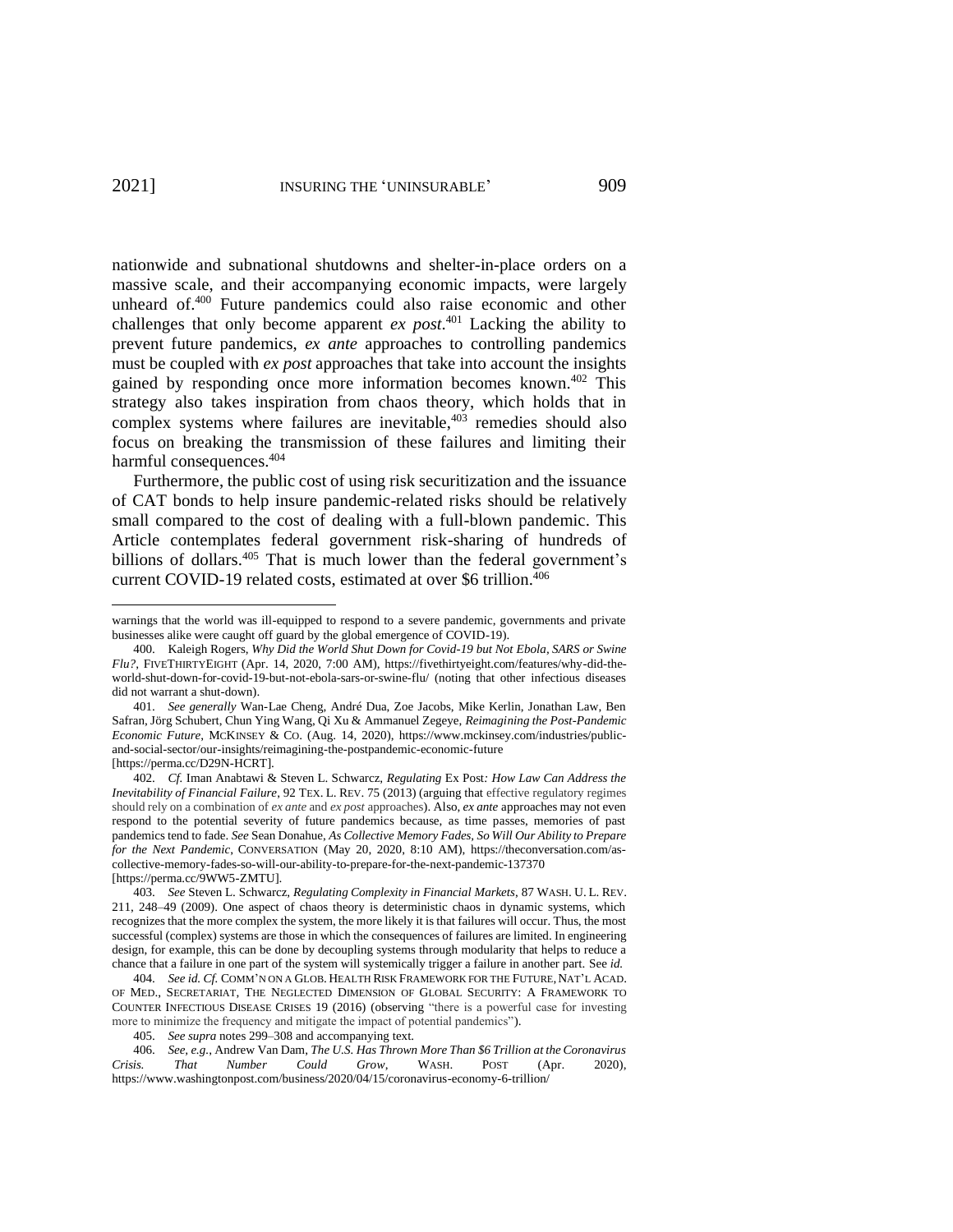For these reasons, the benefits of using risk securitization and the issuance of CAT bonds to help insure pandemic-related risks would be likely to exceed its costs.<sup>407</sup>

#### **CONCLUSION**

Governments could protect against the potential economic devastation of future pandemics by requiring businesses to insure against pandemicrelated risks. There appear to be sufficient statistical data to reliably set insurance-underwriting standards. By definition, however, pandemic risks occur worldwide and are highly correlated. They therefore are in the class of risks, like war, terrorism, and riots, that are considered uninsurable because they are beyond the capacity of private insurers. The occurrence of one or more pandemics could create losses that would overwhelm the insurance markets.

Risk securitization—an innovative private-sector alternative to government insurance, funded by the issuance of CAT bonds—could help to insure pandemic-related risks. By utilizing the deep pockets of the global capital markets, risk securitization greatly expands the capacity to absorb these risks. A scaled-back pilot project that provides limited pandemic-risk coverage, such as the World Bank's recent pilot project to provide limited pandemic insurance in developing countries, could test the risksecuritization concept.

Risk securitization also raises novel legal and economic challenges. Certain of these challenges parallel but are more complex than those arising in structuring traditional securitization transactions. Other challenges involve issues of first impression, including the extent to which risk securitization should be regulated as a form of reinsurance, the constitutionality of requiring that businesses purchase pandemic insurance, and the legality and relative prioritization of public-private risk sharing between governments and CAT bond investors.

<sup>[</sup>https://perma.cc/4M2K-KG3P]. While certainly some of that money, such as additional funding for testing, contact tracing, and PPE equipment, would have to be spent regardless, it only accounts for about \$565 billion of that total. *See Covid Money Tracker*, COMM. RESPONSIBLE FED. BUDGET, https://www.covidmoneytracker.org/ [https://perma.cc/N74L-P7RP].

<sup>407.</sup> Even absent that conclusion, this Article's cost-benefit analysis should consider the possibility of taking into account a precautionary principle because the occurrence of a pandemic could have massively harmful consequences. Precautionary principles generally direct "regulators to err on the side of regulating an activity when the outcome of that activity is uncertain, but potentially irreversible and catastrophic." Hilary J. Allen, *A New Philosophy for Financial Stability Regulation*, 45 LOY. U. CHI. L.J. 173, 191 (2013). Although precautionary principles have different forms, its semistrong form, which is applied to "activities [that] can pose great harm," appears most applicable to protecting against pandemics. *Id.* at 195. Under this principle, "precautionary regulation should be employed that effectively shifts the burden to prove that the activity should be permitted to the proponent of that activity, rather than forcing the regulator to make the case for why regulation is necessary." *Id.*